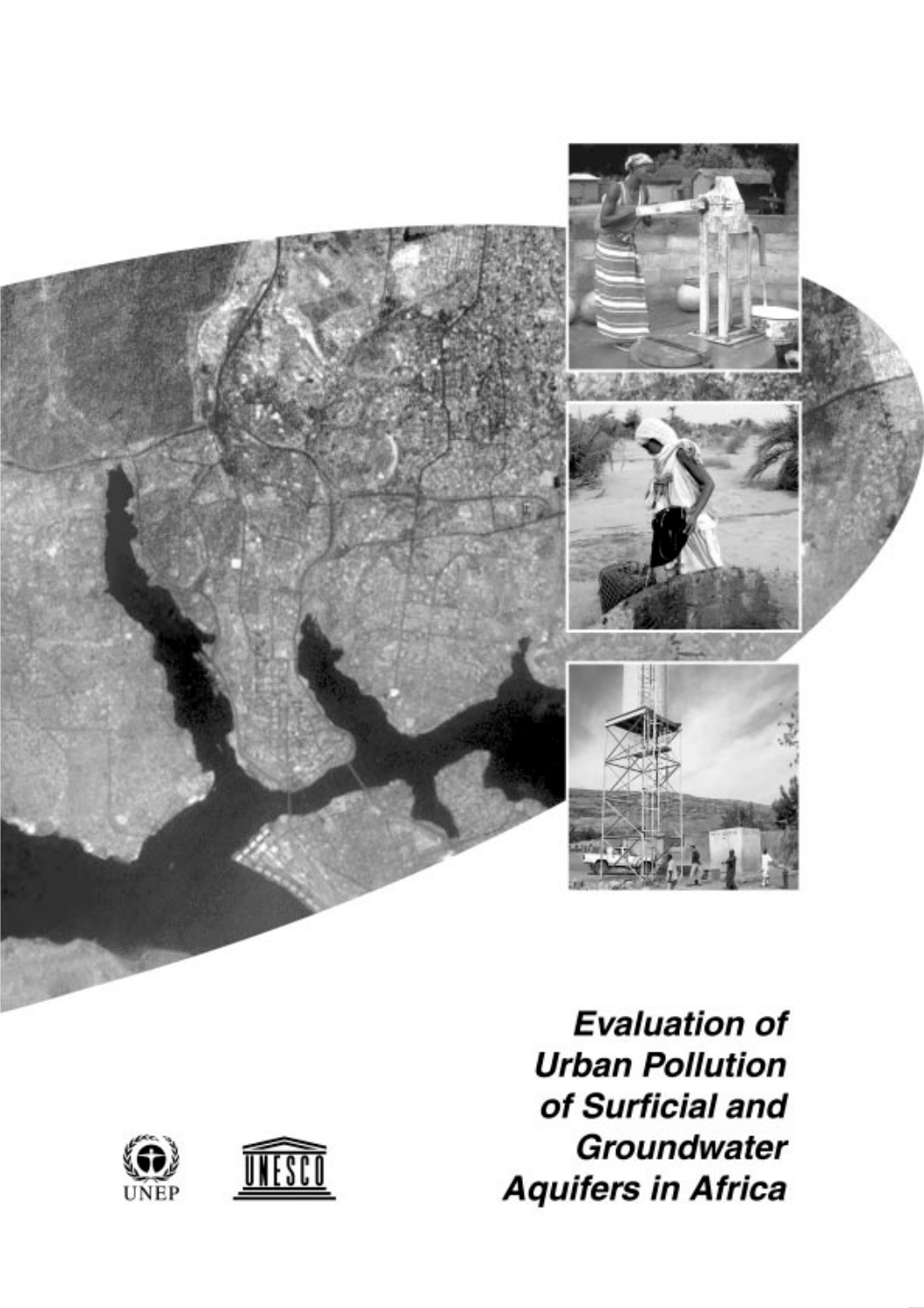

**Project DA/9999-00-01 September 2002**

**Evaluation and Oversight Unit**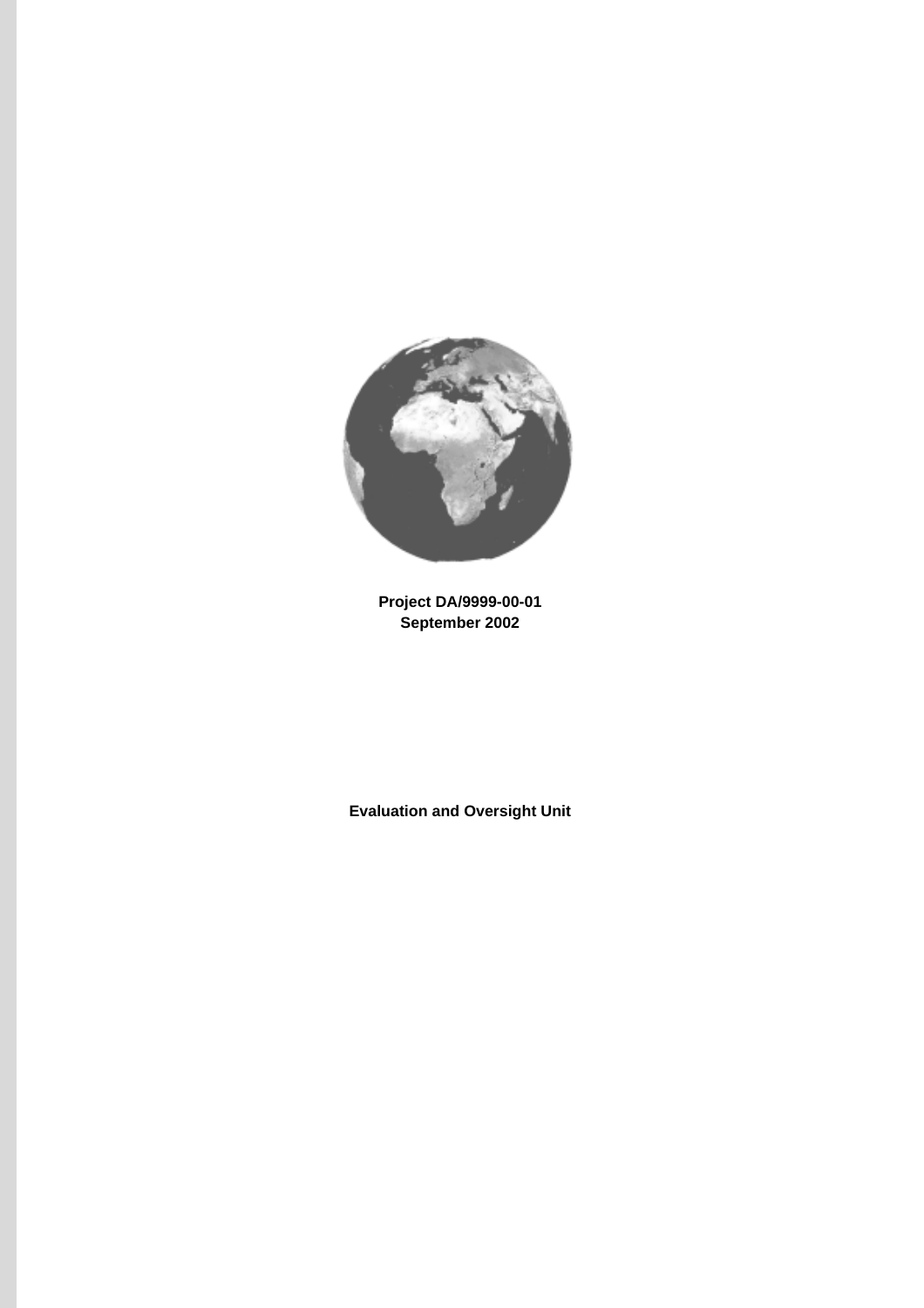# **CONTENTS**

# Page

| $\mathbf{I}$ . |           |                                                                      | 13 |
|----------------|-----------|----------------------------------------------------------------------|----|
|                | Α.        |                                                                      | 13 |
|                | В.        |                                                                      | 13 |
|                | C.        |                                                                      | 18 |
|                | D.        |                                                                      | 18 |
|                | Ε.        | Relationships with United Nations programmes and other international | 19 |
|                | F.        |                                                                      | 20 |
| II.            |           |                                                                      | 22 |
|                | Α.        |                                                                      | 22 |
|                | <b>B.</b> |                                                                      | 26 |
|                | C.        |                                                                      | 27 |
|                | D.        |                                                                      | 29 |
| III.           |           |                                                                      | 30 |
|                | Α.        |                                                                      | 30 |
|                | В.        |                                                                      | 31 |
|                | C.        |                                                                      | 32 |
| IV.            |           |                                                                      | 32 |
|                | А.        |                                                                      | 32 |
|                | В.        |                                                                      | 33 |
|                | C.        |                                                                      | 33 |

P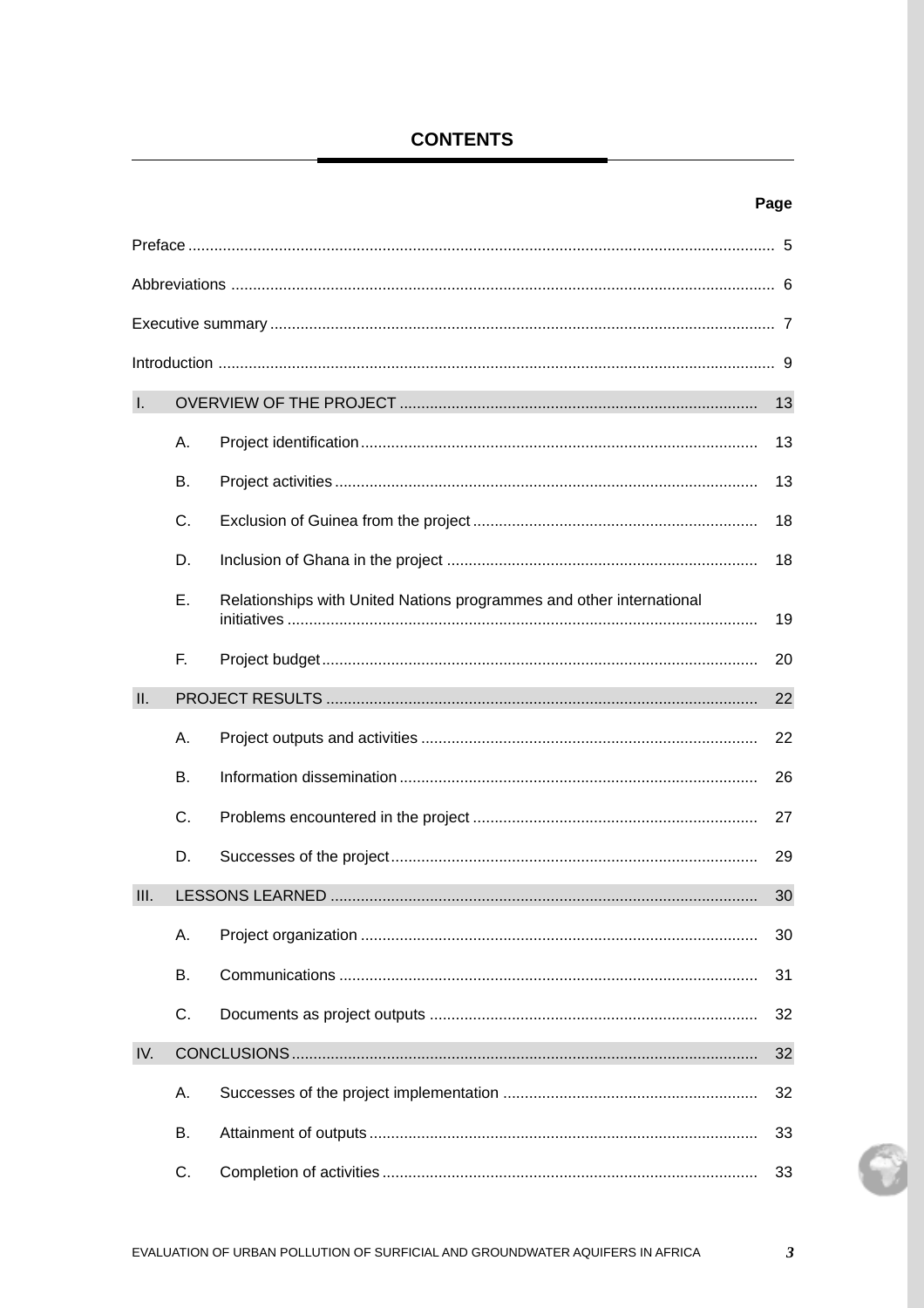|    | D.        |                                                                       | 33 |
|----|-----------|-----------------------------------------------------------------------|----|
|    | Ε.        |                                                                       | 34 |
|    | F.        |                                                                       | 34 |
|    | G.        |                                                                       | 34 |
|    | Η.        |                                                                       | 35 |
| V. |           |                                                                       | 35 |
|    | Α.        |                                                                       | 35 |
|    | <b>B.</b> | Expedite the incorporation of Ghana into the early warning network of | 35 |
|    | C.        |                                                                       | 36 |
|    | D.        |                                                                       | 36 |
|    | Ε.        |                                                                       | 36 |
|    | F.        |                                                                       | 36 |
|    | G.        |                                                                       | 37 |
|    | Η.        |                                                                       | 37 |
|    | I.        |                                                                       | 38 |
|    | J.        |                                                                       | 38 |
|    | K.        |                                                                       | 39 |
|    | L.        | Secure policy development in groundwater management at                | 40 |

## **Annexes**

| $\mathbf{L}$ |    |
|--------------|----|
| Ш.           |    |
| III.         |    |
| IV.          |    |
| V.           |    |
|              | 49 |

*4* EVALUATION OF URBAN POLLUTION OF SURFICIAL AND GROUNDWATER AQUIFERS IN AFRICA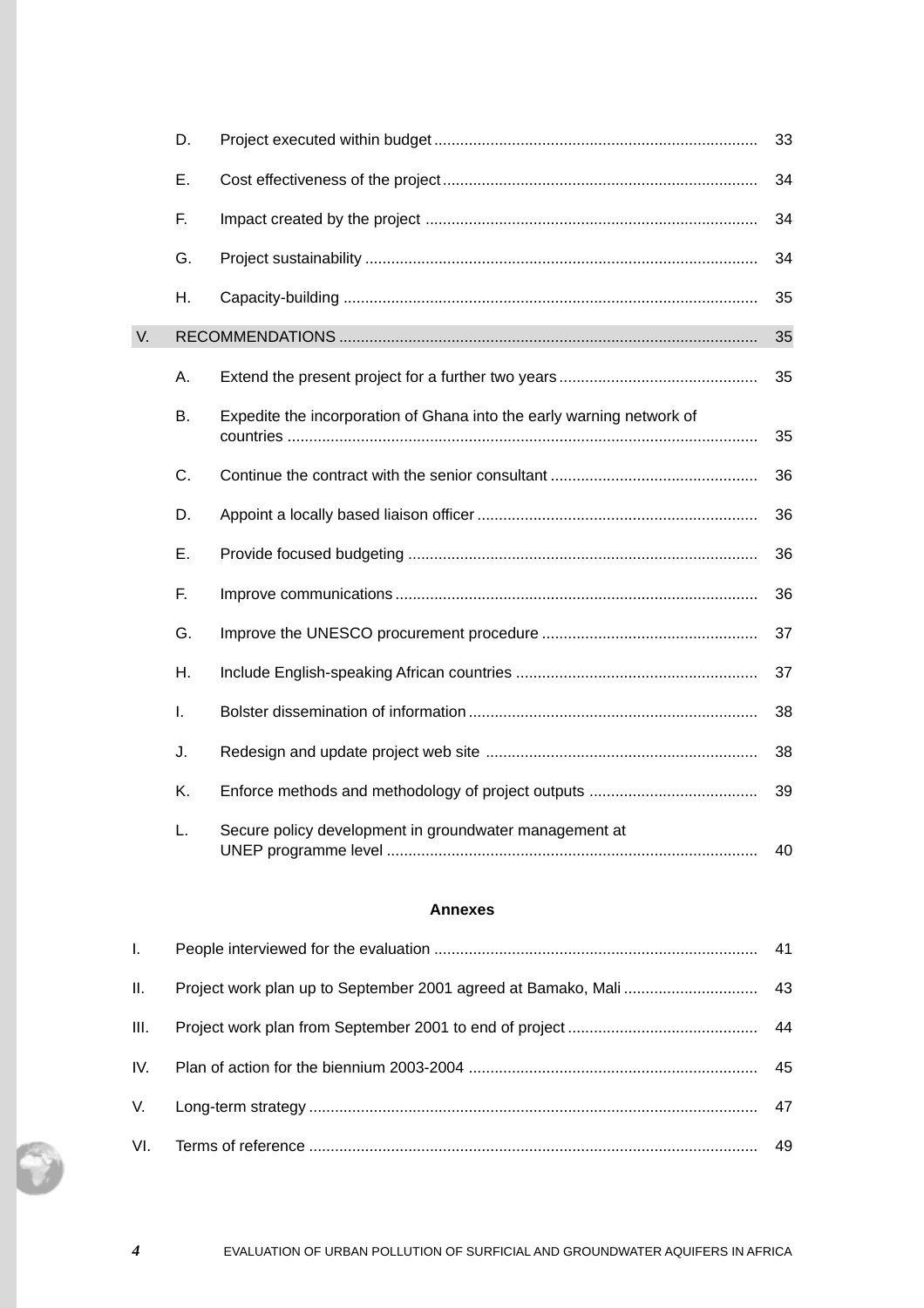The Urban Pollution of Surficial and Groundwater Aquifers in Africa project addresses the issue of aquifer vulnerability and the need to protect the quality of the continent's groundwater resources. The project is based on a uniform methodology of sample collection, analysis and reporting, while promoting measures for preventing and reducing aquifer pollution.

The project's objectives conform with the primary objectives of the main monitoring programmes of the United Nations Environment Programme (UNEP) and of the United Nations Educational, Scientific and Cultural Organization (UNESCO), including the environmental assessment and reporting element of the UNEP Environmental Assessment and Early Warning Programme. It also supports the Monitoring Strategies for Detecting Groundwater Quality Problems project of UNESCO's International Hydrological Programme (IHP) V 1996-2001 and VI 2002-2007, and is relevant to the Economic and Social Development in Africa programme of the United Nations medium-term plan, 1998-2001.

In this project UNEP and the UNESCO International Hydrological Programme (IHP) worked as facilitators and catalysts to establish and strengthen regional coordination, water management and monitoring systems, with encouragement and support from the United Nations Human Settlements Programme (UN-HABITAT), which has similar complementary activities, and political support from the United Nations Economic Commission for Africa (ECA). Remarkably, this is the first UNEP project to be funded through the United Nations Development Account in New York.

The evaluation of the project was carried out within the UNEP Evaluation and Oversight Unit, with financial support from the United Nations Development Account. An independent consultant and hydrogeologist, Prof. Dr. Lewis Clark, has prepared the current report.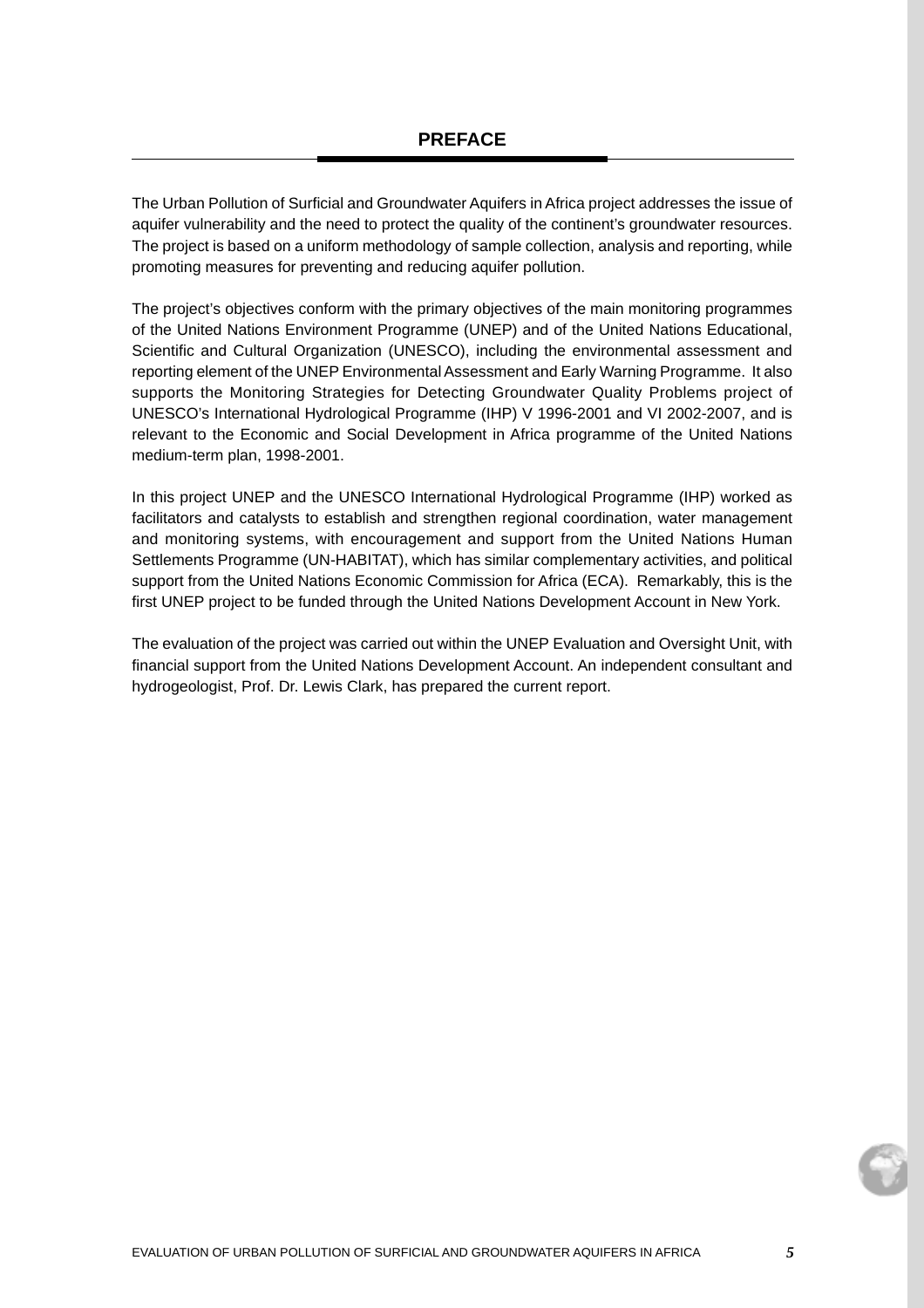# **ABBREVIATIONS**

| <b>AMCEN</b>      | African Ministerial Conference on the Environment                            |
|-------------------|------------------------------------------------------------------------------|
| <b>AMCOW</b>      | African Ministerial Conference on Water                                      |
| <b>BGS</b>        | <b>British Geological Survey</b>                                             |
| <b>CIAPOL</b>     | Centre Ivoirien Anti-Pollution                                               |
| <b>CURAT</b>      | Centre Universitaire de Recherche Appliquée en Télédétection (Côte d'Ivoire) |
| <b>DANIDA</b>     | Danish International Development Agency                                      |
| <b>DESA</b>       | Department of Economic and Social Affairs (of the United Nations)            |
| <b>DEWA</b>       | <b>UNEP Division of Early Warning and Assessment</b>                         |
| <b>ECA</b>        | United Nations Economic Commission for Africa                                |
| <b>ENRICA</b>     | DANIDA Enhancement of Research Capacity                                      |
| <b>GWSC</b>       | Ghana Water and Sewage Corporation                                           |
| IAEA              | International Atomic Energy Agency                                           |
| IDA               | Integrating Development Authority (Ghana)                                    |
| <b>IHP</b>        | <b>UNESCO Division of International Hydrological Programme</b>               |
| <b>INHP</b>       | Institut National d'Hygiène Publique (Côte d'Ivoire)                         |
| <b>LNSP</b>       | Laboratoire de Santé Publique (Côte d'Ivoire)                                |
| <b>NEPAD</b>      | New Partnership for Africa's Development                                     |
| <b>ROA</b>        | <b>UNEP Regional Office for Africa</b>                                       |
| <b>SIDA</b>       | Swedish International Development Cooperation Agency                         |
| <b>SODECI</b>     | Societé de Distribution d'Eau de Côte d'Ivoire                               |
| <b>UNDP</b>       | United Nations Development Programme                                         |
| <b>UNEP</b>       | United Nations Environment Programme                                         |
| <b>UNESCO</b>     | United Nations Educational, Scientific and Cultural Organization             |
| <b>UN-HABITAT</b> | United Nations Human Settlements Programme                                   |
| GIS               | Geographic Information System                                                |
| <b>GRID</b>       | Global Resources Information Database                                        |

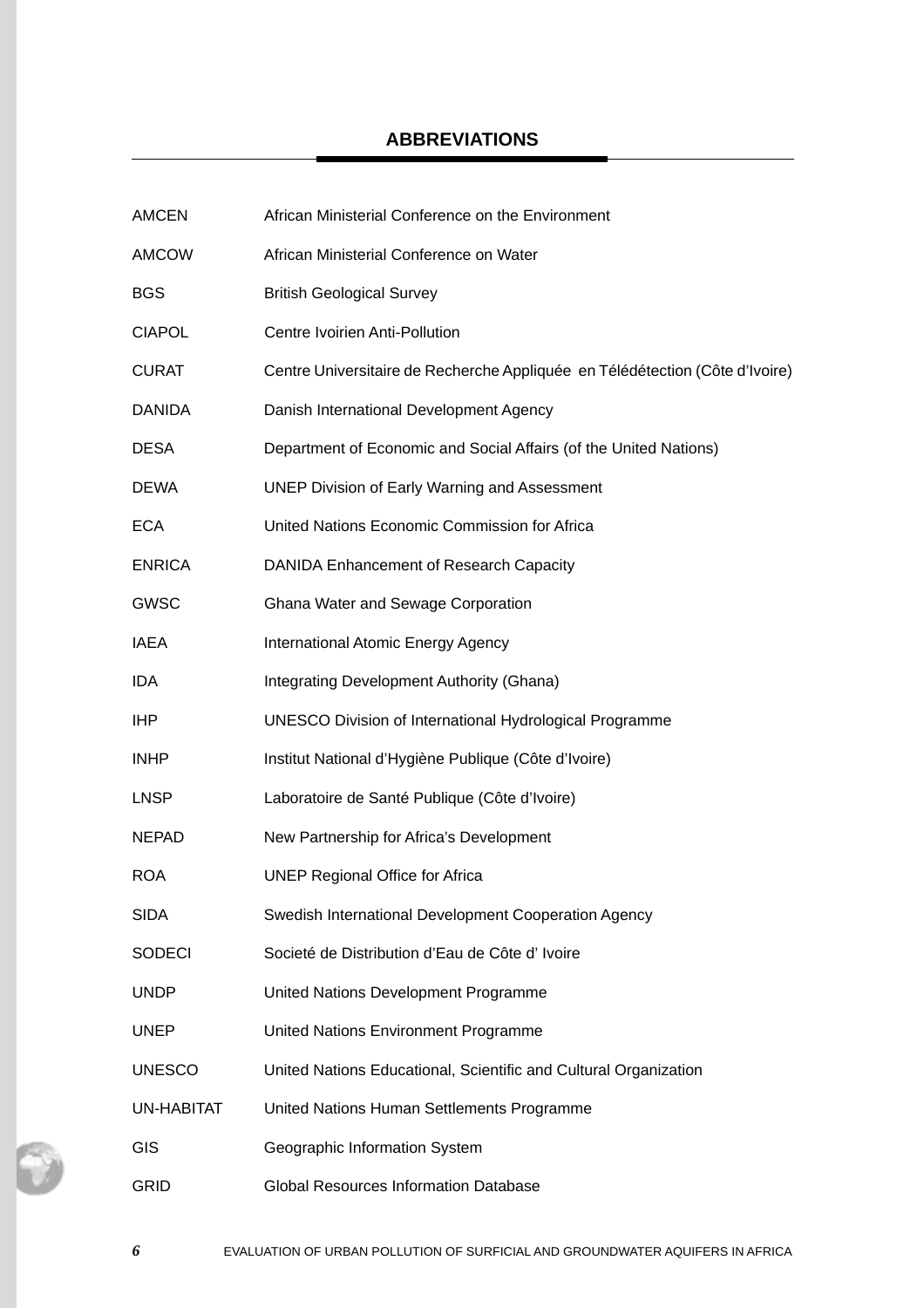## A. BENEFITS

- 1. An operating network of seven countries with a developing groundwater pollution monitoring and early warning system is in place. At a cost of \$20,000 a year from each country this has been an inexpensive project and the seven country networks can now be a springboard for future progress.
- 2. The distribution of Pollution Early Warning Bulletins by the various task forces has already had a clear, albeit local, impact on politicians and water industry managers in each country. One MSc thesis has been produced from the work done by the Abidjan team. A project web site has been established and will provide a window into the project for the international community.

## B. OBJECTIVES

- 3. The objectives of the Urban Pollution of Surficial and Groundwater Aquifers in Africa Project are set out in the UNEP project document as contributing to:
	- (a) Establishing a network on urban groundwater vulnerability;
	- (b) Developing methodologies for optimal monitoring of the contamination of surficial and groundwater aquifers in African urban areas. This will serve as an early warning and trend detection system for possible water supply pollution.
- 4. The objectives of the project have been attained and the planned outputs of the project have been largely achieved. The activities set out in the project document and more closely defined at subsequent progress meetings have been undertaken successfully and on schedule.

## C. REASONS

5. The main source of potable water in many cities in Africa is groundwater, commonly from shallow hand-dug wells but also from deeper water supply boreholes. The unplanned expansion of the cities leads, almost inevitably, to a serious pollution threat to the groundwater supplies. The project was organized to provide a robust system of monitoring to give early warning of such pollution and allow legislators and water managers to take action against it.

## D. SCOPE OF EVALUATION

- 6. This report presents the findings of a project evaluation following the guidelines of the terms of reference issued by UNEP on 16 July 2002. The scope of the evaluation included the following:
	- (a) The evaluation shall be conducted as an in-depth evaluation. The evaluation will review and evaluate the implementation of project activities against the actual results, outputs and activities of the project. Further, the evaluation will comprise proposals for a long-term strategy and action plan for the 2003-2004 biennium;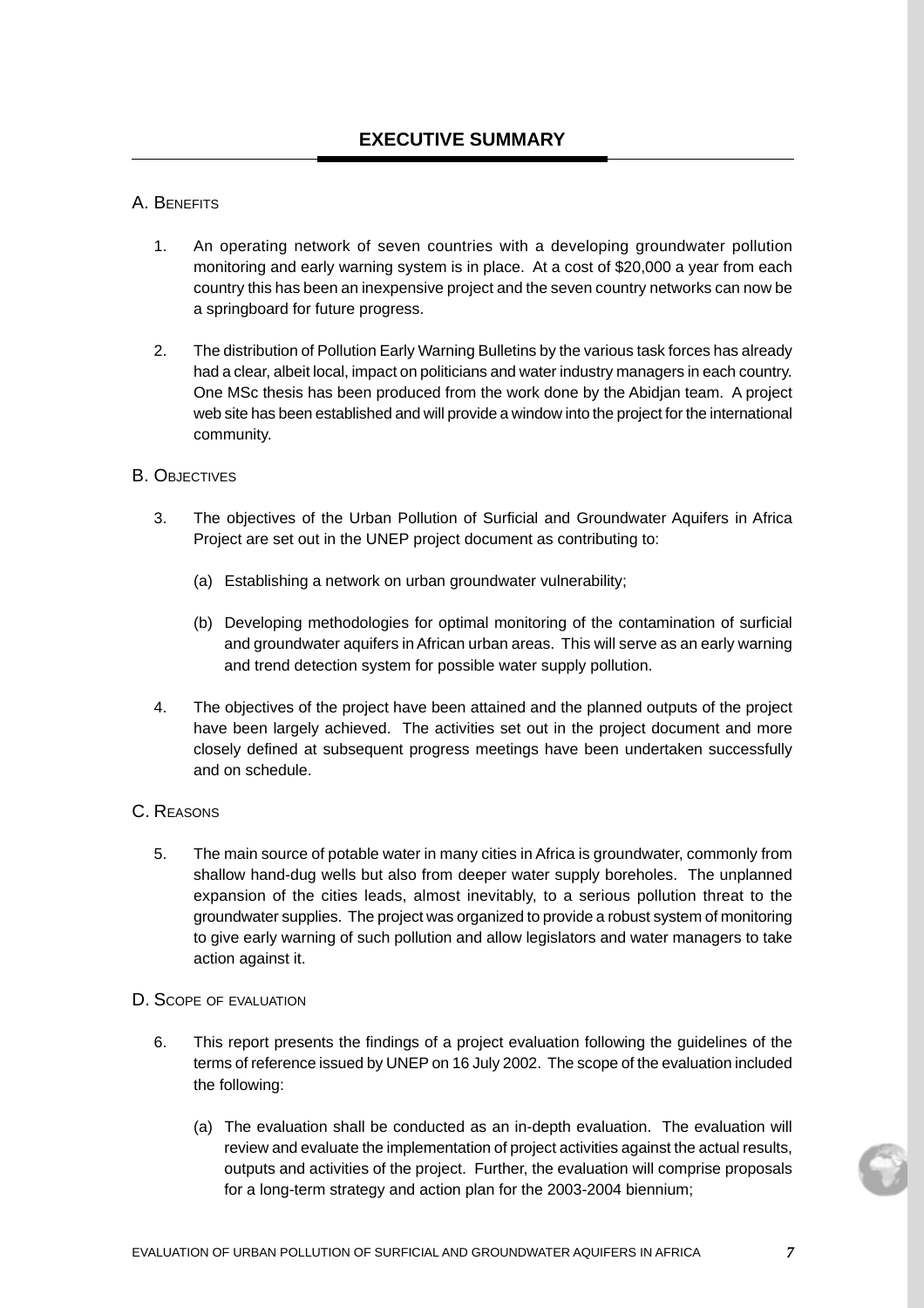(b) Field visits will be undertaken to one or two project countries in West Africa and interviews will be conducted with relevant UNEP and UNESCO staff, project personnel and consultants in project countries, including government and city officials and other stakeholders.

## E. CONCLUSIONS

- 7. This evaluation deems the project successful and very cost-effective. The project covered seven countries and lasted two years, within a relatively small budget of \$280,000. The Evaluator recommends that a continuation of the project for a further two years is entirely justified and should be implemented immediately.
- 8. The success of the project implementation has been evaluated in terms of six aspects of the project following recommendations by UNEP in the terms of reference. The evaluation of the success of each of these aspects has been made on a scale of one to five, with one being the highest rating. The evaluation results are given in table 1 below. The overall rating for the whole project, based on the ratings in the table is assessed as 2.

| Aspect of project evaluation   | <b>Score</b>   |
|--------------------------------|----------------|
| Attainment of outputs          | $\overline{2}$ |
| Completion of activities       | 2              |
| Project executed within budget |                |
| Cost effectiveness of project  |                |
| Impact created by the project  | 3              |
| Sustainability                 | $\mathcal{P}$  |
|                                |                |
| Overall score                  | າ              |
|                                |                |

## **Table 1**

- 9. The project has encountered problems, but these have in the main been overcome and it is now operating well. The problems encountered have been treated as lessons learned and used to formulate a series of recommendations for the extension of the project.
- 10. The probability of the long-term sustainability of the project is considered very good if the second phase of the project is agreed, funded and implemented immediately following phase one. The project aims are consistent with the present international aid agenda for alleviating drought and water pollution problems in Africa that are being discussed at the World Summit on Sustainable Development in Johannesburg in September 2002. The raised awareness of the impact of the project will attract national and international notice and should encourage the national task forces to attract additional long-term funding from their own Governments, international aid donors and United Nations agencies.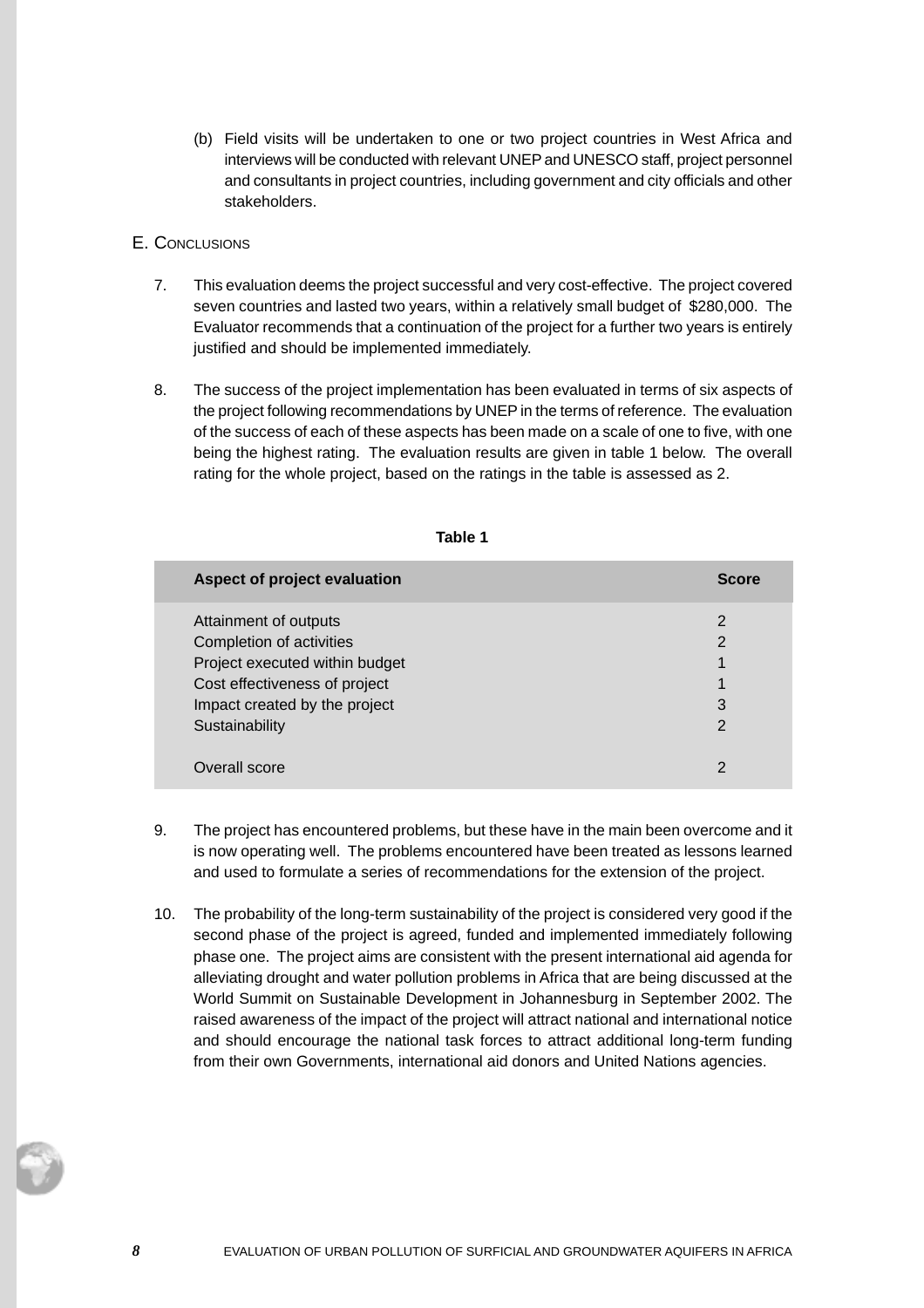- 11. In recent decades, many African cities have undergone unprecedented growth in population through natural population growth and through migration from rural areas. In some countries this growth has been exacerbated by an influx of a large number of refugees. Population rise has led to the growth of cities into sprawling "mega-cities" with large areas of unplanned sub-standard housing with few services.
- 12. The main source of potable water in many of these cities is groundwater, commonly from shallow hand-dug wells but also from deeper water supply boreholes. The unplanned expansion of cities leads, almost inevitably, to a serious pollution threat to the groundwater supplies. Lack of basic sanitation leads to sewage effluent leakage from septic tanks and latrines. Lack of organized domestic waste disposal and uncontrolled industrial and commercial activity add to the pollution threat.
- 13. This threat to groundwater quality in vulnerable aquifers from urbanization has been recognized for some time. The Urban Pollution of Surficial and Groundwater Aquifers in Africa Project arose from the discussions at a UNESCO/IHP regional workshop held in Ouagadougou, Burkina Faso, in October 1998. This workshop, organized for arid and semi-arid countries in Africa, focused on the subject of mapping groundwater vulnerability and was attended by representatives from Benin, Burkina Faso, Côte d' Ivoire, Guinea, Mali, Niger and Senegal. Delegates recognized the importance of aquifer vulnerability and the need to protect the quality of groundwater resources, and agreed to take action. Delegates supported the scope and implementation of the present programme, with its emphasis on setting up a methodology for an early warning system for groundwater pollution beneath large African cities. Water treatment costs are high and the most effective way to keep the cost of clean water low is to take pre-emptive pollution prevention measures.
- 14. The objectives of the Urban Pollution of Surficial and Groundwater Aquifers in Africa Project are set out in the UNEP project document as contributing to:
	- (a) Establishing a network on urban groundwater vulnerability;
	- (b) Developing methodologies for optimal monitoring of the contamination of surficial (shallow) and (deep) groundwater aquifers in African urban areas. This will serve as an early warning and trend detection system for possible water supply pollution.
- 15. The specific tasks (objectives) of the project were listed as including:
	- (a) Assessment of groundwater vulnerability;
	- (b) Identification of hot spots and major threats of surficial and groundwater aquifers in African urban areas;
	- (c) Policy options for better safeguarding of surficial and groundwater aquifers in African urban areas, including pollution and health problem mitigation;
	- (d) Establishment of an early warning network for possible water supply contamination;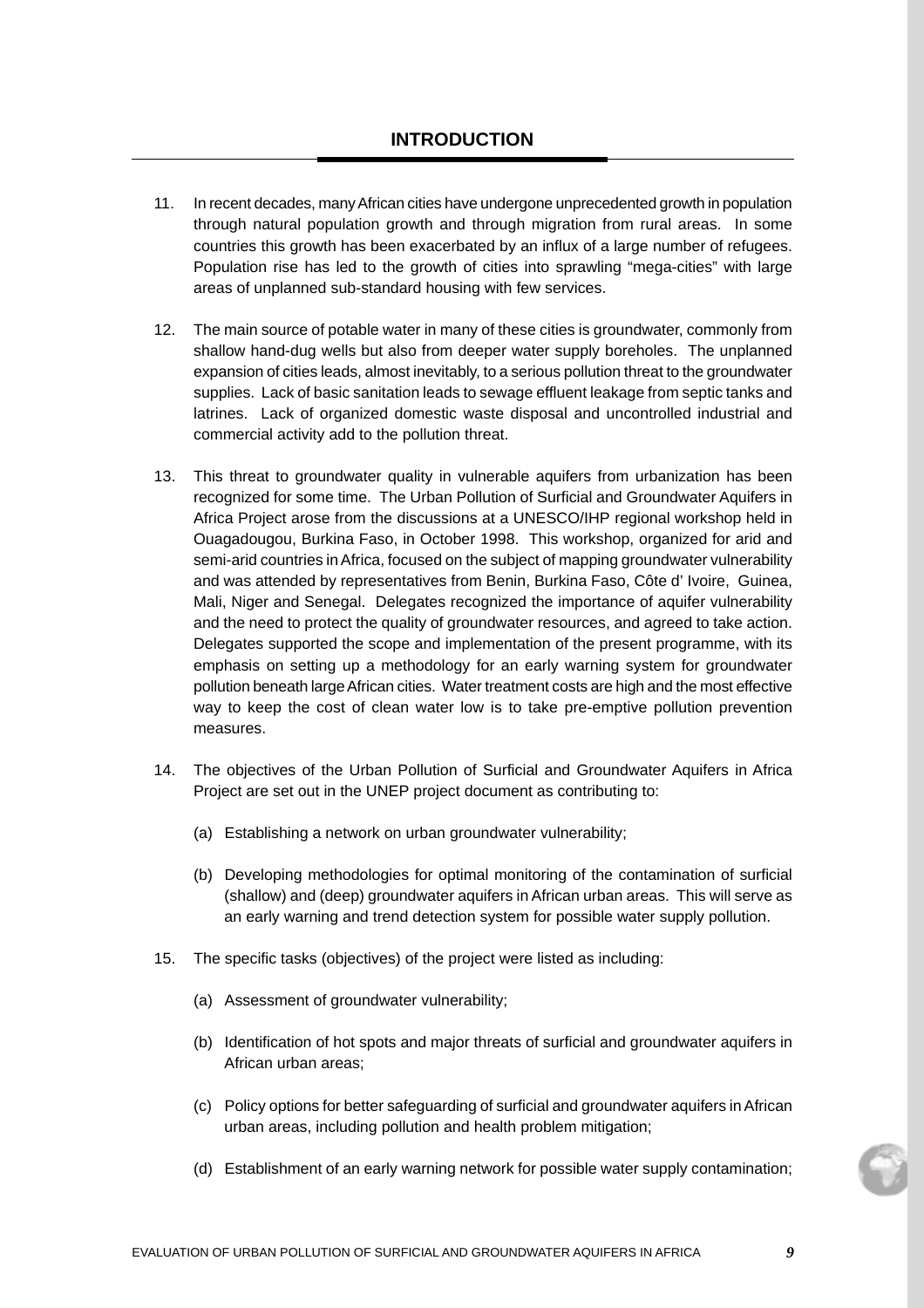- (e) Hydrogeological modeling of groundwater vulnerability in African urban areas;
- (f) Capacity-building development.
- 16. The Water Assessment Unit of the UNEP Division of Early Warning and Assessment (DEWA) has had the responsibility of implementing and managing the project in collaboration with the Division of the International Hydrological Programme (IHP), UNESCO Regional Office, Nairobi. The project was originally intended to start in April 2000 but was delayed until October 2000. The inaugural meeting of all participating countries was held in Bamako, Mali, from 11 to 14 December 2000. The work programme effectively started at the beginning of January 2001 and by August 2002 was approaching completion.
- 17. This report presents the findings of a project evaluation following guidelines in the terms of reference issued by UNEP on 16 July 2002. The scope and methodology of the evaluation were defined as follows:
	- (a) The evaluation was to be conducted as an in-depth evaluation. The evaluation would review and evaluate the implementation of project activities against the actual results, outputs and activities of the project, covering the time span from project start, October 2000 to June 2002, 3 months short of project completion. Further, the evaluation would comprise proposals for a long-term strategy and action plan for the 2003- 2004 biennium;
	- (b) Relevant documents would be reviewed at UNEP headquarters including project documents, financial reports, progress reports, review reports, guidelines, publications, bulletins, databases and web site;
	- (c) Field visits would be undertaken to one or two project countries in West Africa and interviews would be conducted with relevant UNEP and UNESCO staff, project personnel and consultants in project countries, including government and city officials and other stakeholders.
- 18. The guidelines were followed as closely as possible but, as the evaluation field visit took place in the last week of July 2002, the evaluation period was extended to the end of July. The countries visited were Ghana (Accra) and Côte d' Ivoire (Abidjan) (Photoplates 1 and 2). Those two countries were selected for the field visit, while the other countries in the network participated in the evaluation through telephone interviews and by e-mail. Questionnaires were prepared and forwarded by e-mail to national project coordinators. Additional questionnaires were prepared for the project management in UNEP/DEWA and UNESCO as well as for stakeholders. Throughout the project evaluation the Evaluator, Professor Lewis Clark, was accompanied and assisted by Ms. Susanne Bech of the UNEP Evaluation and Oversight Unit.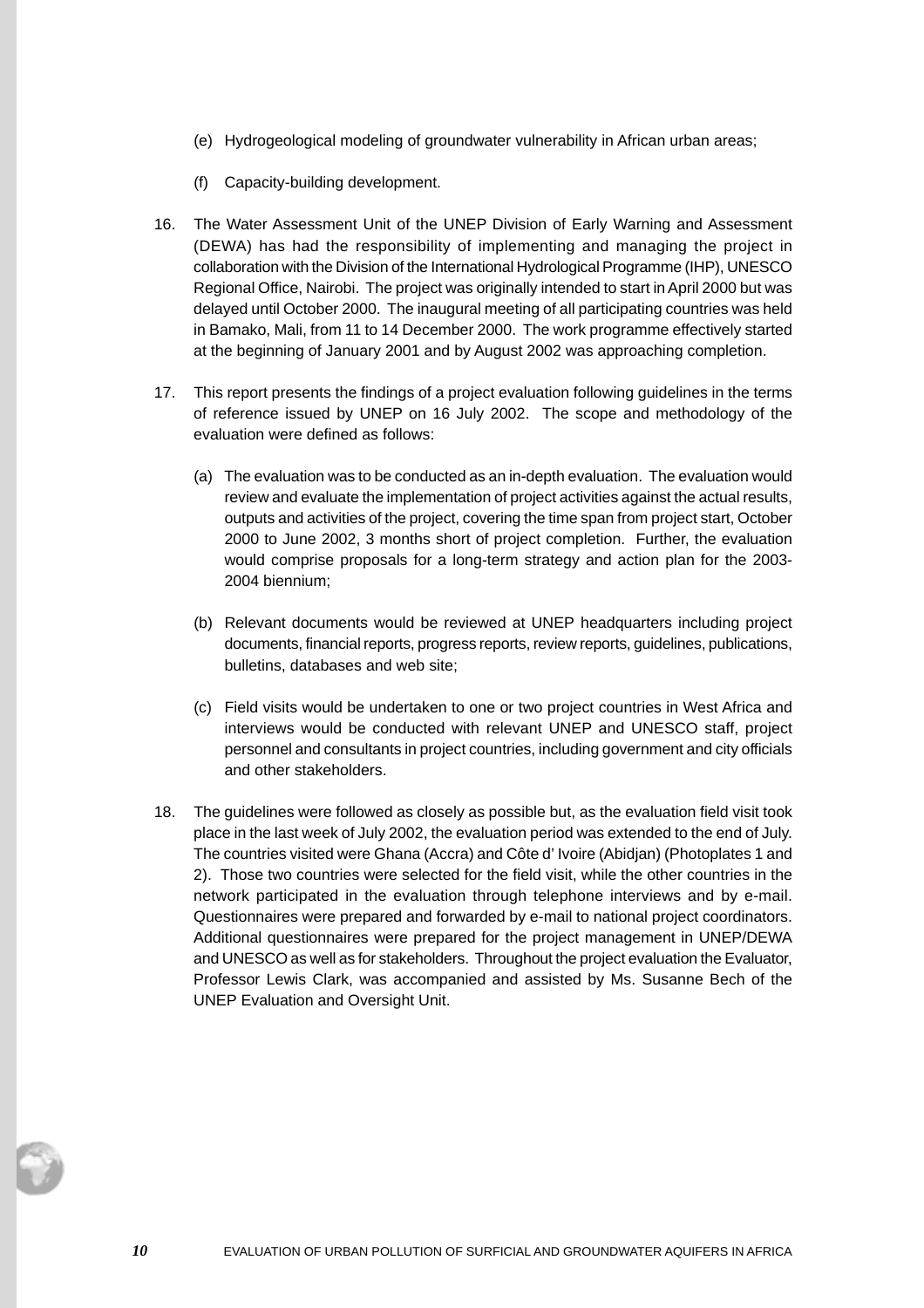

Photo 1. Ghana task force sampling hand dug well in Keta Town, Note lack of hygienic protection and closeness to houses.



Photo 2. Sampling hand dug well in compound of house in Keta Town. Note poor state of repair and total lack of hygienic protection

## **Photoplate 1: Evaluation Visit to Keta Town near Accra, Ghana**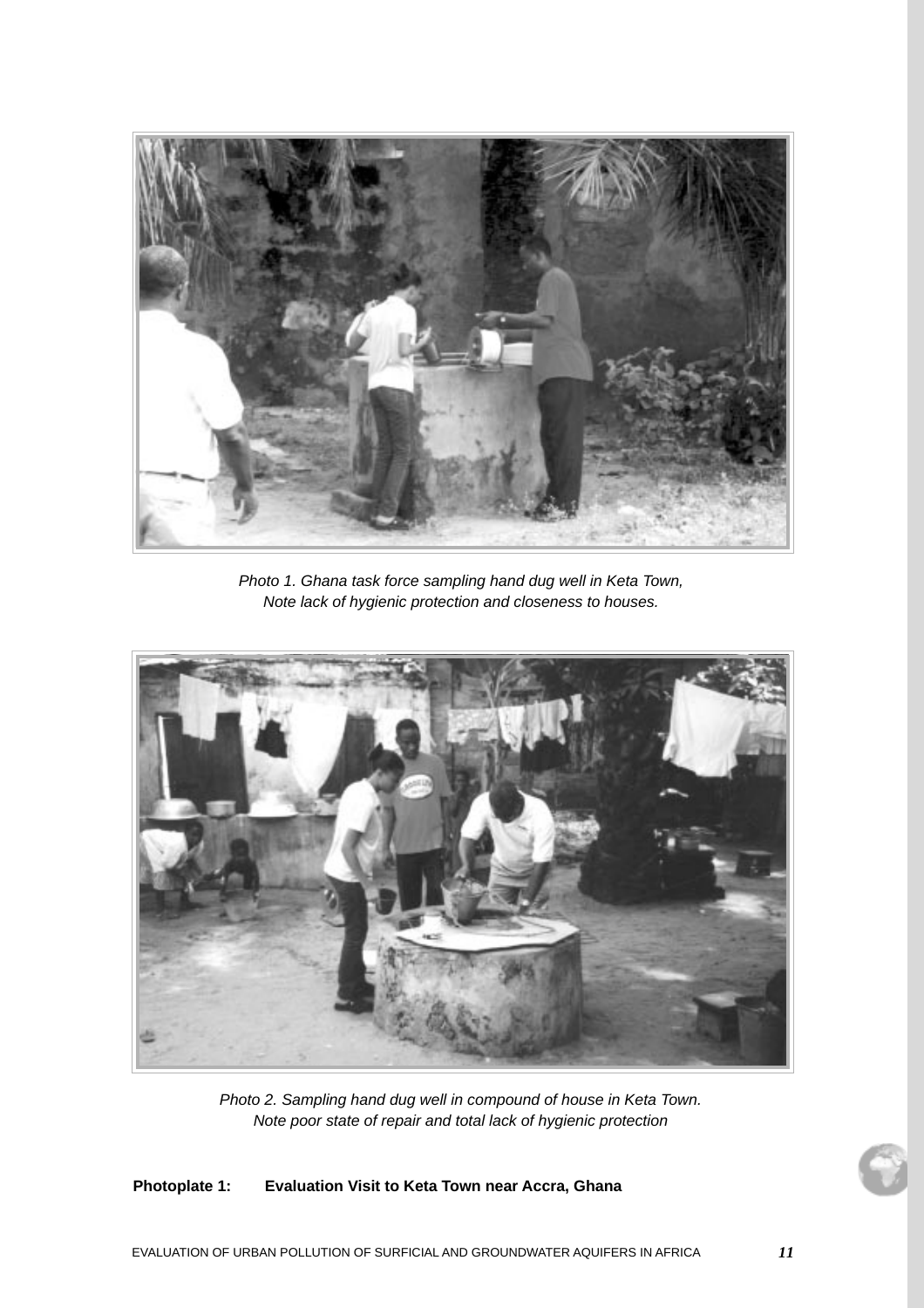

Photo 3. Côte d'Ivoire task force and UNEP Evaluator at Public Supply Borehole at Abobo. Groundwater sampling point.



Photo 4. Dense unplanned slum development at the gates of SODICI's Adjame North public water supply borehole compound

## **Photoplate 2: Evaluation Visit to Abidjan Project, Côte d'Ivoire**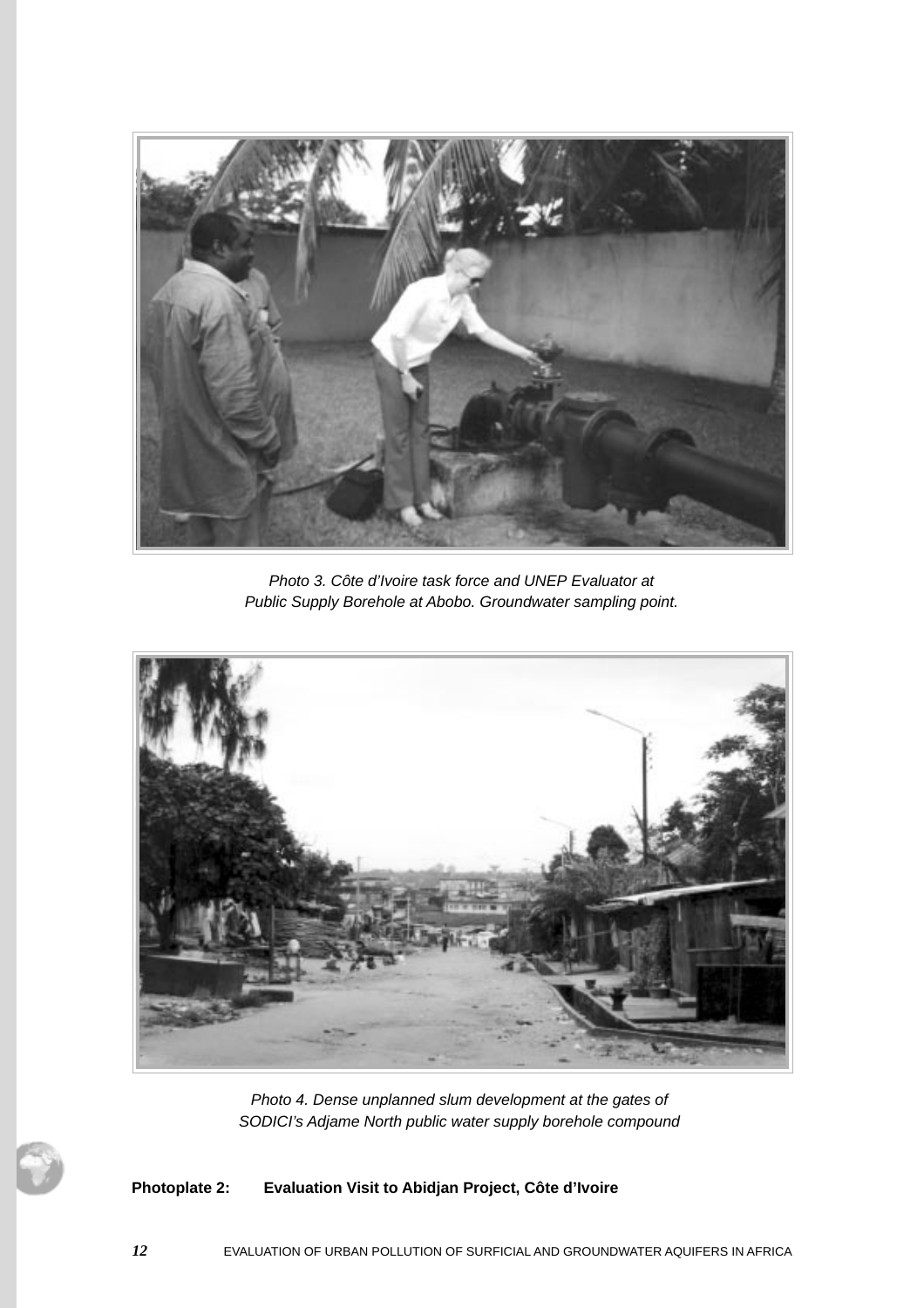### A. PROJECT IDENTIFICATION

| Title of subprogramme:                                 | 1. Environmental Assessment and Early Warning                                                                |
|--------------------------------------------------------|--------------------------------------------------------------------------------------------------------------|
|                                                        | Title of subprogramme element: 1.2 Environmental Assessment and Reporting                                    |
| Title of project:                                      | Urban Pollution of Surficial and Groundwater Aquifers in Africa                                              |
| Project number:                                        | MT/1010-00-15                                                                                                |
| Geographic scope:                                      | 60 Africa                                                                                                    |
| Implementation:<br>Programme<br>Assessment (DWIA)      | UNESCO/IHP- Division of International Hydrological<br>under leadership of UNEP Division of Early Warning and |
| Duration of the project:<br>Commencing:<br>Completion: | 24 months<br>October 2000<br>September 2002                                                                  |

### **Table 2**

#### Cost of project (expressed in US\$)

|                                                           | <b>Total Percentage</b> |     |
|-----------------------------------------------------------|-------------------------|-----|
| <b>External funds (United Nations Development Account</b> |                         |     |
| funds)                                                    | 250,000                 | 89  |
| Cost to Division of Early Warning and Assessment          |                         |     |
| (DEWA) (in kind)                                          | 15,000                  | 5.5 |
| Cost to UNESCO/IHP (in kind)                              | 15,000                  | 5.5 |
| Grand total                                               | 280,000                 | 100 |
|                                                           |                         |     |

#### B. PROJECT ACTIVITIES

- 19. A time table and work plan for the project were set out in the project document (October 2000), comprising five "activity clusters" (table 3), The activities in each cluster are defined in the project document and were meant to run in parallel throughout the project. The work plan of the project was designed to achieve the objectives set out in the project document and in the introduction to this report.
- 20. The realities and practical difficulties of implementing a project covering seven countries have led to changes in the details of the time table and work plan. The conceptual plan of the project, has been followed however and overall the original activities have been undertaken and largely completed.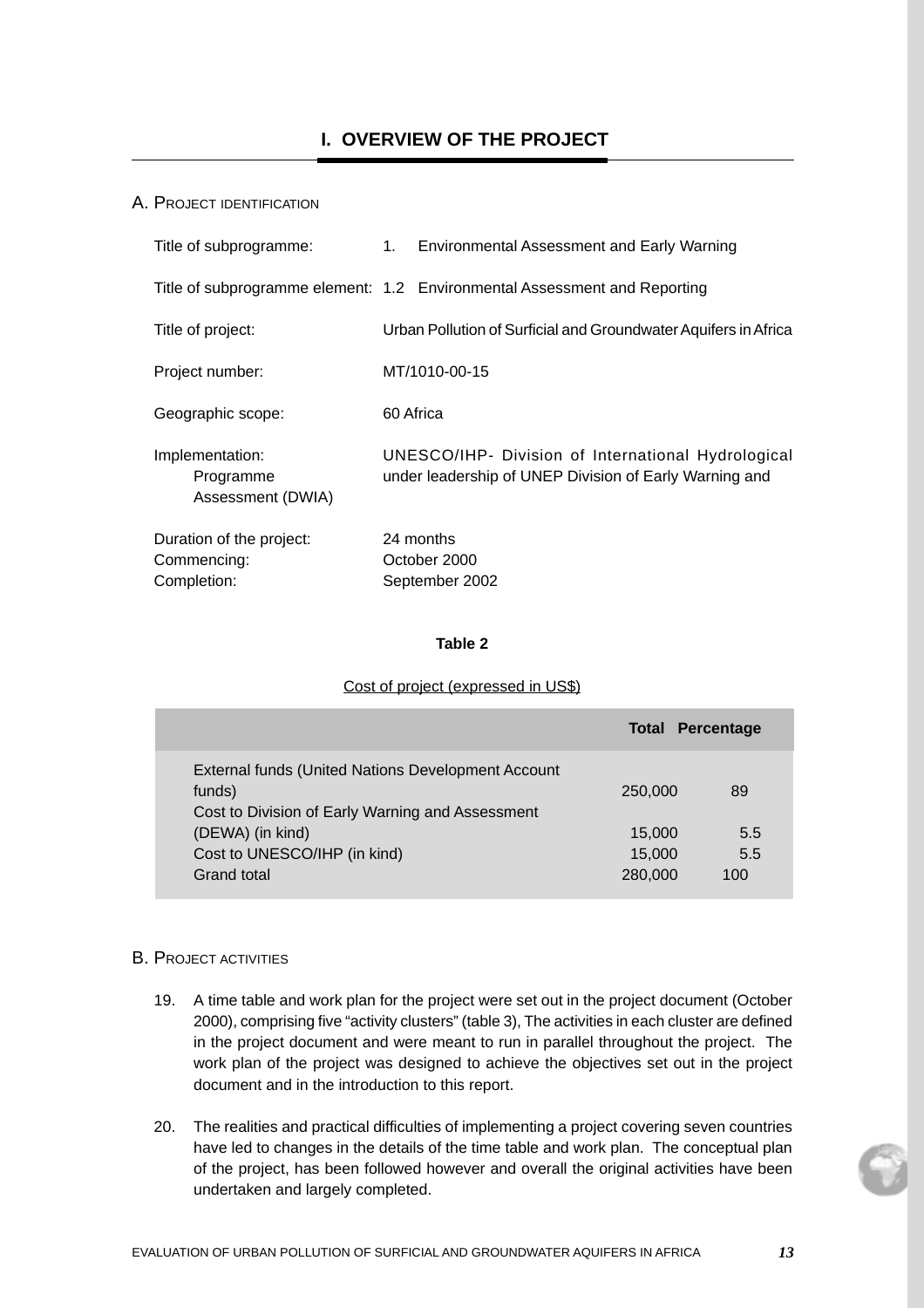21. The initial action of the activities cluster 4.2.1 was planned to be an inaugural meeting in Niamey, Niger in October 2000 to launch the field studies in seven African countries.

### **Table 3**

Activity clusters in project document, October 2000

| <b>Cluster</b> | <b>Activity</b>                                                                                                         |
|----------------|-------------------------------------------------------------------------------------------------------------------------|
| 421            | Assessment of groundwater vulnerability                                                                                 |
| 4.2.2          | Identification of pollution hot spots and major threats to surficial and<br>groundwater aquifers in African urban areas |
| 4.2.3          | Policy options for better safeguarding surficial and groundwater<br>aquifers in urban areas                             |
| 424            | Establishment of an early warning network for possible water supply<br>contamination                                    |
| 425            | Hydrogeological modeling of groundwater vulnerability in African<br>cities                                              |

- 22. The inaugural meeting was held in December in Bamako, Mali from 11 to 14 December 2000, two months later than planned. This Bamako meeting was very successful and set up the framework of the technical aspects of the programme under the guidance of the Senior Consultant. The UNEP/UNESCO officers responsible for the project management, in close consultation with the participating countries, selected a national coordinator for each participating country. The national coordinators in this project were selected from the academic community in each country, rather than from Government ministries because of the skill base already available in the universities. In each country a small team was assembled under the national coordinator. The selection of the coordinators and their colleagues was mostly based on the existing contacts of the UNESCO hydrology specialist at the UNESCO regional office. This was certainly the case with the selection of the Ghana national coordinator late in the project. The urban areas to be studied in each country were identified and agreed: Benin - Cotonou; Burkina Faso - Ouagadougou; Côte d'Ivoire - Abidjan; Guinea - Kamsar; Mali - Bamako; Niger - Niamey; Senegal - Dakar.
- 23. A time table was agreed for the year 2001, based on 10 tasks that would enable the activities identified in the original time table and work plan to be achieved. A memorandum of understanding was also agreed at the meeting between UNESCO, UNEP and the participating countries.
- 24. The 10 tasks for the project up to September 2001 are shown in a bar chart in annex II and are summarized in table 4. It was agreed that the progress of the project and the quality of outputs from each participating country would be supervised by the Senior Consultant, who would provide an interim progress report in September 2001.
- 25. The interim progress report of September 2001, together with the results of interviews during the evaluation mission, made it clear that difficulties had been met with during the start-up phase of the project, but in most countries the bulk of the planned work had been achieved. There were delays in setting up the project; the inaugural meeting, for example,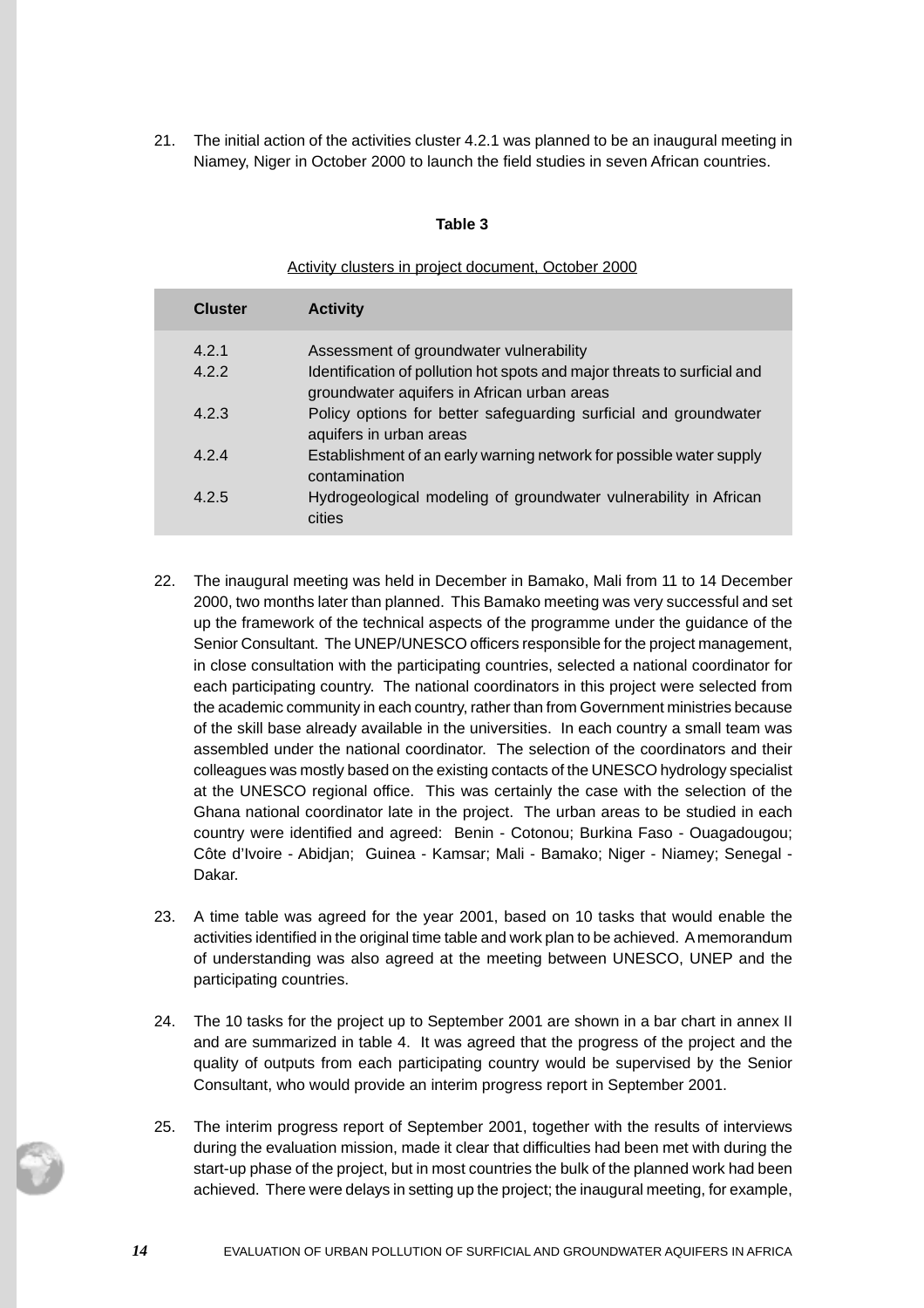was delayed from October to December so that the project effectively started at the beginning of 2001. The length of time required for UNESCO procurement procedures also led to delays in starting work requiring computers, photographs or analytical tools. Almost all the countries had problems with the aerial photographs (Task 5), possibly because of procurement problems or the lack of scanning facilities. Despite these delays and difficulties, by the time of the interim report in September 2001, great strides had been made.

#### **Table 4**

#### Technical task programme up to September 2001

| Task           | <b>Action</b>                                       |
|----------------|-----------------------------------------------------|
| 1              | Topographic map digitization                        |
| $\overline{2}$ | Piezometry of identified areas                      |
| 3              | Collection of existing data tables (excel)          |
| $\overline{4}$ | Keying in of geological data (fractures, structure) |
| 5              | Photo purchasing, scanning of aerial photos         |
| 6              | Preliminary data collection                         |
| 7              | Analyses                                            |
| 8              | Provisional thematic maps. Development of computers |
| 9              | Climatological data (rainfall) and internet system  |
| 10             | Mapping of key pollution sources.                   |

- 26. The activities in cluster 4.2.1, (Assessment of groundwater vulnerability) were either complete or under way as planned; a country task force had been set up in each country, focuses of the studies had been identified, a network of the task forces was established and the project programme was being actively pursued. A project web site had been designed and installed by the Senegal task force and the Senegalese consultants "E -business", and streamlined by the Web Tools Developments Unit in UNEP/DEWA. In September 2001 the web site was under design improvement.
- 27. The activities in cluster 4.2.2, (Identification of pollution hot spots and major threats to surficial and groundwater aquifers in African urban areas), were under way, with the main focus being the design and preparation of the vulnerability maps using geographic information system (GIS) technology. The need to improve the competence of some task forces in the use of GIS was recognized and suitable training was planned. The need to prepare summaries of the project activities in each city or country for dissemination to urban planners was also recognized. A standard format for an early warning bulletin giving details of the project, groundwater pollution and aquifer vulnerability was agreed and presented in the interim progress report. These early warning bulletins were considered important outputs from the project and would be distributed widely to stakeholders and posted on the web site. A summary bulletin of one page would be produced and could be expanded later to a fuller version. The Senior Consultant anticipated that the bulletins could be updated regularly for re-issue on the web site and to stakeholders in each country.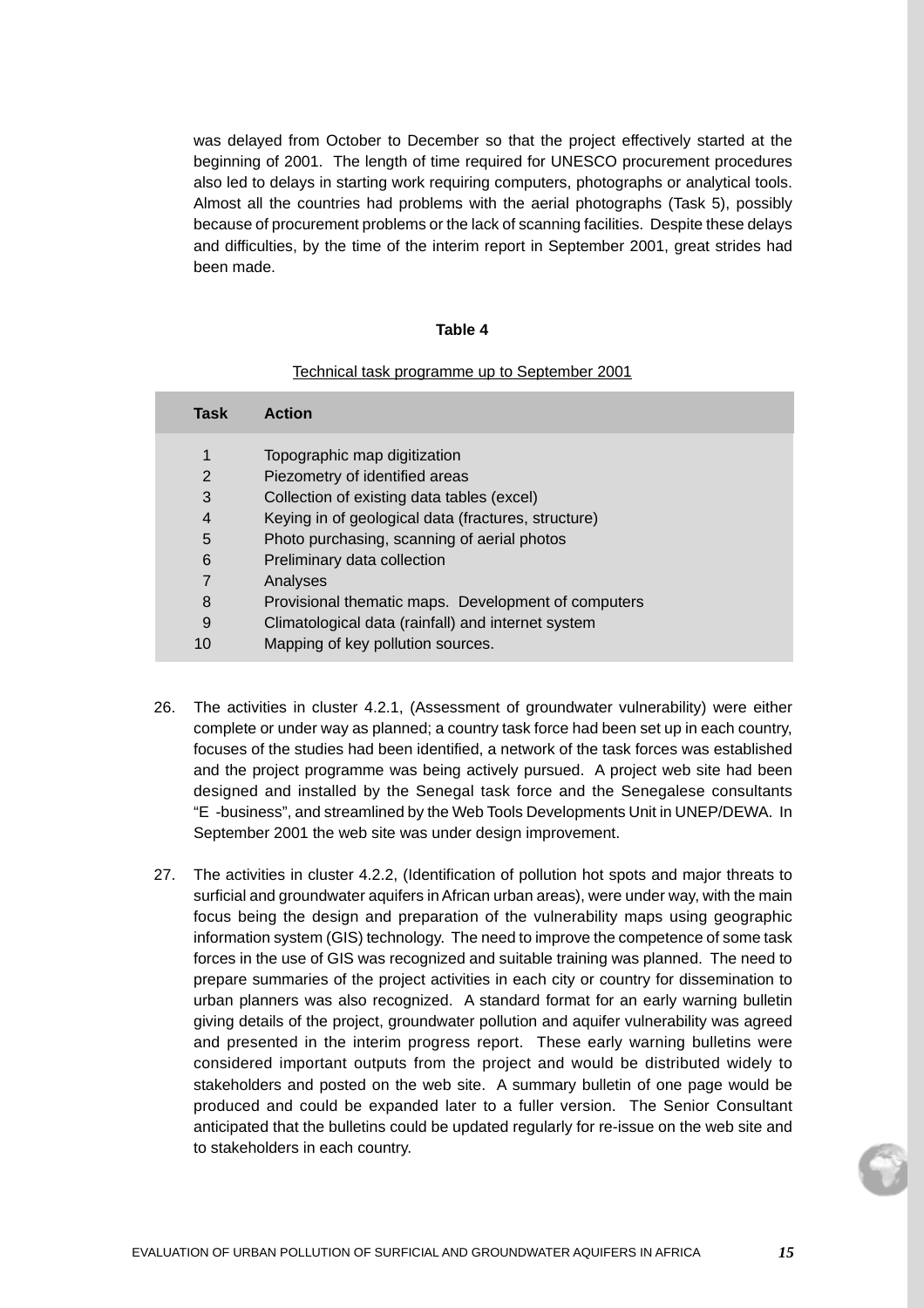- 28. The technical activities in cluster 4.2.3, (Policy options for better safeguarding surficial and groundwater aquifers in urban areas), were also complete or under way by September 2001. The seminars planned to disseminate information on the project under the activity cluster 4.2.4, (Establishment of an early warning network for possible water supply contamination), were not scheduled until June or July 2002. Similarly, the activities in cluster 4.2.5, (Hydrogeological modeling of groundwater vulnerability in African cities), were mainly scheduled for the year 2002.
- 29. An important activity identified under cluster 4.2.5 is the testing and use of existing models and their adaptation, scheduled for April 2001 to June 2002. The models referred to in the project document (annex II) are clearly meant to be contaminant transport models such as Visual MODFLOW for Windows. In this annex to the project document the geographical information systems (GIS) are considered quite separately. The modeling activities have not been carried out and, although not spelled out in any document seen by the Evaluator, it is clear that, at an early stage in the project, an executive decision was made to concentrate the computer-based activities on the GIS aspects of the vulnerability mapping. This concentration of effort on GIS is considered prudent by the Evaluator considering the limited resources of the project and the need to set up a data-processing facility as early as possible. The issue is considered in more detail in chapter II, A. Outputs and Activities and chapter III, Lessons Learned.
- 30. The Senior Consultant reported that by September 2001 databases had been produced for each country and these had been combined in a single project database held at the Centre Universitaire de Recherche et d'Application en Télédétection (CURAT) by the Côte d'Ivoire task force. At that time it was recognized that the database needed some improvements to ensure uniformity in formatting, but it was in place and accessible. This was a remarkable achievement in just 10 months of work.
- 31. The GIS systems to be used were the subject of debate among the national project coordinators and a consensus favoured ARC VIEW. As the need for GIS training was recognized, a re-allocation of budgets was agreed to permit the purchase of ARC VIEW 3.2 and DESIGNER 10-2001 software and plan a training seminar in their use.
- 32. By September 2001 the Senior Consultant had identified a further 14 tasks to take the project from September 2001 to October 2002 (See Annex III). These tasks are summarized on the following page: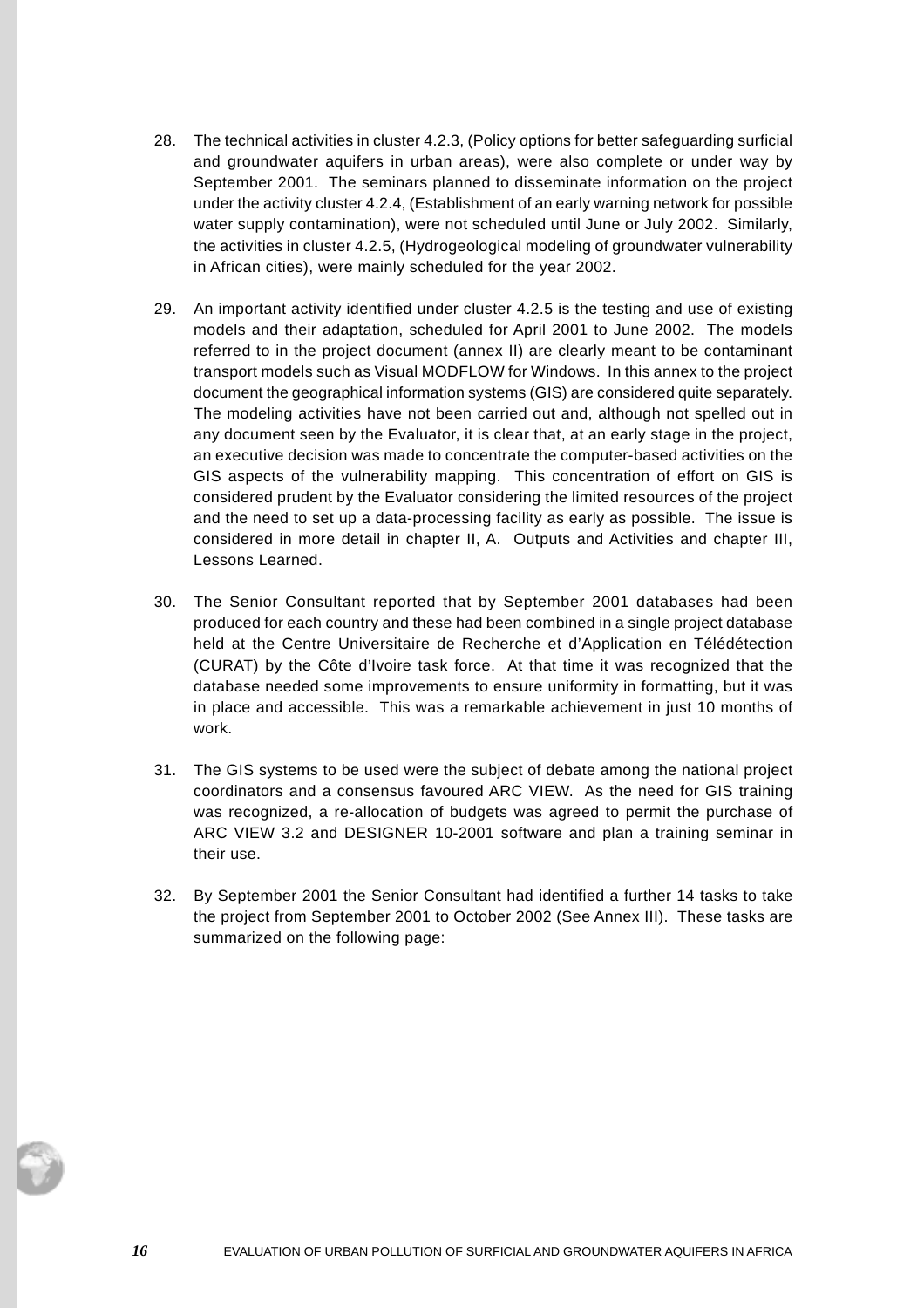#### **Table 5**

#### Technical task programme up to October 2002

| Task              | <b>Action</b>                                                                          |
|-------------------|----------------------------------------------------------------------------------------|
| 1                 | On-site chemical data collection for conductivity, pH, temperature and water<br>levels |
| 2                 | Databases of site chemistry and bacteriology                                           |
| 3                 | Databases transferred to web site as Excel tables                                      |
| $\overline{4}$    | Setting up web site                                                                    |
| 5                 | Issue of first draft of early warning bulletin                                         |
| 6                 | CD-ROM. Data input standardization                                                     |
| $\overline{7}$    | Training in ARC VIEW at Abidjan                                                        |
| 8                 | Vulnerability maps                                                                     |
| 9                 | Sampling and analysis (chemistry and bacteriology)                                     |
| 10                | Finish web site                                                                        |
| 11                | Issue final draft of early warning bulletin                                            |
| $12 \overline{ }$ | Issue draft final report                                                               |
| 13                | Final version of web site                                                              |
| 14                | Final project report                                                                   |

- 33. At the September 2001 progress meeting, the national project coordinators from the participating countries presented the results of the work to date in their respective countries. The presentations by Guinea and Mali were deemed to be inadequate and the coordinators were given notice to improve their outputs by the end of September 2001 or leave the project. Mali met these requests by the deadline to the satisfaction of the Senior Consultant, but Guinea left the project in November 2001 (see section I. C). Ghana was chosen as the country to replace Guinea and joined the project at the beginning of June 2002 (see section I. D). Ghana was chosen because of its proximity to the French-speaking West African countries and because of the existing contacts of the UNESCO hydrology specialists in Accra and his knowledge of the capabilities of that country.
- 34. The period between September 2001 and the evaluation mission in July 2002 was used by the six active countries to consolidate the work plan shown in annexes II and III. A most important activity in 2002 was the four-day training seminar on ARC VIEW held at CURAT in Abidjan from 8 to12 March. The representatives of each country were provided with the ARC VIEW software and training manual. They then underwent intensive training, using their own data, to produce the vulnerability maps of their country. The value of that training is shown by the reports, maps and data produced by this project (see chapter II, Project results). It was also evident in the familiarity with the system shown during the evaluation mission to Abidjan.
- 35. At periods throughout the hydrological year (to ensure that data was representative of both dry and wet seasons), field visits were made to the selected sampling points in each country. On-site geochemical data were collected, as well as groundwater samples for simple geochemical and microbiological analyses. These analytical data were put into the national project databases and incorporated in the vulnerability maps and reports to provide the early warning system.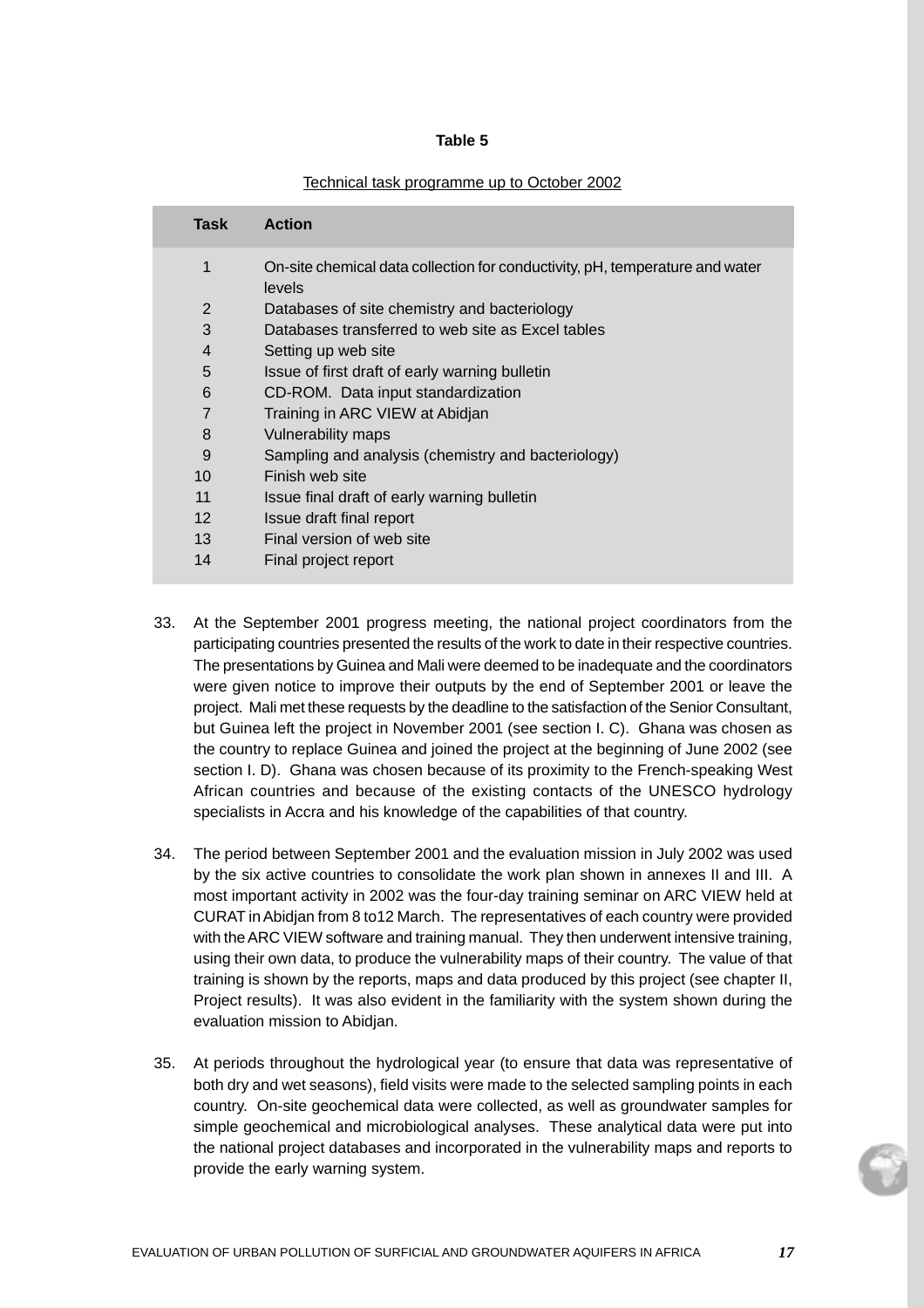- 36. The vulnerability maps for each country were produced under guidance from the Senior Consultant. Several reports (see chapter II) were also produced by each country including:
	- (a) A one-page early warning bulletin (draft and final);
	- (b) A summary report of the hydrogeological situation in the country;
	- (c) A project report giving a more detailed description of the chosen project area with the monitoring results to date (progress and final reports).
- 37. At the time of the evaluation mission all six countries had produced all the outputs planned for the project in the work plans agreed at the Bamako and Abidjan review meetings (annexes II and III).
- 38. The two tasks which were outstanding at the time of the evaluation mission were the finalization of the project web site and the project final report by the Senior Consultant (table 5, tasks 12-14 and annex III). There is no reason to believe that these outputs would not be forthcoming within the time frame of the project. Ghana has been part of the project for only two months and is still in the early data-collection phase of the work.
- C. EXCLUSION OF GUINEA FROM THE PROJECT
	- 39. A major problem for the project arose at the September 2001 progress meeting when it became evident that Guinea was not keeping to the terms of the project. The expected outputs were not produced and the Senior Consultant, supported by a British Geological Survey (BGS) consultant acting as an observer at the progress meeting, considered it unlikely that they could be produced. A deadline of the end of September 2001 was given for their production but this was not met and, regrettably, Guinea left the project under the terms of the UNESCO memorandum of understanding.
	- 40. In a similar situation, Mali was slow in producing project outputs but, after encouragement from UNESCO/UNEP, the coordinator produced the final outputs in time for the evaluation mission.
	- 41. The difficulties encountered by Guinea and Mali are discussed in chapter II (Problems encountered in the project), and prompted recommendations to reduce the risk of the same occurring in other countries joining the project in the future.
- D. INCLUSION OF GHANA IN THE PROJECT
	- 42. The inclusion of Ghana as a replacement for Guinea in the project was discussed at informal meetings at the University of Ghana in Accra in November 2001. Accra was discounted as a site because of its reliance on surface water for supply. The urban development of Keta, three hours drive east of Accra along the coast towards Togo, was accepted as a suitable location. The area was already the subject of studies by the University of Ghana and the Geology Department had sufficient equipment (donated by DANIDA) to begin work quickly.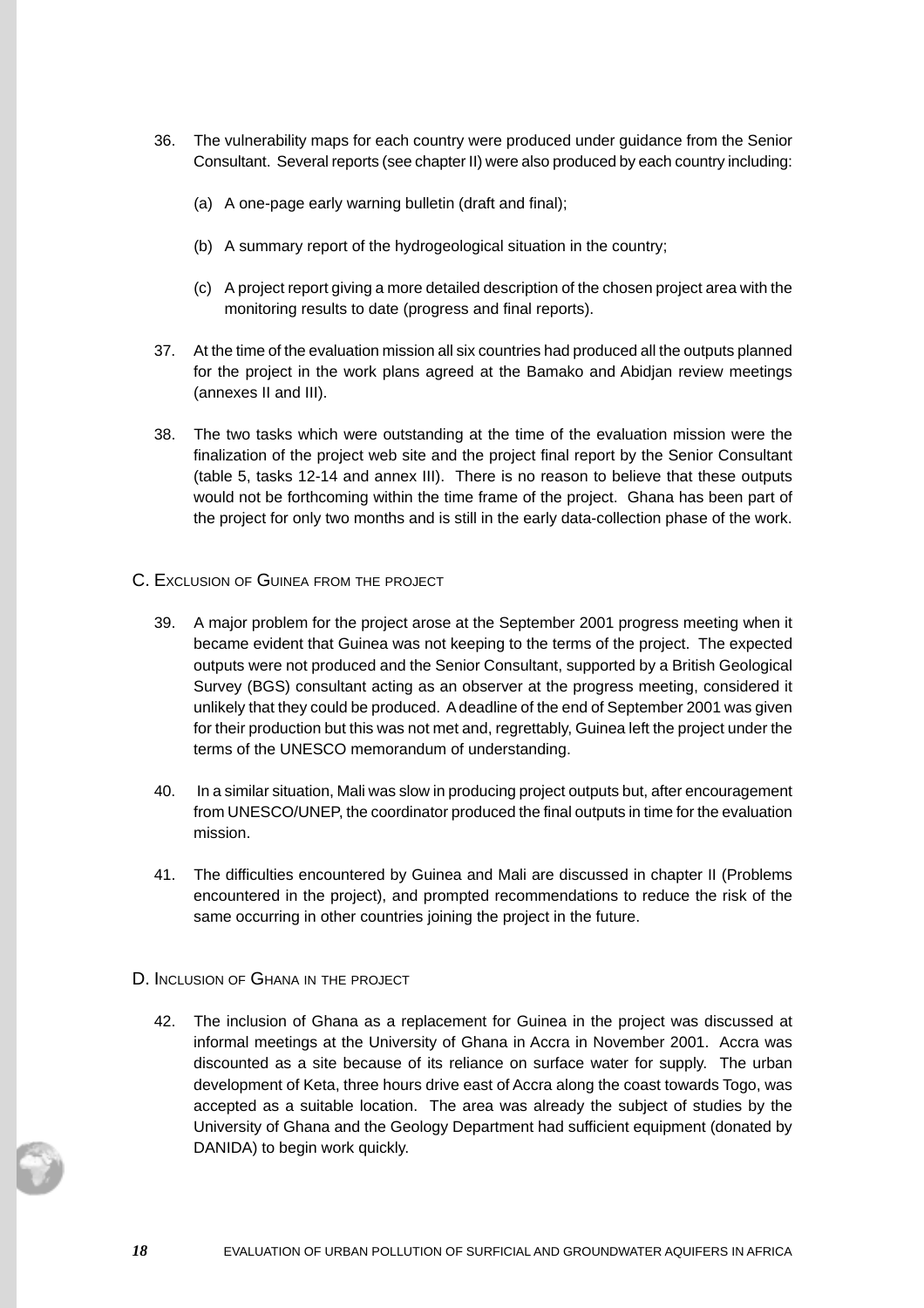- 43. Ghana joined the project at the beginning of June 2002, only two months before the evaluation mission's visit to Accra. The country could not be evaluated as part of the original project as it did not take part in any project activities and produced no outputs other than a project proposal supporting the choice of the Keta area.
- 44. Ghana's inclusion in the project is of great potential value, however, in that it may provide a case history for the extension of the project to other English-speaking countries. Recommendations regarding the incorporation of Ghana in a most expeditious manner are discussed in chapter VI (Recommendations).
- E. RELATIONSHIPS WITH UNITED NATIONS PROGRAMMES AND OTHER INTERNATIONAL INITIATIVES
	- 45. The present project supports the UNEP subprogramme1: Environmental Assessment and Early Warning programme element 1.1: Environmental Assessment and Reporting. It also supports the UNESCO International Hydrological Programme (IHP) VI 1996-2001 Project 3-2: Monitoring Strategies for Detecting Groundwater Quality Problems. The objectives of this project are in conformity with the objectives of these UNEP and UNESCO programmes. The project also is relevant to the overall vision of the United Nations 1998-2001 medium-term plan, programme 14: Economic and Social Development in Africa.
	- 46. The project is part of UNEP water assessment activities in groundwater, which are implemented within the framework of the Global International Waters Assessment (GIWA) project. GIWA provides methodologies and analytical information to help in the identification of priorities and formulation of appropriate policy responses. Also of relevance is the Global Environment Monitoring System (GEMS) water programme, which assesses longterm water quality by establishing and strengthening national water monitoring systems, and recent publications such as the Vital Water Graphics Publication and A Survey of Methods for Groundwater Recharge in Arid and Semi-arid Regions.
	- 47. In general UNESCO's IHP is set out to stimulate a stronger interrelation between scientific research, application and education. The emphasis is on environmentally sound integrated water resources planning and management supported by a scientifically proven methodology. The current IHP VI includes two major initiatives on groundwater:
		- (a) The project entitled "International Shared Aquifer Resources Management" (ISARM) in cooperation with the International Association of Hydrologists, the Food and Agriculture Organization of the United Nations (FAO) and the United Nations Economic Commission for Europe (ECE); and
		- (b) The establishment of the "International Groundwater Resources Assessment Centre (IGRAC)" under the auspices of UNESCO and the World Meteorological Organization (WMO).
	- 48. The Urban Pollution of Surficial and Groundwater Aquifers in Africa project is complementary to UNEP and UNESCO activities in groundwater in which UNEP and UNESCO work as facilitators and catalysts for establishing and strengthening regional coordination, water management and monitoring systems. The project is unique in its approach and is the only existing UNESCO and UNEP project set up to establish a network for systematic groundwater quality assessment in Africa.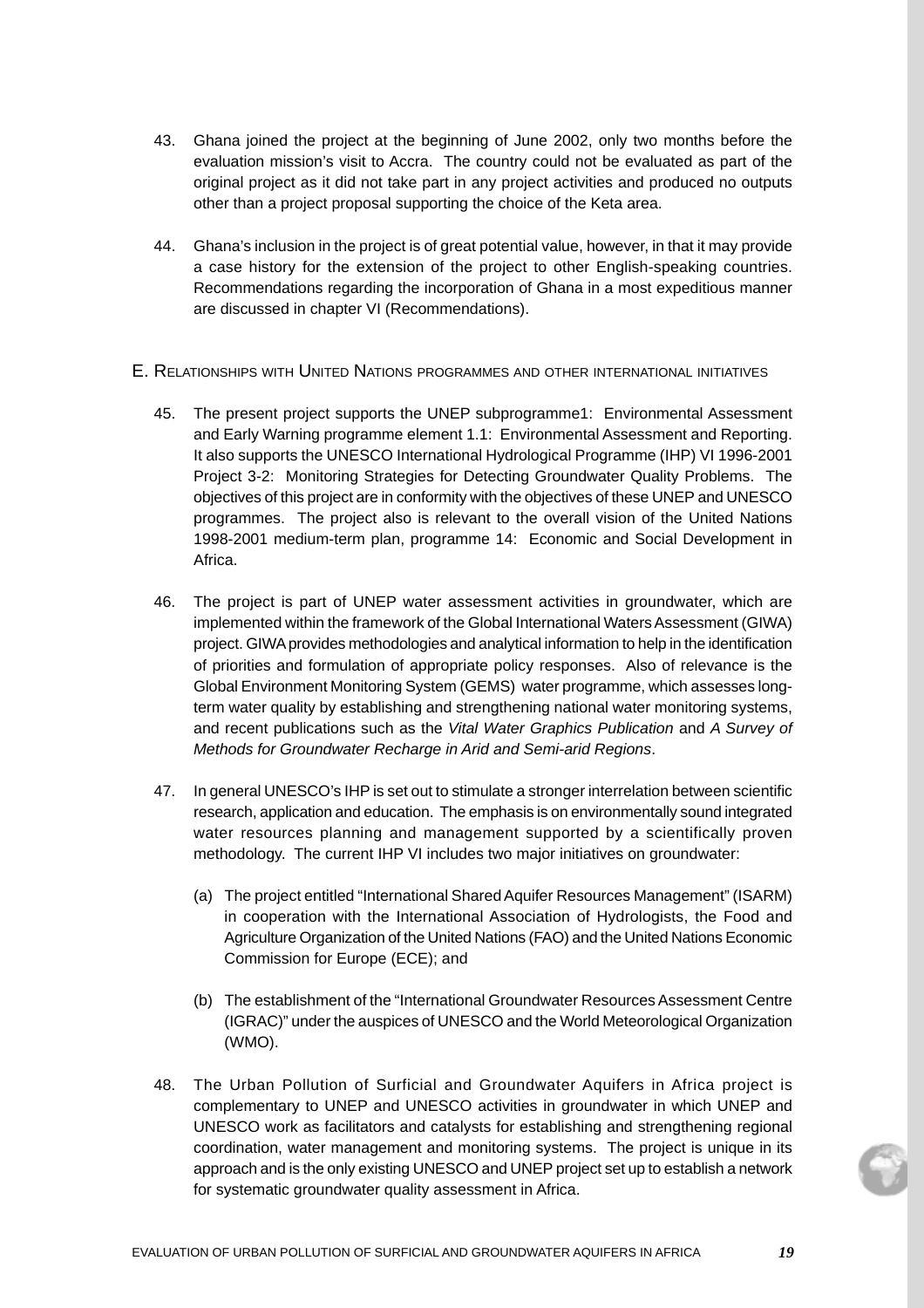- 49. Africa is now experiencing the fastest urbanization in the world. In view of acute problems of that urbanization and the drought over large parts of Africa, there is an international focus on groundwater issues on the continent. Aid organizations show a strong interest in alleviating the water problems of Africa. Significant new initiatives include the New Partnership for Africa's Development (NEPAD) and, national cooperation at ministerial level through the African Ministerial Conference on Water (AMCOW) and the African Ministerial Conference on the Environment (AMCEN). The problems of Africa are given global exposure through the World Water Assessment Problem (WWAP).
- 50. The project will provide data relevant to studies of other projects funded by the United Nations agencies, other international aid agencies and non-governmental organizations. The project in its continuation should be encouraged to learn from these other groundwater projects and profit from shared experience.
- 51. The ongoing Water for African Cities Programme (WACP) managed by UN-HABITAT is of immediate relevance to the present project. The two projects have different approaches but complement each other and the present project can learn much from the WACP experience. The latter has studied the water supplies of several large African cities, some of which were included in the present project, but has focused on the water management structure and the surface water supplies. The groundwater emphasis and, particularly, the early warning element of the present project are clearly complementary to the WACP outputs.
- 52. Established facilities such as the information dissemination channels of the Water for African Cities Programme should be utilized by the present project wherever possible, to avoid duplication of effort. The same applies to funding and materials from other sources or aid donors. The Ghana task force, for example, is using equipment supplied by DANIDA, as they have not received any through the UNEP/UNESCO project to date.
- 53. A service developed by the WACP project that could be invaluable to the present project is the provision of skills in information dissemination. The Evaluator was impressed by educational material produced for Water Education in African Cities and funded by the Swedish International Development Cooperation Agency (SIDA). Similar material such as Value-based Action Learning for Water Management in Kenyan Schools has been produced by UNEP.

## F. PROJECT BUDGET

- 54. The Urban Pollution of Surficial and Groundwater Aquifers in Africa project is the first UNEP project to be funded through the United Nations Development Account. This account is part of the regular budget and has been derived through administrative savings at the United Nations Secretariat. The Development Account can only be used for initiating projects with scope for long-term impact and for initiation projects in developing countries. It can be seen as development "seed money".
- 55. The present project has been very useful as a guide to conversion to the IMIS format and the detailed United Nations development account budgeting format for other United Nations development account projects implemented by UNEP. The authorized overall budget is fixed and there is no room for cost overruns. Internal items can be changed but substantive changes have to be agreed by the Office of Programme Planning Budget and Accounts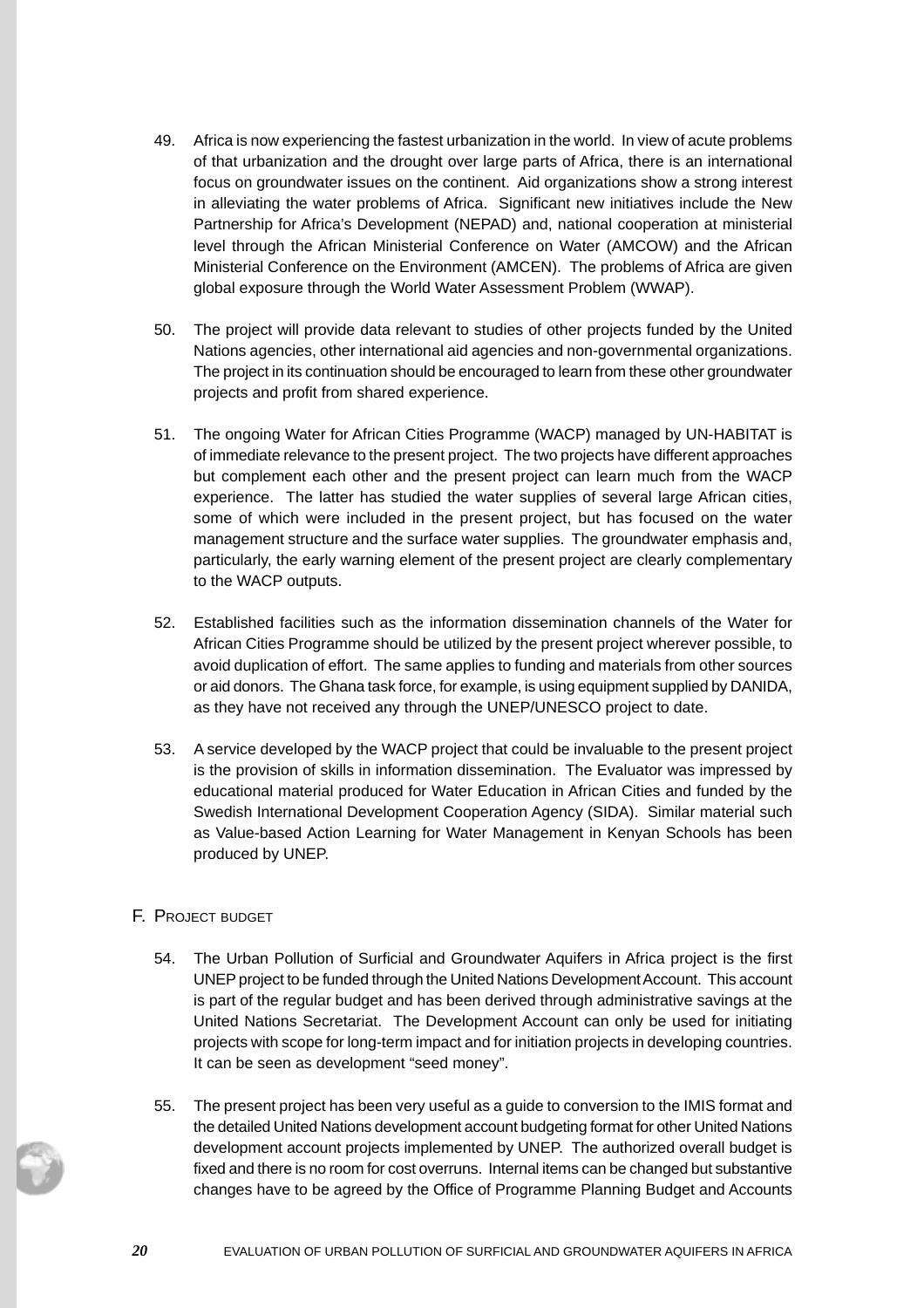(OPPBA) in New York. The budget is controlled locally in Nairobi by the Project Coordination and Management Unit (PCMU) of UNEP. Financial reports are executed as follows: UNESCO (as co-implementer) reports their expenditure to UNEP on a quarterly basis; UNEP reports expenditure to OPPBA on a monthly basis. The narrative progress report (see table 7) submitted to the project manager for the Development Account in the Division of Economic and Social Affairs (at the United Nations Secretariat) on a six-monthly basis is completed by a financial report where the particular expenditures are related to the corresponding activities or outputs.

- 56. The project budget was planned very carefully at the beginning of the project to ensure that all foreseeable items were covered. The annual accounts closed at the end of January 2001 for review and re-allocation of funds to the second year.
- 57. No major problems have been identified within the budget during implementation. The modeling budget was re-allocated to the GIS purchasing and training under the same budget heads. The only item that required clearance from the Programme Fund Officer in New York was a transfer of funds from a final internal evaluation seminar to this external evaluation mission.
- 58. The evaluation finds that the project has run relatively trouble free from a budgetary point of view. No budgetary aberrations have been noted and the budget system has had the unexpected bonus of acting as a template for the use of IMIS for other projects. The overall budget of \$280,000 spread over the seven participating countries represents an expenditure of only \$40,000 per country over two years. In terms of the demonstrable activities and outputs completed by the project on time and within a tight budget, as well as the progress of implementation of the project, this project must be classified as outstandingly cost-effective.
- 59. The project management also has made cost-effective use of external consultants to improve the capabilities and outputs from the project. External to the present project and before its inauguration, a consultant from Zurich University was used by UNESCO to give a training seminar on the estimation of recharge and the use of basic MODFLOW for groundwater modeling to several of the national coordinators of the present project; a publication on this is currently in preparation by UNEP/DEWA and UNESCO/IHP. The training was an effective way of raising hydrogeological capabilities before the project started and encouraging networking. A BGS consultant attended the Abidjan progress meeting in September 2001 as an observer and to assist the Senior Consultant at the seminar. The cost of this consultant was paid for by BGS but the project benefited from his expertise and advice. The cost of the Senior Consultant was kept to a minimum, by avoiding overheads through a fixed-price contract to cover specified activities and outputs over the two-year lifetime of the project.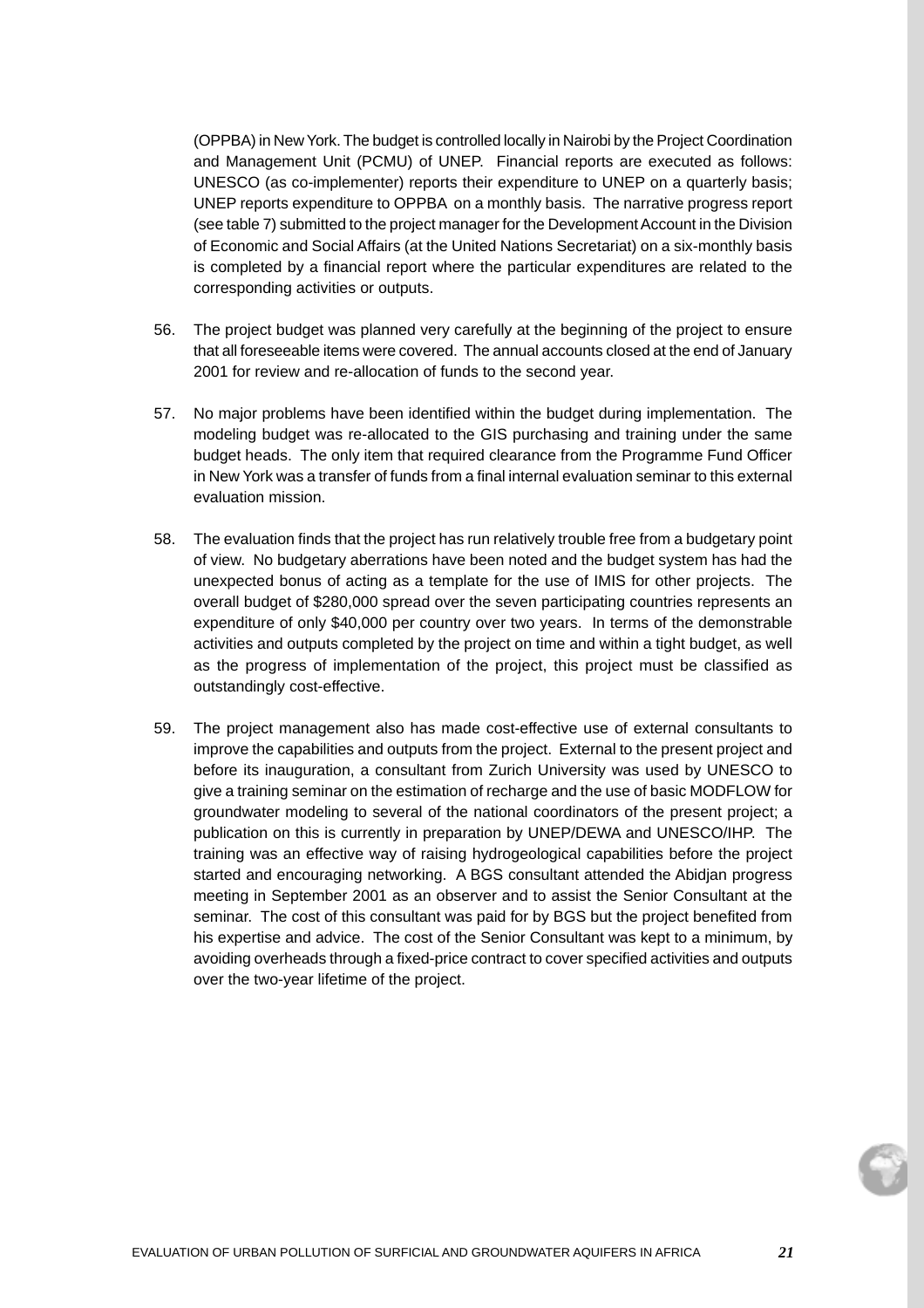### A. PROJECT OUTPUTS AND ACTIVITIES

60. The outputs planned for the project as listed in the project document are listed in table 6 together with brief comments on their status of achievement. There is no indication from the six-monthly progress reports issued by UNEP that the original planned or described outputs had been changed. The records of the technical progress meetings, however, suggest that the actual outputs of the project were defined and put into place at the inaugural meeting at Bamako, Mali (11 to 14 December 2000).

#### **Table 6**

Project outputs and activities as planned in the project document, 12 October 2000

|                | <b>OUTPUTS AND ACTIVITIES PLANNED</b>                                                                                                                                                                               | <b>COMMENTS</b>                                                                                                                                            |  |
|----------------|---------------------------------------------------------------------------------------------------------------------------------------------------------------------------------------------------------------------|------------------------------------------------------------------------------------------------------------------------------------------------------------|--|
| 1              | <b>GENERAL OUTPUTS</b>                                                                                                                                                                                              |                                                                                                                                                            |  |
| (a)            | A technical report on regional groundwater quality<br>as a tool for the optimal management of groundwater                                                                                                           | Integrated in part in reports                                                                                                                              |  |
| (b)            | Report on long-term trends in urban groundwater<br>quality in West Africa and relate these observed<br>trends to human activities                                                                                   | Partially<br>fulfilled<br>by<br>summary of country reports<br>(table 4)                                                                                    |  |
| (c)            | Reports on regional urban variations in groundwater<br>quality in West Africa to be used as the basis for<br>studying natural processes and as a reference point<br>for the study of long-term anthropogenic inputs | Integrated in part in reports                                                                                                                              |  |
| (d)            | Technical reports on the groundwater quality in cities<br>in selected West African countries with particular<br>emphasis on drinking water or other non-potable<br>uses                                             | Partially fulfilled by the<br>complete country bulletins                                                                                                   |  |
| $\overline{2}$ | <b>SPECIFIC OUTPUTS AND ACTIVITIES</b>                                                                                                                                                                              |                                                                                                                                                            |  |
| (a)            | A set of country vulnerability maps and descriptive<br>text showing nature and extent of pollution                                                                                                                  | Partially fulfilled for the<br>selected cities in six<br>countries                                                                                         |  |
| (b)            | Standardized methodological guidelines for optimal<br>monitoring of wells to serve as early warning and<br>trend detection system for water supply<br>contamination in seven West African countries                 | Guidelines for monitoring<br>are planned for a later date.<br>Guidelines for the early<br>warning<br>and<br>trend<br>detection completed for six<br>cities |  |
| (c)            | A report on the status of urban groundwater pollution<br>in seven West African countries                                                                                                                            | Partially fulfilled for six<br>cities                                                                                                                      |  |
| (d)            | Regional training of technical staff on estimation of<br>groundwater recharge and on the use of available<br>software on groundwater flow and contaminant<br>transport to be conducted                              | Software purchase and<br>training transferred to GIS<br>technology                                                                                         |  |
| (e)            | A network established to monitor urban groundwater<br>in West Africa                                                                                                                                                | Established successfully in<br>six countries                                                                                                               |  |

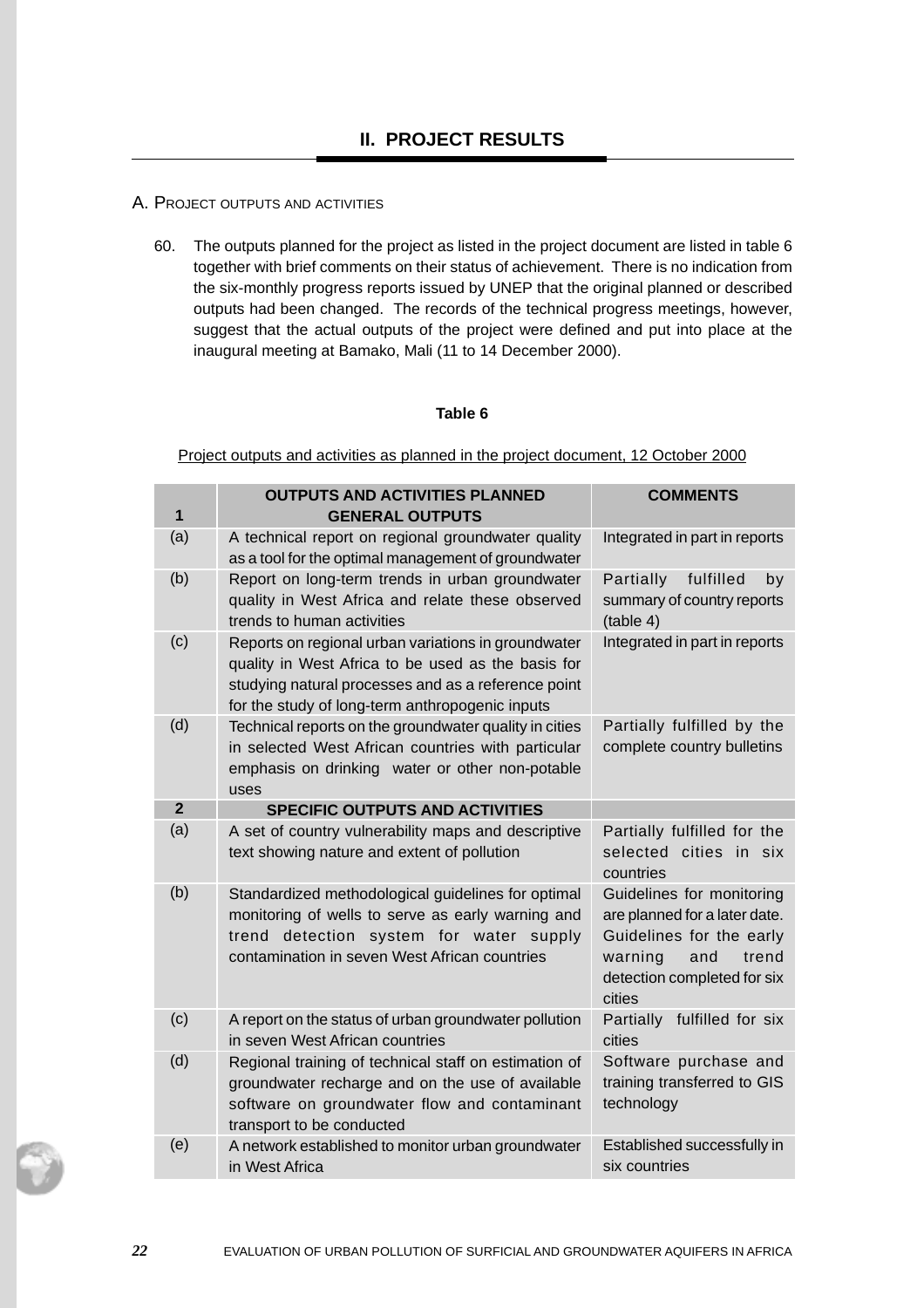| (f) | An Internet based information system/data base on<br>urban groundwater quality in West Africa and a<br>network provided of country task forces                          | Established and main-<br>tained successfully in six<br>countries |
|-----|-------------------------------------------------------------------------------------------------------------------------------------------------------------------------|------------------------------------------------------------------|
| (g) | Establishment of country task forces including all<br>relevant experts in order to undertake the various<br>tasks on surficial and groundwater aquifer<br>vulnerability | Successfully established<br>in seven countries                   |
| (h) | A technical cooperation memorandum of agreement<br>signed among participating countries                                                                                 | Signed                                                           |

61. The focus at the Bamako meeting was on the practicalities of establishing a project web site and on preparing standard vulnerability maps and databases of the chosen cities. The role of the Senior Consultant in focusing attention on these two crucial issues is clear from the record of the meeting. At that early stage (3 months into the project), the need for a uniform approach was being stressed and a programme of progress reports was being formulated. The original diffusely defined "outputs" were rather preliminary and had to be re-defined into more specific outputs that could be delivered by the project (table 7).

## **Table 7**

## Specific outputs as agreed at the Bamako Meeting 11 to 14 December and subsequent progress meetings

|                                  | <b>SPECIFIC OUTPUT</b>                                                                                                                                 | <b>DATE DUE</b>   | <b>ACTUAL OUTPUT</b>                                                                                                        |
|----------------------------------|--------------------------------------------------------------------------------------------------------------------------------------------------------|-------------------|-----------------------------------------------------------------------------------------------------------------------------|
|                                  | 1. Report of inaugural meeting at<br>Bamako, Mali. 11 to 14 December<br>2000                                                                           | Jan. 2001         | Delivered.<br>On project web site *                                                                                         |
| 2.                               | Half yearly UNESCO progress report                                                                                                                     | <b>July 2001</b>  | Delivered*                                                                                                                  |
| 3.                               | Data collection and collation. Prepare<br>provisional maps and databases.<br>Submit results at project progress<br>meeting, Abidjan, 3 to 5 Sept. 2001 | Sept. 2001        | All countries except for Guinea<br>and Mali delivered contri-<br>butions judged satisfactory by<br><b>Senior Consultant</b> |
| 4.                               | National early warning bulletins first<br>draft                                                                                                        | Sept. 2001        | All delivered except Guinea.<br>Mali delivered very late.*                                                                  |
| 5.                               | Report of project progress meeting, 3<br>to 5 September 2001 by Senior<br>Consultant                                                                   | Sept. 2001        | Delivered*                                                                                                                  |
|                                  | 6. National summary reports                                                                                                                            | Sept. 2001        | Delivered for 5 countries. Not<br>Mali or Guinea.*                                                                          |
| Guinea excluded from the project |                                                                                                                                                        |                   |                                                                                                                             |
| 7.                               | National progress reports for the year<br>2001                                                                                                         | Dec. 2001         | Delivered for 5 countries*. Not<br>Mali                                                                                     |
| 8.                               | Half yearly UNESCO progress report                                                                                                                     | Dec. 2001         | Delivered*                                                                                                                  |
| 9.                               | Progress report by Senior Consultant.<br>March 2002                                                                                                    | <b>March 2002</b> | Delivered*                                                                                                                  |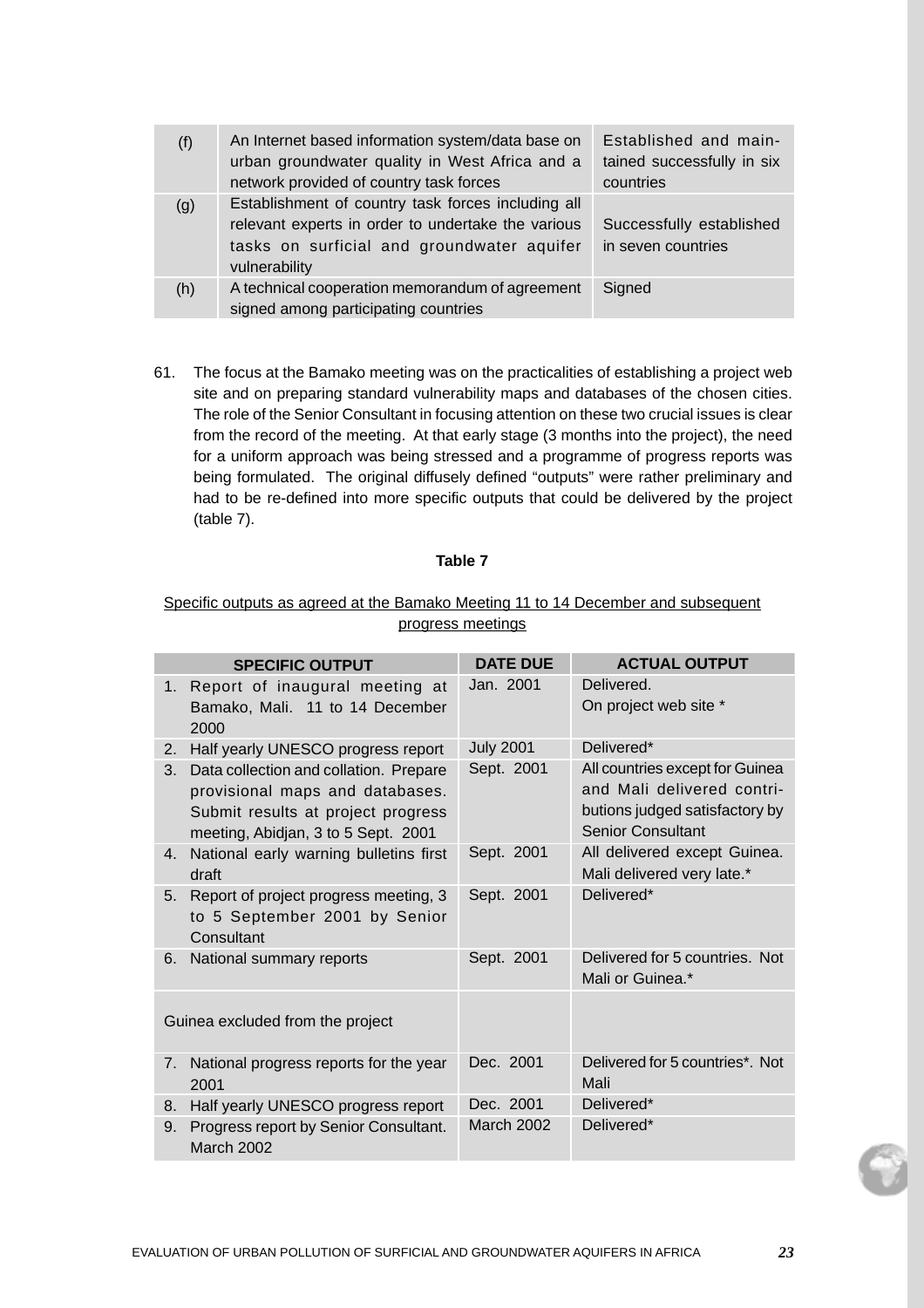| 10. Training seminar. Introduction to ARC<br>VIEW and Its Application to GIS.<br>Manual by Côte d'Ivoire team | April 2002       | Delivered*                                       |  |  |  |  |
|---------------------------------------------------------------------------------------------------------------|------------------|--------------------------------------------------|--|--|--|--|
| 11. Report of training seminar on GIS,<br>Abidjan, 8 to 12 April 2002                                         | April 2002       | Delivered*                                       |  |  |  |  |
| Ghana admitted to the project                                                                                 |                  |                                                  |  |  |  |  |
| 12. Half yearly UNESCO progress report                                                                        | <b>July 2002</b> | Delivered*                                       |  |  |  |  |
| 13. National early warning bulletin. Final<br>edition.                                                        | <b>July 2002</b> | Delivered for all countries*<br>except Ghana     |  |  |  |  |
| 14. Final vulnerability maps                                                                                  | <b>July 2002</b> | Delivered for all countries*<br>except Ghana     |  |  |  |  |
| 15. Final progress reports to July 2002                                                                       | <b>July 2002</b> | Delivered for all countries*<br>except Ghana     |  |  |  |  |
| 16. MSc thesis, University of Cocody,<br>Abidjan                                                              | <b>July 2002</b> | To be defended Aug. 2002*                        |  |  |  |  |
| 17. Project web site. Final version                                                                           | <b>July 2002</b> | Final design yet to be agreed<br>and implemented |  |  |  |  |
| 18. Final project report by Senior<br>Consultant                                                              | Sept. 2002       | To be delivered                                  |  |  |  |  |
| 19. Half yearly UNESCO progress report                                                                        | Oct. 2002        | To be delivered                                  |  |  |  |  |
| * Outpute seen by the project evaluation team                                                                 |                  |                                                  |  |  |  |  |

\* Outputs seen by the project evaluation team

- 62. The management approach of using several sets of planned activities and outputs (for example, those from the project document, the Bamako meeting and other progress meetings) gave the necessary flexibility to the project management. The approach, however, led to some confusion at times in the evaluation team. However, the data in tables 6 and 7 and the documents available to the evaluation team confirm that most of the tangible project commitments have been fulfilled.
- 63. The four main technical outputs from the project are:
	- (a) The early warning bulletins;
	- (b) The complete country reports;
	- (c) Vulnerability maps;
	- (d) Summary of country reports.
- 64. The early warning bulletins are one-page summaries of the pollution situation in the project area of each country. The final bulletins have been produced by each country to a reasonably uniform format. They are informative, colourful and attractive and are suitable for mass distribution in either French or English. They could be used as leaflets, press releases or for publicity handouts to agencies such as television stations. We would recommend that they are updated annually and that a small box of text should be included, with a strong message of the pollution status and the need for groundwater resource protection.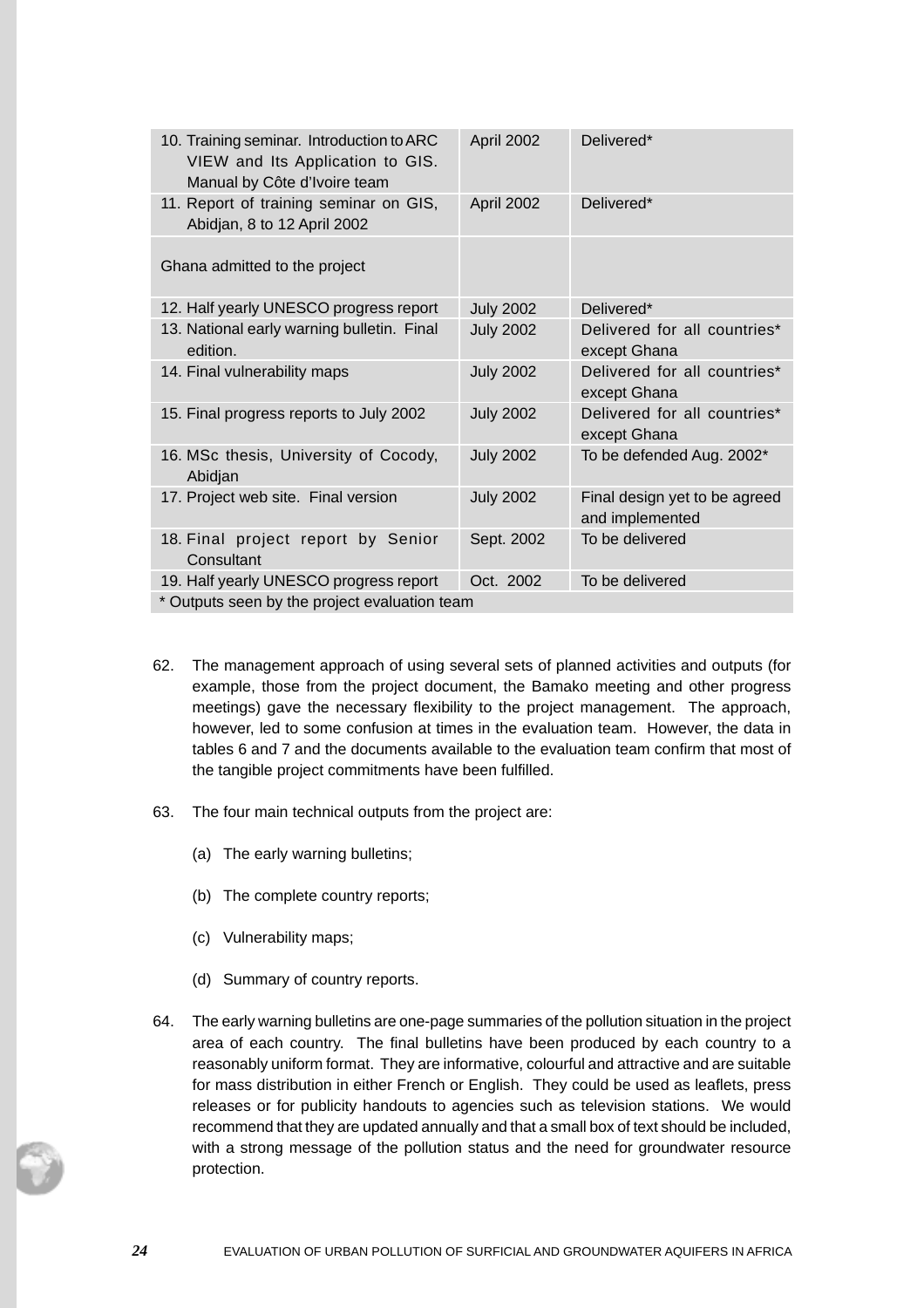- 65. The complete country reports are the summary documents of the project for each country. They contain all the data from the project and its analysis of aquifer vulnerability and groundwater pollution distribution. These bulletins give the national project coordinator an opportunity to present the findings of the project and send the message that the aquifers are under threat, that the economic consequences of pollution could be dire and that measures should be taken to protect groundwater by pollution prevention. It is our judgement that the policy link is not being made strongly enough in the present documents. The data collected for these reports, under the guidance of the project, is very limited in scope: about four sites, with only pH, conductivity and temperature being measured. Several countries measure and report more determinands, particularly nitrate and bacteriology. That effort should be encouraged and steps taken to cover a wider range of determinands and more sites, to raise the scientific quality of the reports. We would recommend that these complete country reports should be updated and issued annually to a limited number of influential stakeholders.
- 66. Each country now has a vulnerability map of its project area. These all appear to be of high quality and certainly make an impact on the early warning bulletins. The databases (pollution sources, etc.) on which they are based will need continuous updating; as more information is collected, the maps, will need updating. We suggest that the status of the vulnerability maps should be re-assessed formally on an annual basis.
- 67. The summary of country reports contains brief information documents describing the environment of the country concerned (the geology, hydrogeology, geology and climate, for example) and provide a national setting for each project area. These documents serve as a good introduction to each country. We would suggest that they could be reviewed now that the project is mature, possibly to make them a little more comprehensive. After that they will not need to be changed for some time.
- 68. The outputs stated to be objectives in the original project document are of such a wideranging nature that they are unattainable in a relatively small focused project such as the present one. Those "outputs" could be interpreted as aspirations towards which the tangible outputs of the project could contribute (see Recommendations, chapter VI).
- 69. Certain tangible "outputs" planned in the project document have not been produced, such as output 2(b) in table 6, (Standardized methodological guidelines for optimal monitoring of wells...) Specific guidelines for monitoring methods have not been produced, but such guidelines should not be needed in the present project as the project staff are hydrogeologists and should already be conversant with the techniques of groundwater monitoring. The required output might be better phrased as "Standardized guidelines for establishing a strategy for optimal monitoring of wells to serve as an early warning and trend detection system for water supply contamination in seven West African countries". That output, as stated, has been attained (see Recommendations, chapter V).
- 70. The second missed output was output 2 (d), in respect of groundwater modeling. The text of the project document makes it clear that this refers to the purchase and training with Visual MODFLOW for Windows software. This software was never purchased nor the training undertaken. The Evaluator has seen no document to explain the decision not to undertake the groundwater flow modeling but it is understood, from evaluation interviews, that it was an executive decision taken early in the project, possibly at the Bamako inaugural meeting. It was a practical decision that, within the constraints of project funding, aims and personnel, greater benefit would be obtained from ensuring the GIS technology and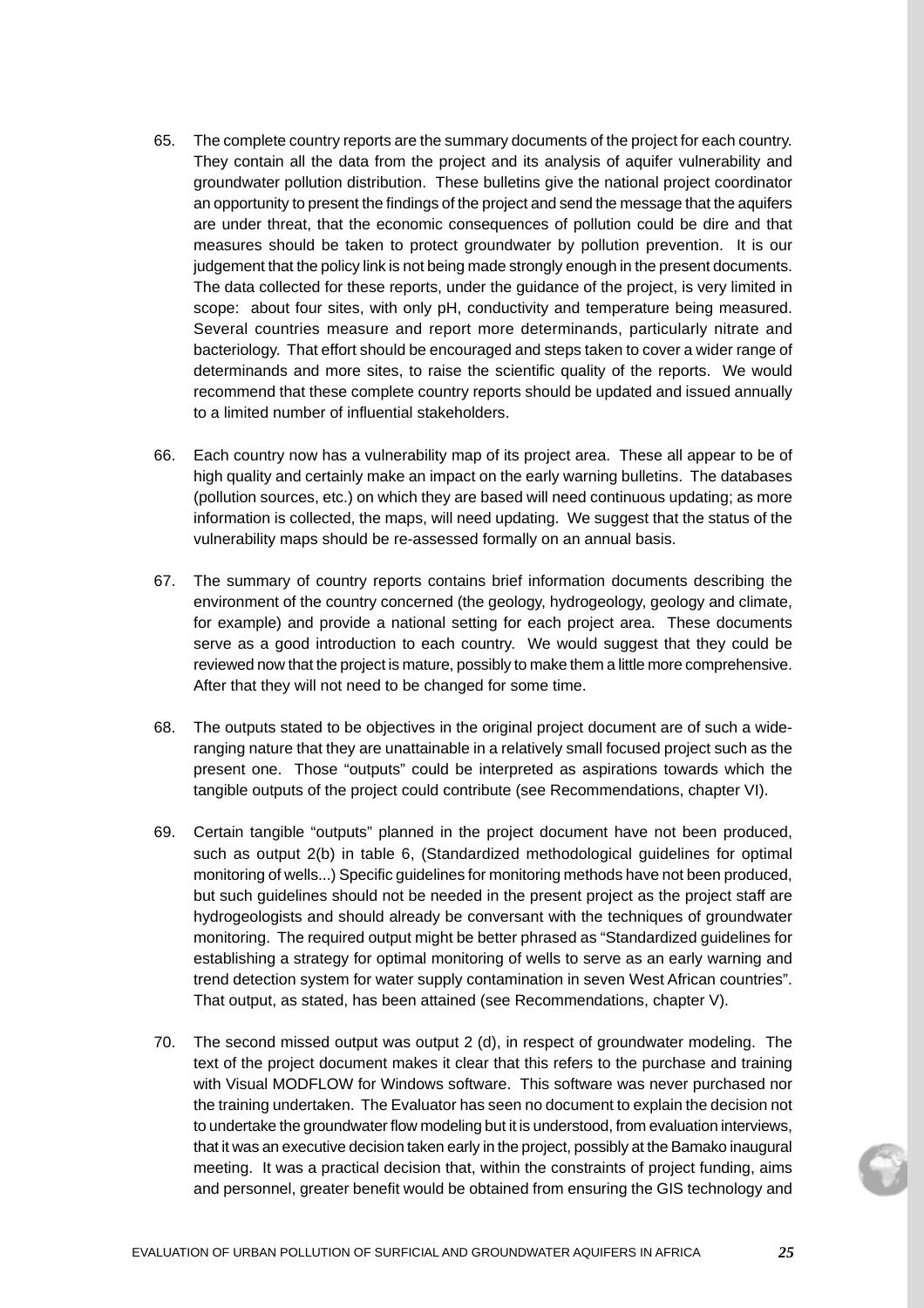training was established. This decision is considered by the Evaluator to have been a prudent one because both ARC VIEW and MODFLOW software and training almost certainly could not have been funded together in the present project (see Lessons learned chapter III). However, much better documentary records of management decisions involving such a change in project planning and budgeting should have been kept.

71. The project web site has been both a problem and success. At the time of the evaluation visit in July 2002 the web site could be accessed by anyone with access to the web (see Lessons learned chapter III), but it had not been updated for several months; Ghana was not included on the site and Guinea had not been removed. The home page needs to be redesigned to make it more attractive and the content pages, which are empty or contain only old material, removed or archived. Re-organization of the web site will be undertaken next month and suggestions are made in the sections of this report dealing with lessons learned and recommendations.

#### B. INFORMATION DISSEMINATION

- 72. The major part of the work plan of the present project has been to set up the network of participating countries, agree a monitoring strategy and obtain both background and monitoring data on the groundwater of each country. Those aims have been successfully accomplished. Each country has produced a series of outputs such as bulletins and reports that can be disseminated widely to the general public, managers and legislators.
- 73. The dissemination of information from the project is seen as a vital function of the project in the long term. The aim is to raise public awareness regarding the issue of groundwater pollution and its impact on water resources and health. Managers and legislators need reliable information to back up the application and enforcement of environmental protection legislation. There is little point in providing early warning of groundwater pollution if there is no reaction or action to counteract its impact. The true cost of water pollution, which leads to increased health and water treatment costs, is not widely appreciated.
- 74. The project has produced its first information outputs and these should now be distributed widely in a coordinated awareness-raising publicity drive in each country. That work of providing information should continue at all levels with the assistance of UNEP and UNESCO facilities (see Recommendation chapter V). The distribution list for the first draft of the early warning bulletin from the Côte d'Ivoire team is shown below as an example for others to follow. This list has been extended for the final draft of the bulletin and should continue to be increased for subsequent editions. A publicity strategy for the second phase of the project should be agreed between UNEP, UNESCO and the participating countries.

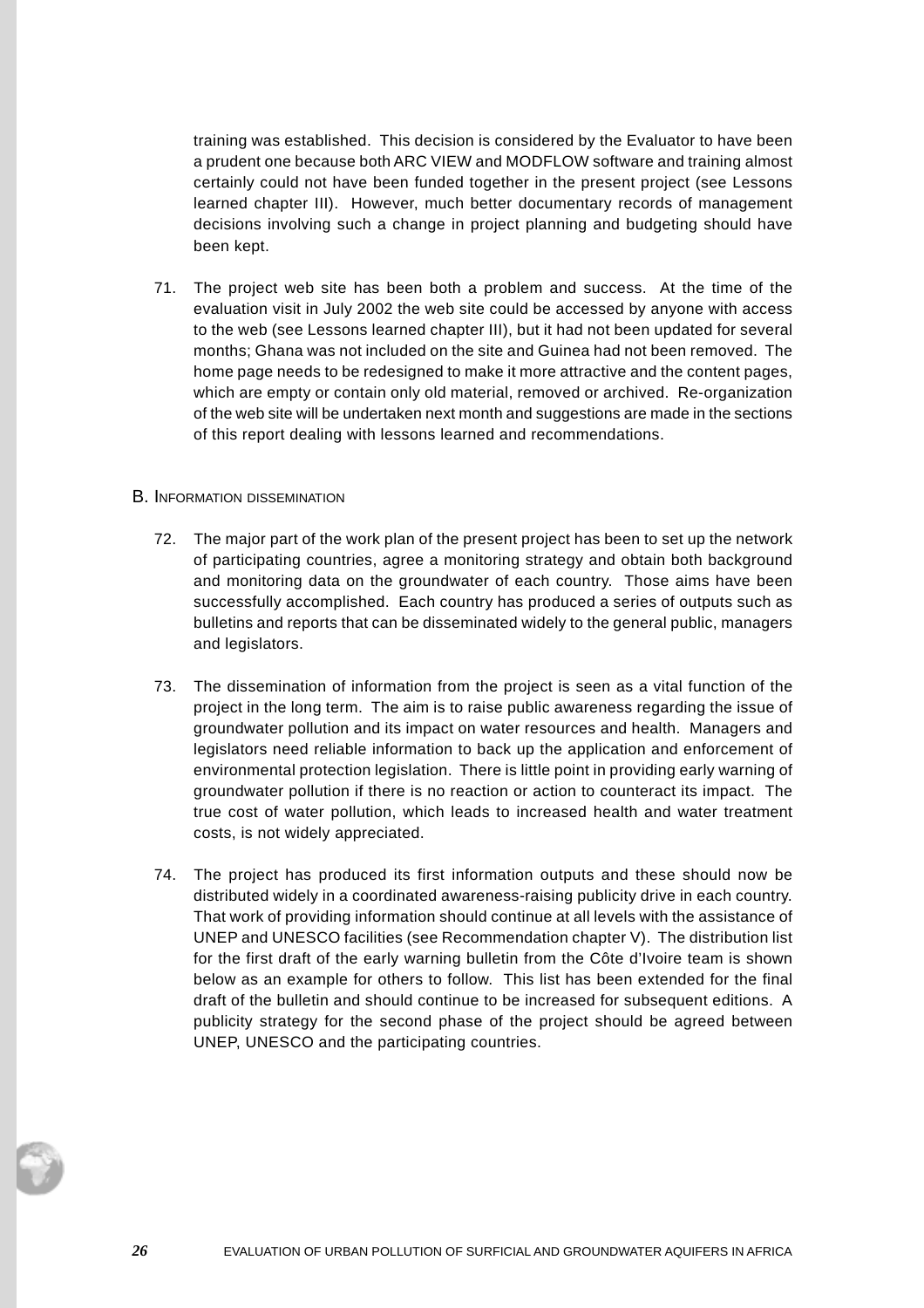#### **Table 8**

#### Distribution list for the first early warning bulletin, Côte d'Ivoire, 2001

| Directeur de l'Hydraulique Humaine (Ministère de l'Infrastructure Economique) |
|-------------------------------------------------------------------------------|
| Directeur de Cabinet du Ministère de l'Infrastructure Economique              |
| Directeur de Cabinet du Ministère des Eaux et Forêts                          |
| Ministère de l'Environnement                                                  |
| Directeur Général de la SODECI                                                |
| Directeur Technique de la SODECI                                              |
| Directeur Technique Adjoint de la SODECI                                      |
| S/D de la production de la SODECI                                             |
| S/D de la maintenance de la SODECI                                            |
| Chef du Labatoire d'analyse des eaux de la SODECI                             |
| Président de l'Université de Cocody                                           |
| Doyen de l'UFR STRM                                                           |
| Les différents directeurs de l'UFR STRM                                       |
| Directeur du CURAT                                                            |

- 75. Interviews at the Ministries of Economic Infrastructure and of Health, SODICI and CURAT during the evaluation mission showed that these bulletins had been well received, their value recognized and more information was asked for and expected.
- 76. The web site for the project should be seen as the publicity and information forum for the international community, that is, scientists, administrators and managers in the water industry in countries and organizations worldwide with access to the web. This international community could include aid donor countries, agencies or individuals that could have an impact on the long-term sustainability of the project. The web site is at present inadequate, but with the improvements suggested it could provide a window for the world to see an early warning strategy being implemented in Africa.
- C. PROBLEMS ENCOUNTERED IN THE PROJECT
	- 77. The project has been remarkably successful considering the short duration and meagre budget of the project, but recurring problems have been encountered, which were identified to the Evaluator by the coordinators and project management staff interviewed. The following should be treated as lessons learned and used to make improvements in phase 2 of the project:
		- (a) Budget. It is not surprising that, with such a small overall budget, the coordinators complained of inadequate funding, but it should be noted that it did not prevent any country task force from meeting their target output. At the start of the project the release of funds was delayed, in some cases because of clearance delays in the banking system. The problems were overcome, but it was difficult to operate in the field with such delays;
		- (b) Equipment. Serious problems have been met with in the procurement and supply of equipment by UNESCO. The equipment allocated to Côte d'Ivoire has still not been delivered, more than 18 months after the start of the project. Ghana had not received any equipment after two months in the project. The UNEP and UNESCO/HP project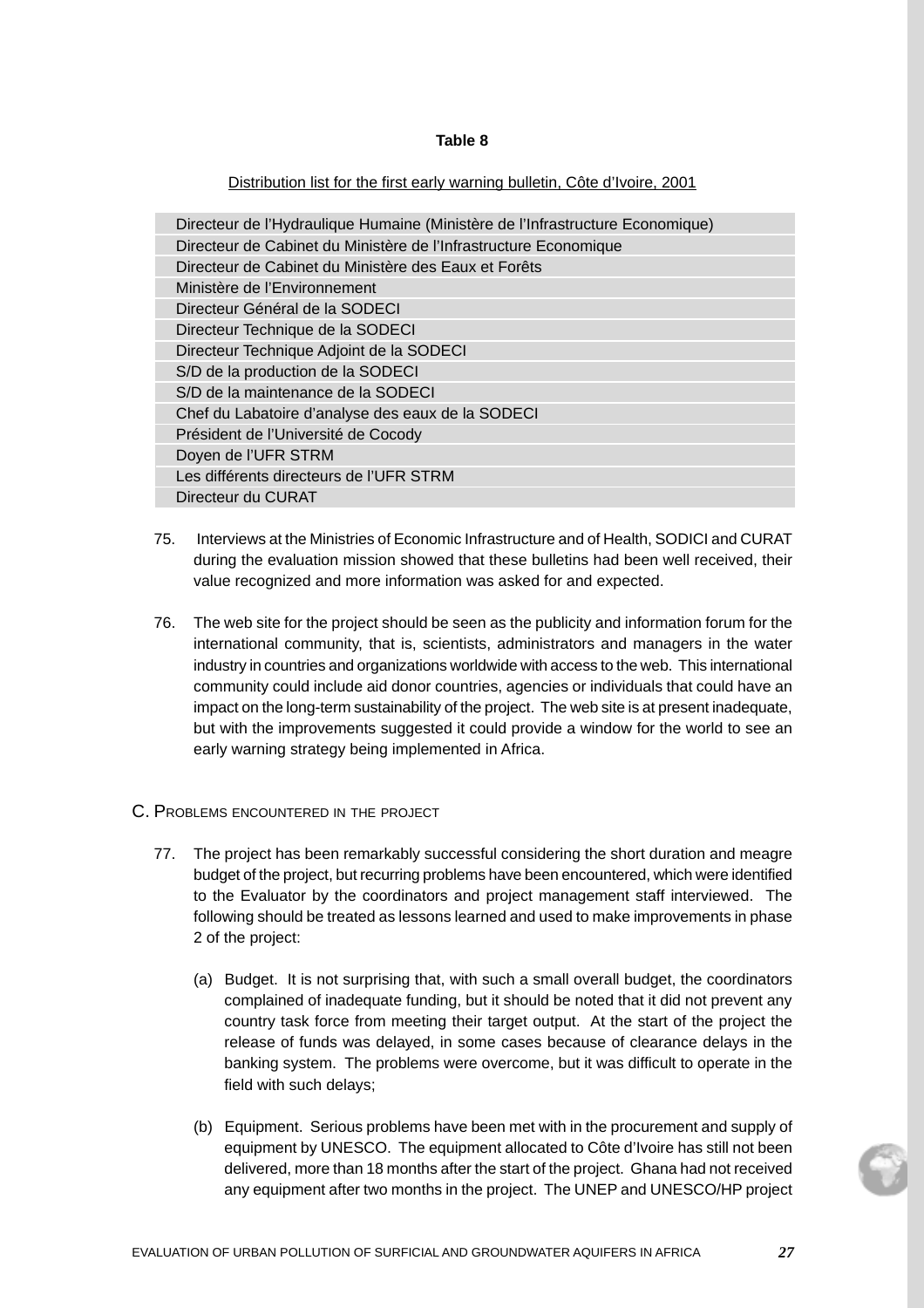management in Nairobi was concerned about the cumbersome and difficult procurement procedures at UNESCO which led to frustration in the participating countries with delays or non-delivery of equipment. Côte d'Ivoire and Ghana managed to carry out their work using equipment donated by other agencies. Urgent steps should be taken to improve the situation. The GIS software and training, on the other hand, were delivered as planned. The software was delivered by hand to the training seminar;

- (c) Uniformity of approach. In the first half of the project, UNEP and the Senior Consultant had to deal with different approaches to the project by seven countries. Outputs were presented in different formats and to different timetables, depending on priorities and resources. The group of project countries operated as seven separate entities. The participating countries gradually agreed to follow a uniformity of approach and formatting of all outputs. The project is now working as a networked team. It is recommended (see chapter IV) that all new member countries, including Ghana, should be trained to adopt this unified approach. The training and the supply of equipment should be completed in the first weeks of the project extension;
- (d) Equality of opportunity. The project has tried to weld seven countries into a single team with no prior institutional arrangements on which to base it. The countries were in varying stages of hydrogeological development and affluence. The coordinators had different levels of skills, resources and local support to call on. Inevitably some countries performed better than others. Guinea failed to produce any acceptable outputs and had to be excluded in October 2001. Mali only produced the necessary outputs very late in the project (July 2002) and for a while in 2001 was in danger of being excluded. We believe that the problem in both Guinea and Mali was mainly a lack of local support and resources or staff. We recommend (see chapter V) that, in the extension to the project, the facilities in each country should be assessed and compared. UNEP/UNESCO then can focus on additional training and resources for the less equipped countries to raise all to a common standard. In order to ensure local and national support, the national project coordinators should be chosen with care, to ensure that they are capable and committed to the project;
- (e) Communications. The project is spread over the African continent with the management situated in Nairobi, the participating countries in West Africa and the Senior Consultant based in Mayotte in the Comoros. Communication has been largely by e-mail and at annual seminars. The management of the project has been mainly at a distance and this has given rise to three communication problems:
	- (i) Communication has been mainly from West Africa to Nairobi or Mayotte. More communication between participating countries should be encouraged (see chapter V);
	- (ii) Not all the coordinators have access to the Internet. Some have to rely on Internet cafés and pay for the service. This is inequitable (see paragraph (d) above). A free Internet service should be provided to all participating countries. Unhindered communication facilities are essential to the existence of the network;
	- (iii) Management at a distance has meant that project outputs have been slow to arrive in Nairobi. The management has had to wait for outputs instead of being able to interact directly with the providers (the coordinators). We recommend the appointment of a local liaison officer to overcome this problem (see chapter VI).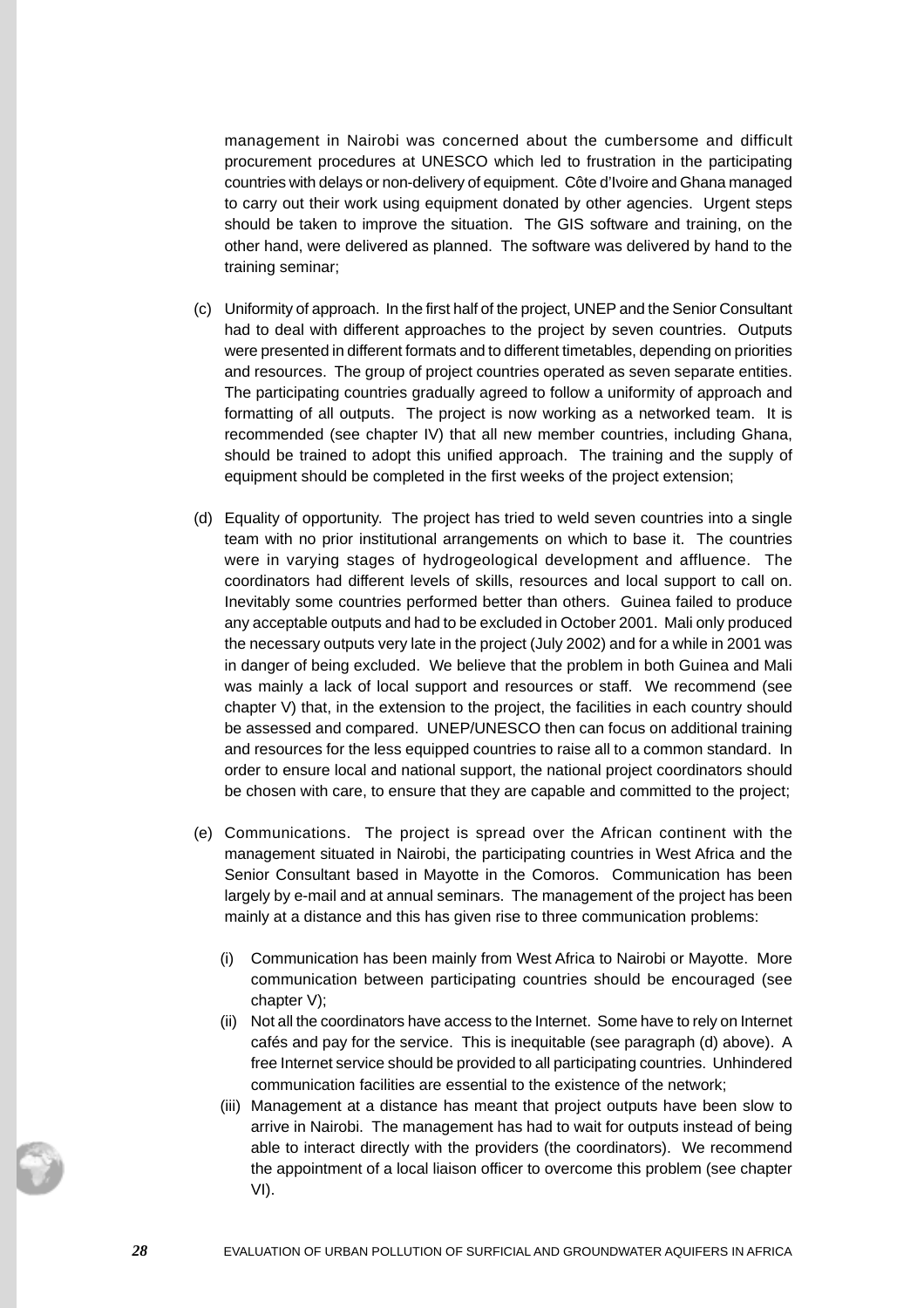(f) Web site. The web site is discussed in chapter II above. The major problem with the web site is the lack of updating. It appears to have been set up successfully and then remained dormant for some time. We suggest that priority be given to improving it by updating it with new information and that data should be dispatched to Nairobi regularly and one person given the responsibility for updating it on a regular basis.

#### D. SUCCESSES OF THE PROJECT

- 78. The most important successes of the Urban Pollution of Surficial and Groundwater Aquifers in Africa project are its intangible results including:
	- (a) A network of six West African countries (seven including Ghana) has been established successfully. There is clear cooperation between the countries and a sense of commitment in the national task forces. They are all working to a common agenda towards a common goal;
	- (b) A strategy has been agreed between UNEP, UNESCO and the participating countries for establishing an early warning monitoring system for the pollution of groundwater beneath large urban areas.
- 79. The success of establishing this degree of agreement and cooperation in such a short time, between so many partners and with such a small budget, is remarkable. The successes that reflect the tangible results from the project relate to the planned project outputs:
	- (a) The majority of planned outputs in terms of bulletins, reports and training have been achieved (table 6). Those still outstanding should be completed within the time frame of the present project;
	- (b) An additional success is the submission by a student of the University of Cocody, Abidjan, of the MSc thesis, " Apports d'un Système d'Information Geographiqe a la Realisation de la Carte de Vulnérabilité de la Nappe Souterraine du Continental Terminal au Niveau de l'Agglomeration d'Abidjan", based on the students work with the project;
	- (c) Through the distribution of early warning bulletins, the project has increased public awareness of the problem of groundwater contamination of water resources. This information dissemination is in its infancy and should be actively pursued in the second phase of the project. The experience of UNESCO in this field could be called upon and actively used in educating the public;
	- (d) The project web site has been set up and, subject to improvements, will be the window on the project for the world. It is however only accessible to those with access to the Internet and therefore cannot replace local information dissemination;
	- (e) The project has been the first UNEP project in Nairobi to be budgeted within the United Nations IMIS system according to the United Nations development account detailed budgeting format. The experience gained is being used to help with the budgeting of other United Nations development account projects implemented by UNEP.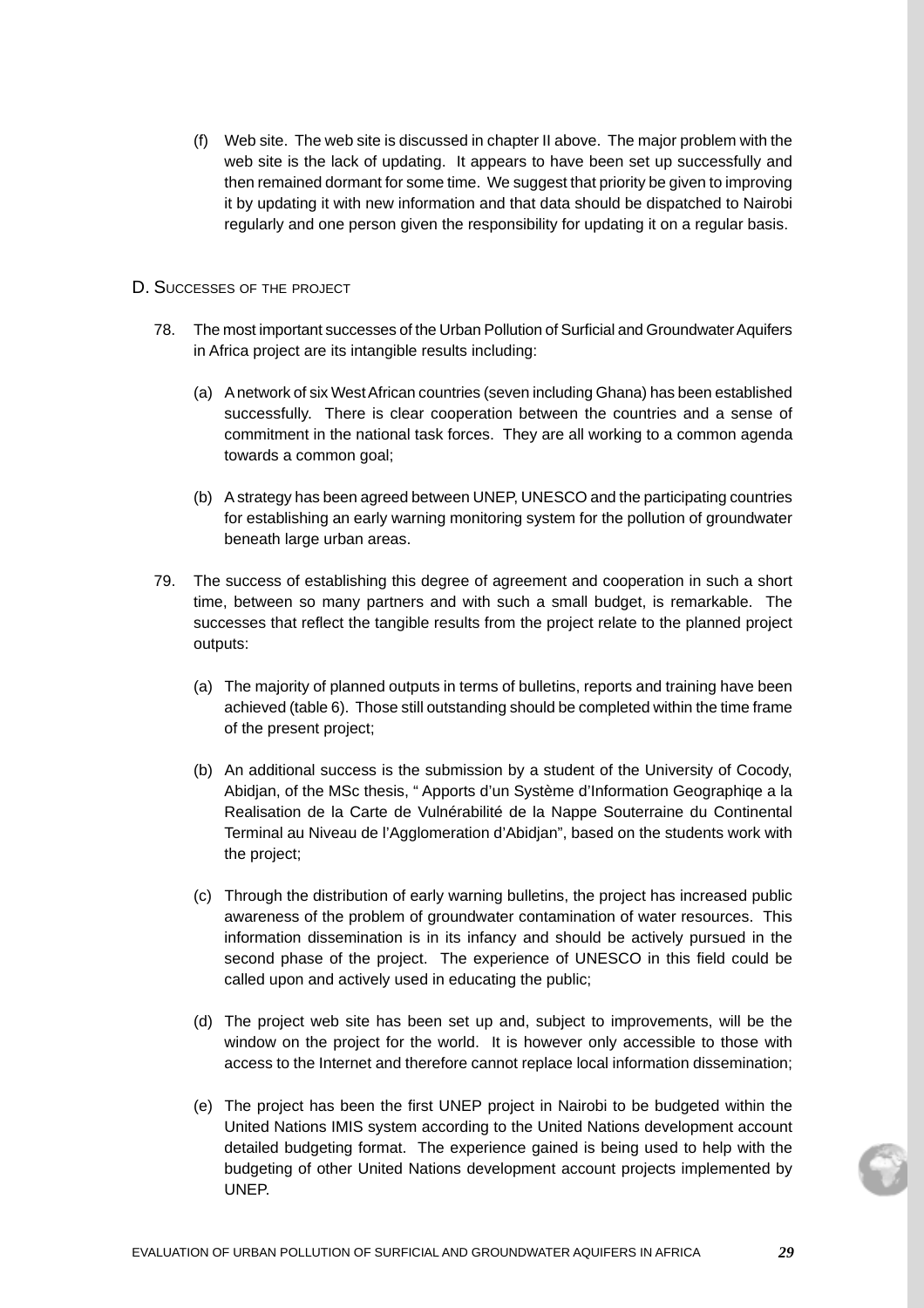80. The Urban Pollution of Surficial and Groundwater Aquifers in Africa Project of UNEP/ UNESCO is the only UNEP groundwater assessment project of this kind in Africa therefore many lessons have been learned during the first two years. The major lessons are listed below and are derived from the organizational problems encountered during project implementation. These lessons learned have resulted in the recommendations given in chapter V.

### A. PROJECT ORGANIZATION

- 81. The following lessons have been learned in this area:
	- (a) Project implementation: this project has shown that the establishment of a technical programme encompassing a network of seven countries in West Africa on a limited budget can be done successfully. Improved documentation of management decisions should be kept of progress and changes in project planning and budgeting so that such changes can be monitored and evaluated;
	- (b) Project definition: the definition of the project, particularly its objectives, results and outputs, should be as focused as possible, with each result tied to a verifiable output. The broad aspirations of the project and its position in the wider world can be stated as such, but should not be classified as results and tied to unachievable outputs. The project targets should be realistic;
	- (c) Equipment procurement and supply: equipment procurement is too slow and cumbersome and should begin as early as possible in a project. The mobilization of equipment should begin well before the project activities start. It would also be better if the equipment was shipped to the regional UNDP office. The feasibility of local purchase of minor equipment items to avoid procurement delays could be examined. The possibility of the preferential supply of equipment to the poorer countries could also be examined;
	- (d) Budget and finance: the IMIS budgeting procedure appears to work well, is sufficiently flexible, and can be applied to future projects. The transfer of funds under the budget should be through direct bank transfers to minimize long delays in processing payments. The budgets should be fixed and allocated as early as possible. People cannot work without funds. Different countries have different levels of affluence leading to inequalities in their ability to meet project targets. The project budget could be used to allocate extra funds to poorer countries to give them equal opportunities. Similarly a "mobility" budget item could be set up to allow travel inside countries or between countries to improve communication (chapter V). The inequalities between countries needing budgetary correction could be assessed by a local liaison officer (chapter V. D);
	- (e) Project staffing: the present policy of setting up national task forces through academic institutions appears to be practical and cost-effective. These university institutions commonly are the centres of national expertise in hydrogeology and environmental impacts. The skill base in different countries varies, however, as do the staff and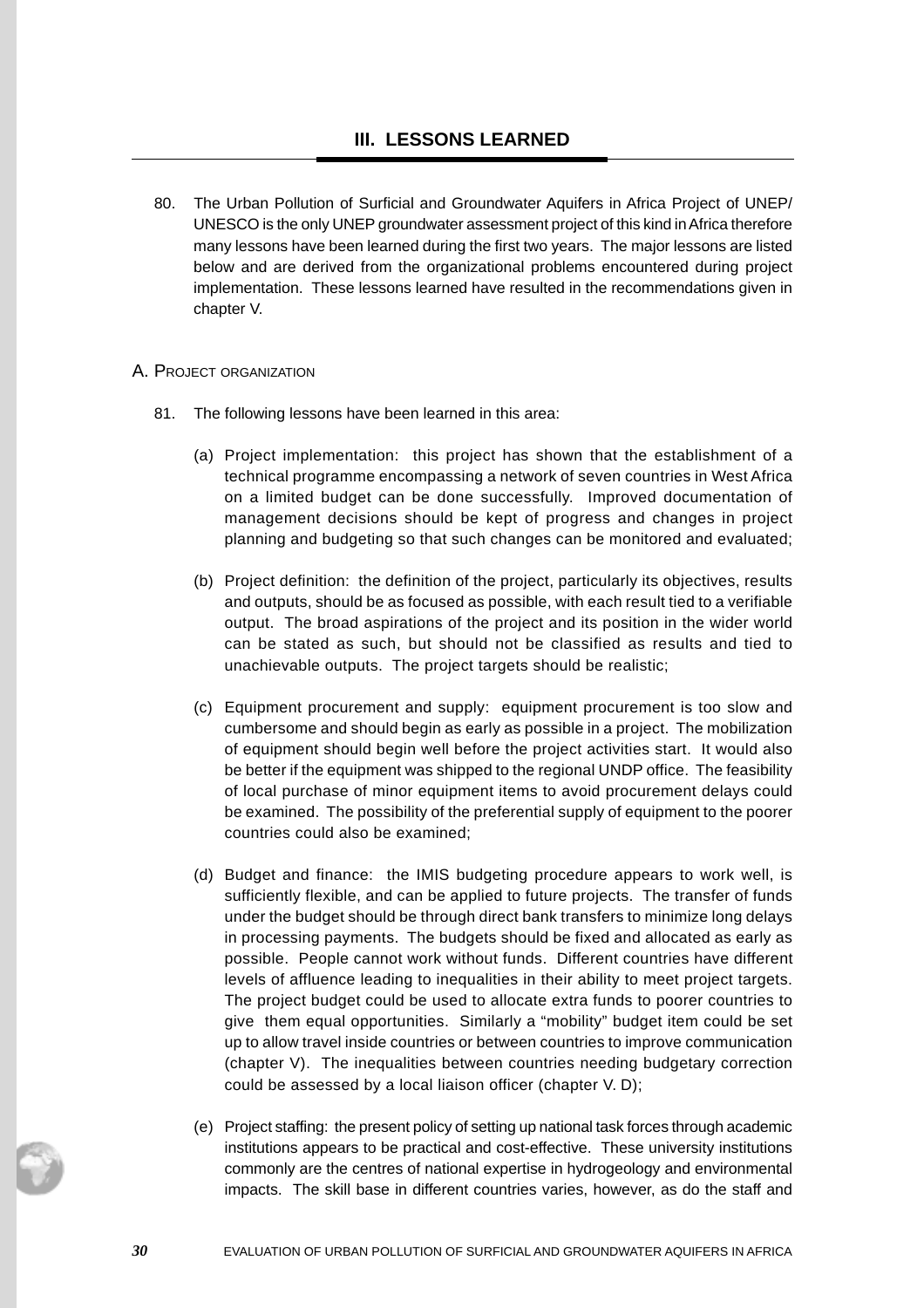time available to a coordinator. The skills, experience and general abilities of the national task force members could be noted and assessed by a local liaison officer. Any weaknesses in the skill base or resources then could be rectified by training or budget inputs. The need for a more positive hands-on support for the project coordinators is recognized and has led to a recommendation for the appointment of a local liaison officer. This person would support, not replace, the Senior Consultant. The Senior Consultant will be needed in the second phase to provide scientific and technical support to the national project coordinators;

- (f) Training: the training course for GIS ARC VIEW in this project was a great success but now needs reinforcing by further GIS training for newcomers to the project. There should also be a training course on groundwater flow and pollution transport modeling (Visual MODFLOW) to enable the project to progress. The sustainability of the project in the long term will depend on this training;
- (g) Laboratory facilities: the availability of analytical facilities to the task forces is fundamental to the success of the project. The facilities vary in quality from one country to another and assistance is needed in some countries. Such assistance from UNEP and UNESCO could be in the form of focused funding for analyses or of laboratory training to improve the facilities;
- (h) Project design: the strategy of providing seed money for the pilot phase of a project, as in this case, is more likely to have a successful outcome than setting up a full-scale project prematurely. The pilot phase is important to the long-term success of the project, as it can act as a trial and error period in which basic institutional structures and methods can be set up, giving a sense of ownership and commitment to the national project coordinators. A successful pilot project may encourage UNEP and UNESCO to mobilize resources for the second phase and for other projects in the area.

#### B. COMMUNICATIONS

- 82. The following lessons have been learned in this area:
	- (a) E-mail access: not all countries have access to e-mail and this is seriously hampering communications between network members and with Nairobi and the Senior Consultant. Free and continuous access to the Internet and e-mail should be a priority for all participating national task forces;
	- (b) Project web site: the project web site is operational but needs dedicated input to ensure it is kept up to date and can act as the focus for information on the project for the international community. It is not likely to be a successful communication interface without such dedicated support;
	- (c) Networking: active networking between all members of the project would improve the project progress and outputs. Contacts and cooperation at all levels provides the basis for a successful project;
	- (d) Extra funding: the funding available for any extension of the project is limited. Certain countries, Ghana and Côte d'Ivoire for example, are already using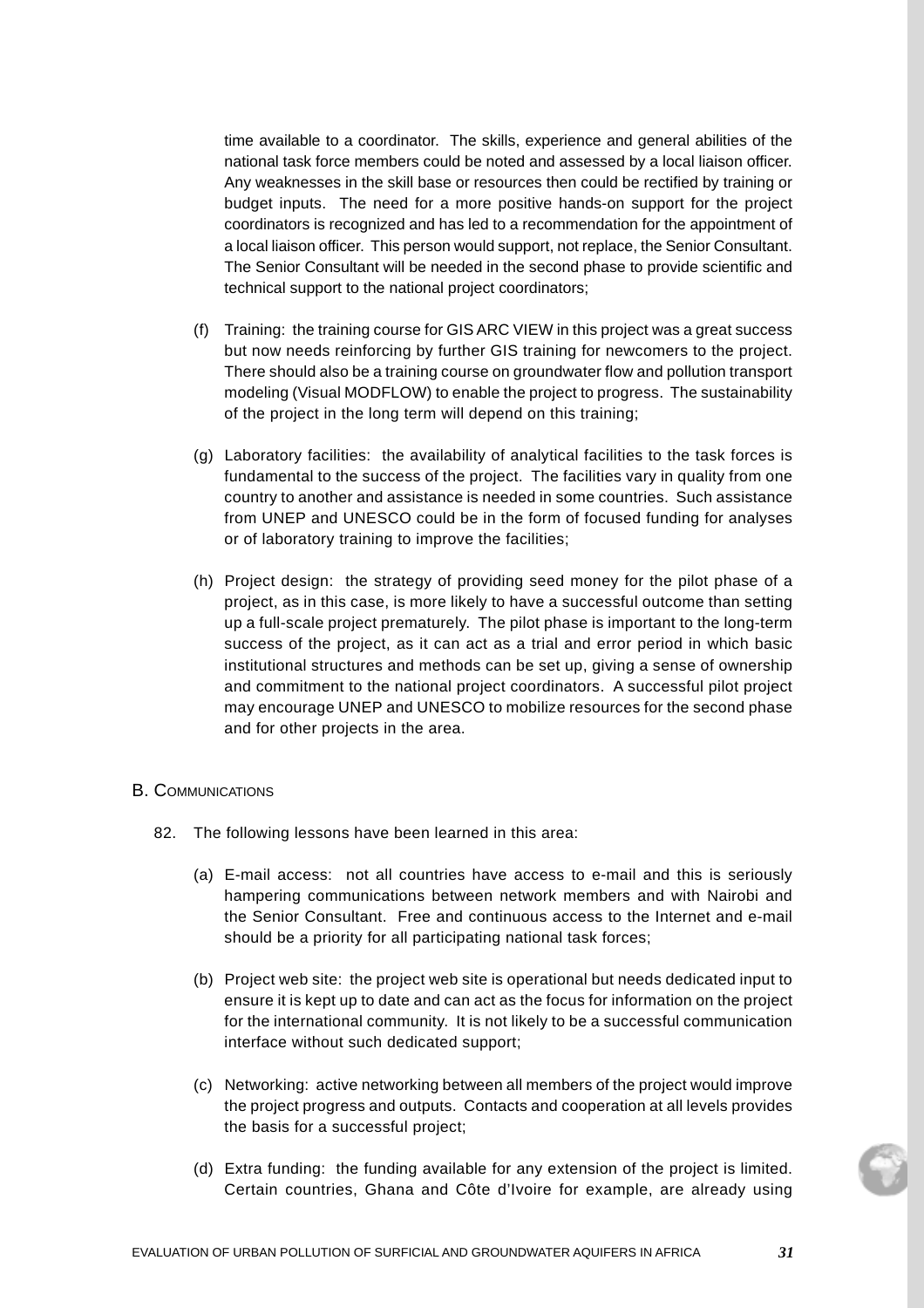resources provided from other sources. This should be encouraged through dissemination of results to, and dialogue with, other donor agencies and United Nations programmes. Extra funding will enable more detailed work to be done, increase the profile of the project and ensure its sustainability;

- (f) Publicity: the long-term success of the project will be measured by its impact on national groundwater protection strategies. This is why the raising of public awareness regarding the issues is a basic aim of the project. The dissemination of the project results as bulletins, reports or through the web site should be undertaken in an active and organized manner. That requires a publicity programme specifically designed for the target groups: local communities, water industry managers, administrators, legislators, the press and the media. The programme should be agreed between the participating countries and UNEP/ UNESCO.
- C. DOCUMENTS AS PROJECT OUTPUTS
	- 83. Uniform outputs: an important lesson learned early in the project was that each country has its own favoured format for the production of documents. It is essential that a common project format be agreed when and adopted at the beginning of the project. This should apply to all maps, bulletins and reports.

# **IV. CONCLUSIONS**

- A. SUCCESS OF THE PROJECT IMPLEMENTATION
	- 84. The success of the project implementation has been evaluated for six aspects of the project, following recommendations by UNEP in the terms of reference. The evaluation of the success of each of these aspects has been made on a scale of one to five, with one being the highest rating. The evaluation results are given in table 8, but for each aspect of the project, success is discussed in more detail below. The overall rating for the whole project, based on the ratings in table 9 is assessed as 2.

#### **Table 9**

#### Project evaluation rating

| Aspect of project evaluation   | <b>Score</b>  |
|--------------------------------|---------------|
| Attainment of outputs          | $\mathcal{P}$ |
| Completion of activities       | $\mathcal{P}$ |
| Project executed within budget |               |
| Cost effectiveness of project  |               |
| Impact created by the project  | 3             |
| Sustainability                 | 2             |
| Overall score                  | າ             |

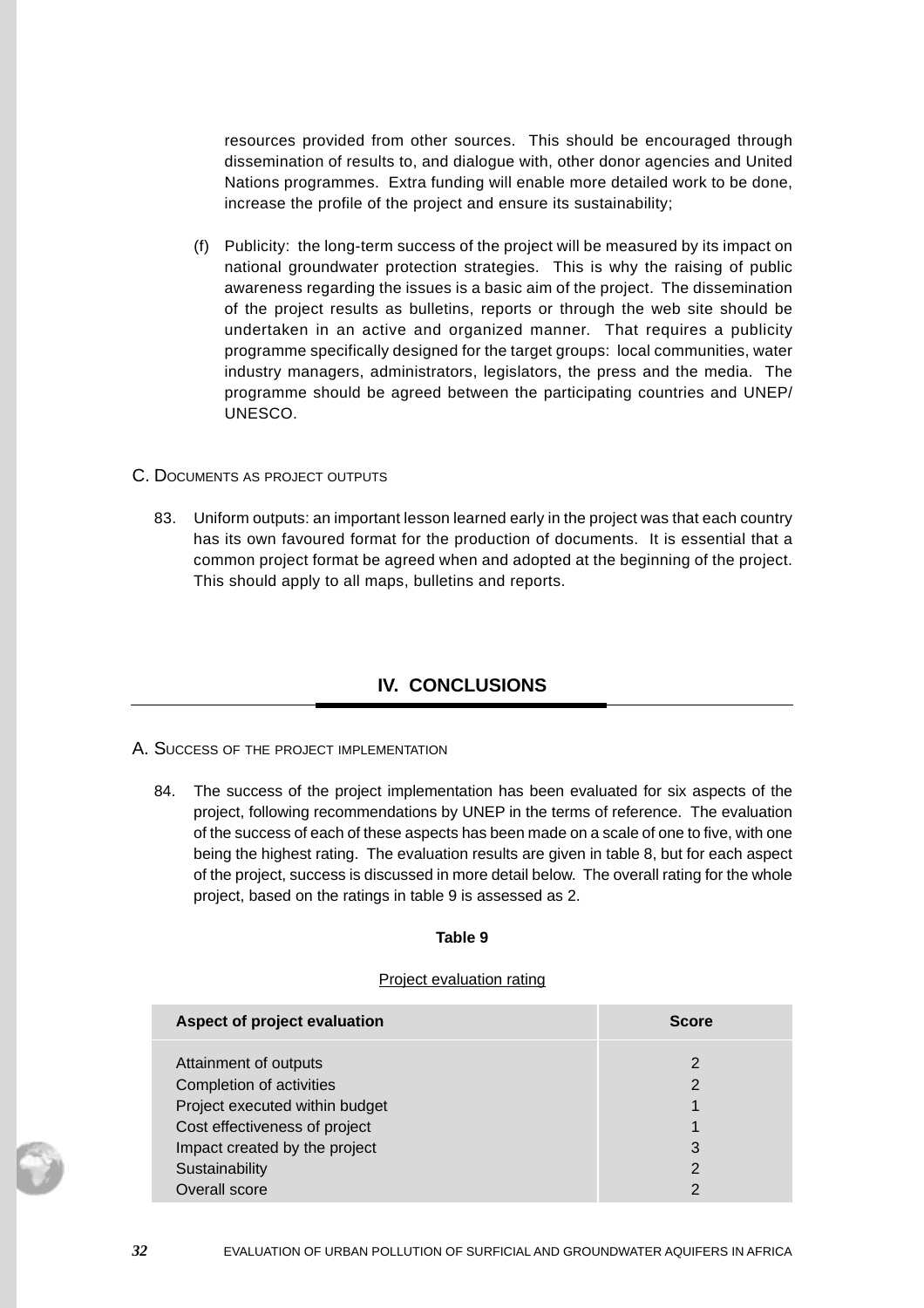### B. ATTAINMENT OF OUTPUTS

- 85. The tangible planned outputs of the project have been largely attained (table 7), although delivery was late in some cases. The only major output outstanding is the final project report from the Senior Consultant. A major problem occurred with respect to Guinea, from which no outputs were received and it had to be excluded from the project, to be replaced, at a later stage, by Ghana.
- 86. Other planned outputs that were not produced have been classified as General Outputs in table 6. These include wide ranging scientific reports, which really were not appropriate targets for the present limited project. The evaluation considers this problem to be caused by the wrong use of terminology and such "outputs" should rather be considered as "aspirations" for the project. The lack of their production is not considered a serious problem for the project. It is considered necessary, however, to recommend that planned outputs in the project document should be tied to tangible and attainable activities. Generalized aspirations or statements of intent should be clearly distinguished from specific results and outputs.

## C. COMPLETION OF ACTIVITIES

- 87. The activities defined in the project document and more closely detailed at subsequent progress meetings have on the whole been undertaken successfully and to schedule. The project managers and coordinators are to be congratulated on running a project on a limited budget over seven countries so successfully.
- 88. Two specific planned activities and outputs have not been undertaken:
- (a) UNESCO seminars intended to disseminate information on the project in June/July 2002 were not undertaken. No budget was allocated for these seminars and, like the "general outputs" discussed above, they appear to have been good intentions rather than planned output or activity items. We stress that planned outputs should be tied to attainable activities. These seminars would, however, be useful and could be re-scheduled as outputs for any extension to the project;
- (b) The purchase of groundwater modeling software and the provision of training in its use was planned and budgeted but was not undertaken. For practical reasons, the groundwater modeling was replaced by GIS modeling and training. We recommend that such decisions should be documented, which was not done in this case. The groundwater pollution transport modeling will be needed and a training seminar is recommended in the extension to the project.

## D. PROJECT EXECUTED WITHIN BUDGET

- 89. The project was completed within the overall budget of \$280,000. One change in internal budget items requiring authorization from New York was the replacement of an internal evaluation by the present external evaluation.
- 90. The change from groundwater pollution modeling to GIS modeling and training appears to have been made under the same modeling budget item.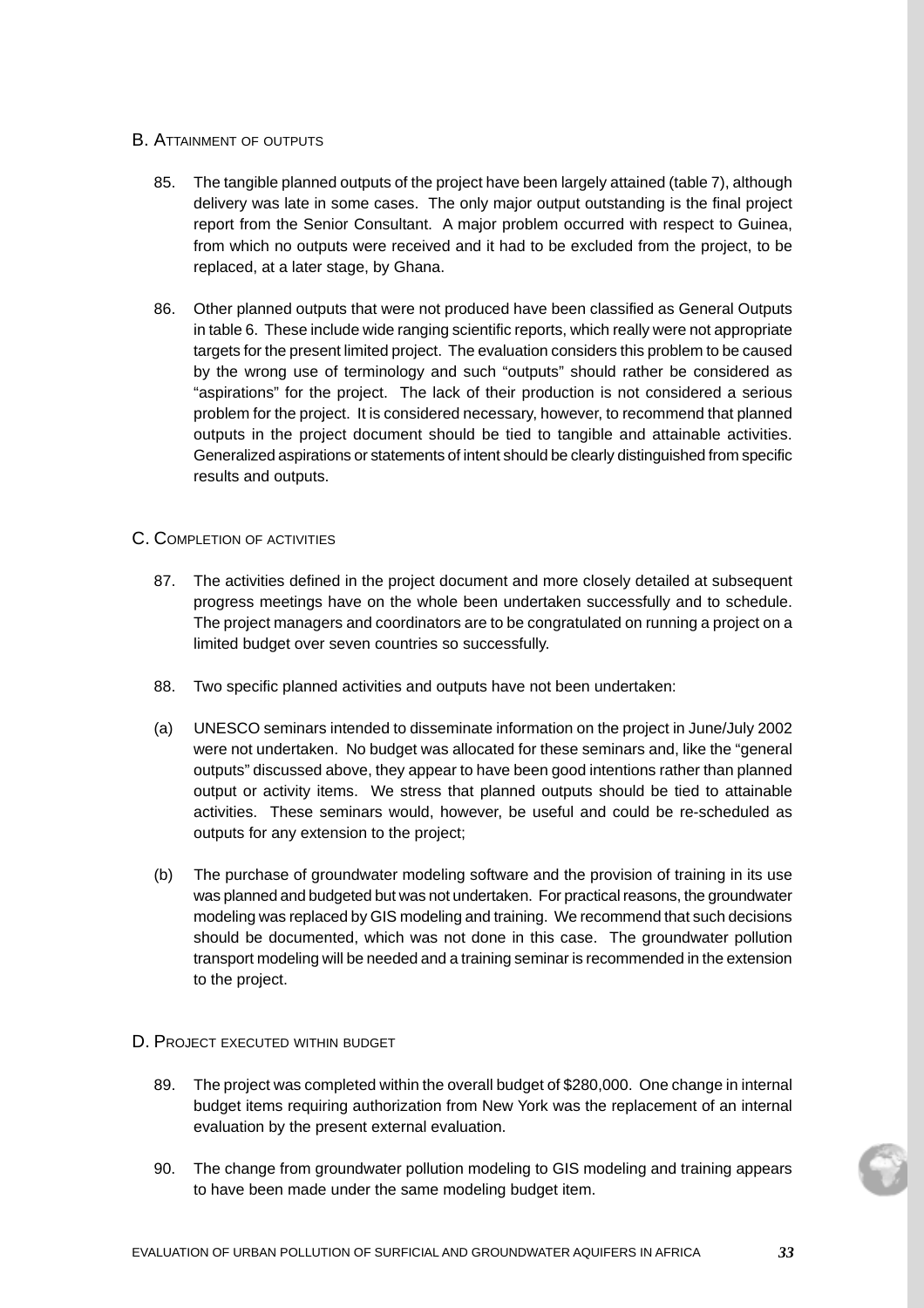- E. COST EFFECTIVENESS OF THE PROJECT
	- 91. All the main aims of the project were achieved on schedule and within budget. An operating network of countries with an embryonic groundwater pollution monitoring and early warning system is in place. This network of seven countries can provide a platform for progress in the future.
	- 92. At a cost of \$20,000 a year for each country, the project has been very cost-effective and an excellent investment by UNEP and UNESCO.
- F. IMPACT CREATED BY THE PROJECT
	- 93. The present early warning groundwater pollution project is a completely new venture for UNEP and for the first year the project management was focused on setting up the network of countries and establishing a common methodology in seven countries. In the second year, outputs of a suitable standard for distribution to stakeholders and interested parties were produced. The distribution of early warning bulletins had a definite impact on politicians and water industry managers in each country (table 8).
	- 94. The local impact achieved so far should be the basis of the second phase of the project, to ensure its sustainability. The intensive distribution of information to local organizations should be reinforced by press and other media releases. The project web site must be activated internationally and scientific publications encouraged to raise the profile of the project in the professional community.
	- 95. The impact of the project is currently of local significance. A publicity campaign in the second phase should raise its profile and ensure an impact of continental significance.

## G. PROJECT SUSTAINABILITY

- 96. The short-term sustainability of the project over the next two years is ensured in some countries even if UNEP funding comes to an end. The enthusiasm of the coordinators and their teams is such that they will continue the groundwater monitoring if at all possible. If the funding stops, however, the effects of project will not last for very long.
- 97. In the case of an extension to the project with guaranteed funding, then short-term sustainability is assured and long-term sustainability is most likely secure. The extension of funding for a further two years would have other effects apart from sustainability. The training of local staff would continue to improve the national skill base. The databases of groundwater pollution would be more comprehensive and available to other agencies. Analytical services would improve. Publicity material would improve and become more comprehensive. The improvement in publicity material and its wide dissemination through the press, television and seminars would raise the profile of the project and highlight the importance of pollution early warning systems.
- 98. The probability of long-term sustainability is high if the second phase of the project is agreed and funded. The project aims are consistent with the present international aid agenda for alleviating drought and water pollution problems in Africa. The raised awareness of the impact of the project should attract national and international notice and this should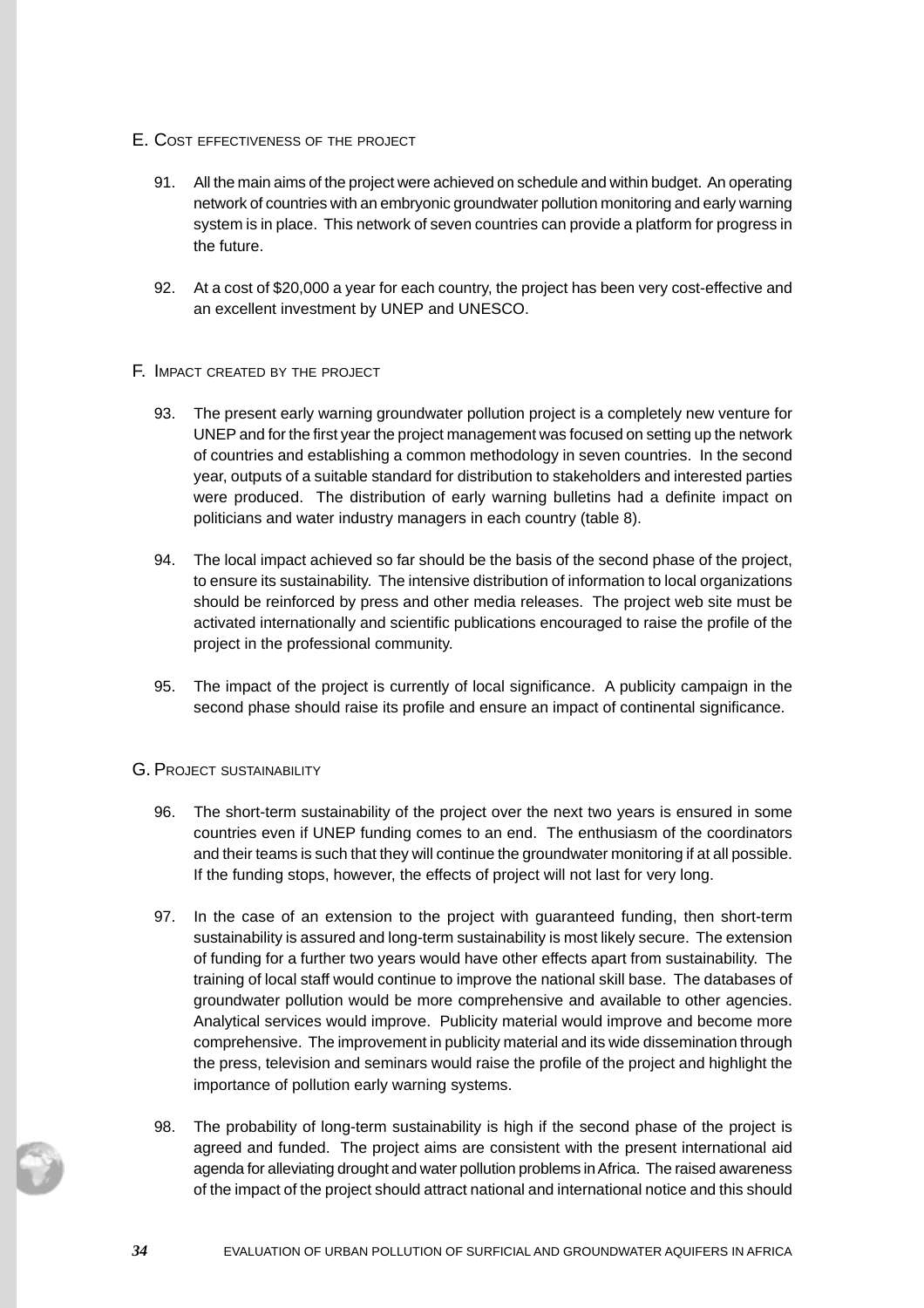encourage the national task forces to obtain extra long-term funding from their own Governments, international aid donors and United Nations agencies.

#### H. CAPACITY-BUILDING

- 99. The project has already had an impact on building the scientific capacity of the participating countries. A relatively minor factor is the provision of equipment such as small computers and analytical meters. Of far greater importance are the three relationship factors:
	- (a) Helping to build a professional team in each country capable and willing to do the work and understanding the importance of what they are doing;
	- (b) Helping to form a network of task forces in seven countries, working together and helping each other across national borders;
	- (c) Training staff in the technical aspects of the work, such as GIS or groundwater modeling. An M.Sc. to be defended this month in Abidjan is an excellent example of capacity-building in action.

## **V. RECOMMENDATIONS**

- 100. The problems and successes encountered in this project led to valuable lessons being learned, which, in turn, prompted several recommendations to be proposed. The recommendations listed below apply to both French-speaking and English-speaking countries, and are intended to enhance the success of an extension to this project. Several of the recommendations could also be used to help with other similar projects.
- A. EXTEND THE PRESENT PROJECT FOR A FURTHER TWO YEARS
	- 101. The present project is judged to have been a success and will provide a good springboard for improving and extending the early warning system to other African countries (See recommendations B and H and Annex V).
- B. EXPEDITE THE INCORPORATION OF GHANA INTO THE EARLY WARNING NETWORK OF COUNTRIES
	- 102. The following steps are suggested:
		- (a) Provide the necessary software and equipment as a priority;
		- (b) Provide on-site GIS training and advice on the outputs and methodology demanded by the project. This will require a budget and can be done by the Senior Consultant or a person from the Abidjan team. The latter would encourage cooperation across the West African language barrier.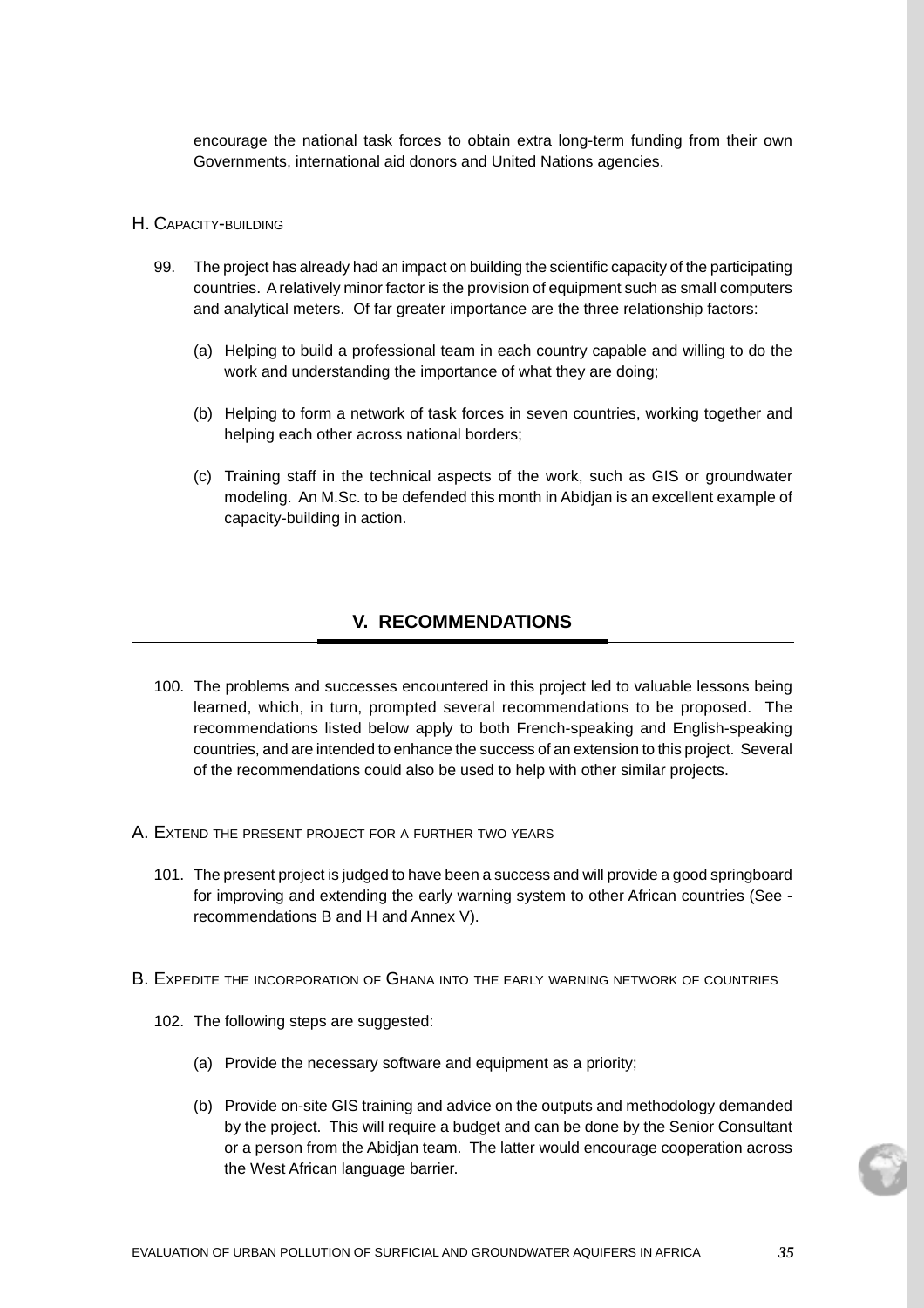- C. CONTINUE THE CONTRACT WITH THE SENIOR CONSULTANT
	- 103. The success of the project to date has been in a large part due to the professionalism and technical expertise of the Senior Consultant. The Senior Consultant has the experience needed to extend this project to other countries and ensure its success in the long term.
- D. APPOINT A LOCALLY BASED LIAISON OFFICER
	- 104. Appoint one or two liaison officers to visit local task forces. The new appointments would be made from existing team members, those with the most successful results, appropriate skills and knowledge of project requirements. The person(s) appointed should, if possible, be bilingual (French and English).
	- 105. The duties of this post should include:
		- (a) Visiting each project country and providing support and assistance as requested;
		- (b) Acting as an agent for the dissemination of good practice among project teams;
		- (c) Liaising directly with Nairobi to expedite communication and resolution of potential and actual problems at the local level;
		- (d) Making recommendations for additional support and training needed by local teams to ensure that any deficiencies in skills, experience and equipment are quickly remedied;
		- (e) Identifying any problems arising from local management difficulties or inadequate local support and make recommendations to UNEP on how to remedy the problems.
	- 106. The local liaison officer would require a budget to cover time and travel but it is felt that such an appointment would be most cost beneficial. The person would enable the present variation in facilities, experience and skills between the different countries to be ironed out over a relatively short time.
- E. PROVIDE FOCUSED BUDGETING
	- 107. A common observation made during the evaluation was that facilities available to the task forces vary markedly from one country to another. Similarly, the skill base varies from one task force to another. We recommend that positive steps be taken to remove these variations. The needs would vary from country to country and would require UNEP to have the ability to vary material and training budgets as needs dictate, rather than providing equal aid to all countries. The aim is to raise all countries to the standard of the highest and ensure a uniformity of opportunity and sustainability across the whole project.
- F. IMPROVE COMMUNICATIONS
	- 108. Ensure all member task forces have access to computer facilities and e-mail. The use of Hotmail through Internet cafés is not adequate. Also encourage all members of the network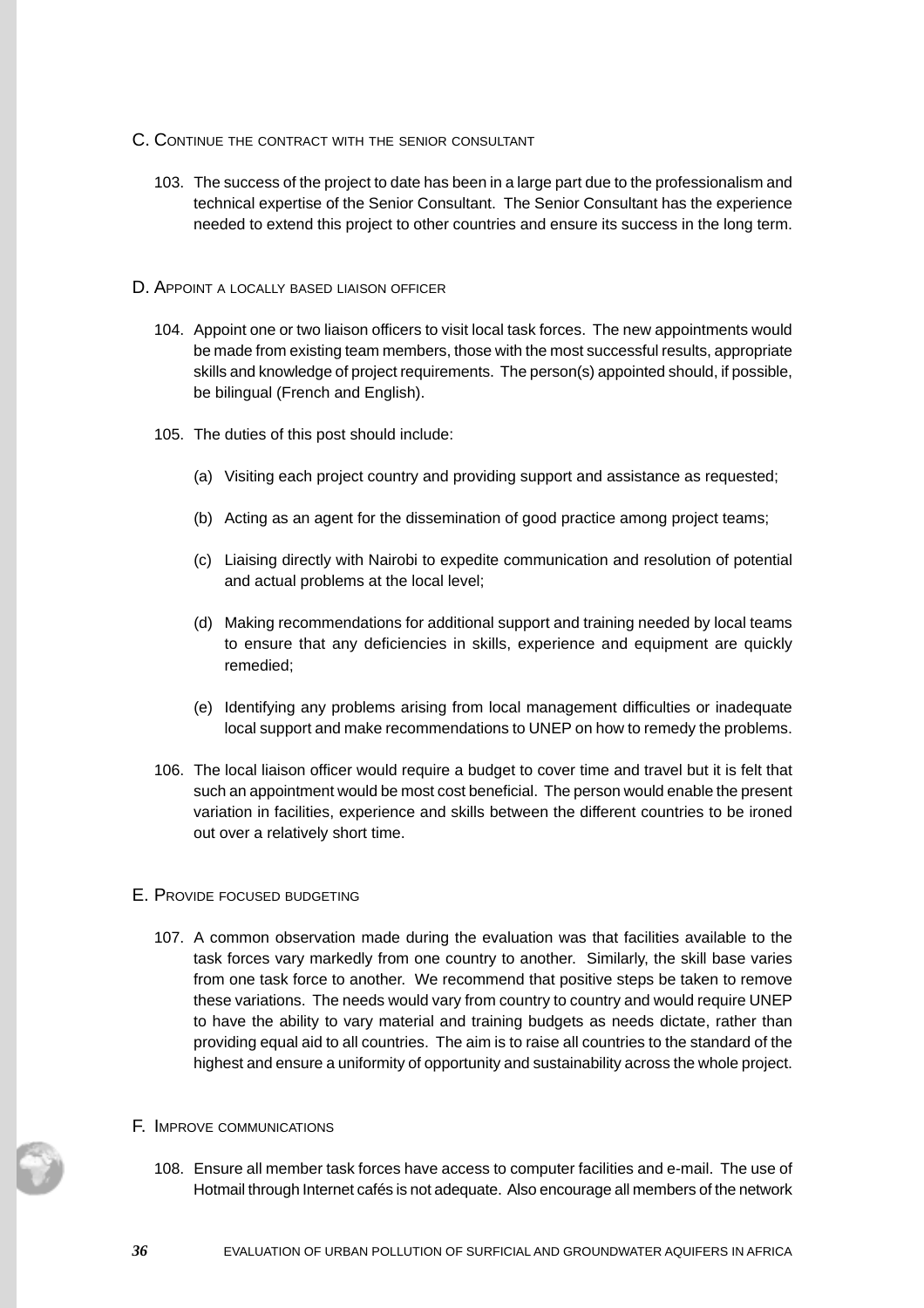to communicate directly among themselves by e-mail or telephone. Exchange of information on progress, problems and experience is important and is the only way to break down the French-speaking/English speaking language barrier.

- G. IMPROVE THE UNESCO PROCUREMENT PROCEDURES
	- 109. Almost every person interviewed identified equipment procurement as a fundamental problem of the project. The cumbersome procedure meant that the delivery of essential equipment was very slow at the beginning of the project in every case. In the case of Côte d'Ivoire the chemical analysis equipment never arrived and apparently it cannot be replaced. All through the project period this team has not had equipment essential for meeting the project targets. Ghana has been in the project for two months and has not been provided with any equipment; it may get the equipment sent to Guinea if that can be recovered. UNESCO and UNEP should explore ways or possibilities of giving the country teams funds to purchase or procure equipment such as computers, provided specifications are adhered to and the procured equipment is within the price estimated in the project budgets.
- H. INCLUDE ENGLISH-SPEAKING AFRICAN COUNTRIES
	- 110. Preliminary planning has been undertaken by UNEP/UNESCO for the possible extension of this project to other countries in Africa, on the basis that those new countries should be from English-speaking parts of Africa. We would make the following recommendations concerning such a possible project extension:
		- (a) The criterion for the choice of urban areas for the extension should, if possible, be that those urban areas should each constitute a mega-city;
		- (b) A site in Ghana and no more than three other sites (preferably two) should be chosen, otherwise the individual site budgets would be below an effective level;
		- (c) Every site (urban area) chosen should have certain basic features:
			- (i) It should have an organization in place (preferably a university department) with hydrogeological expertise and access to some basic hydrogeological survey facilities;
			- (ii) The chosen organization should be of good standing in the country and have good relations with local government departments;
			- (iii) It should be close enough to the headquarters of the country's project team to be reached by road without straining the available travel budget;
			- (iv) It should be dependant on groundwater for most of its potable water supply;
			- (v) It should be a large densely populated urban area with some unplanned (slum) development;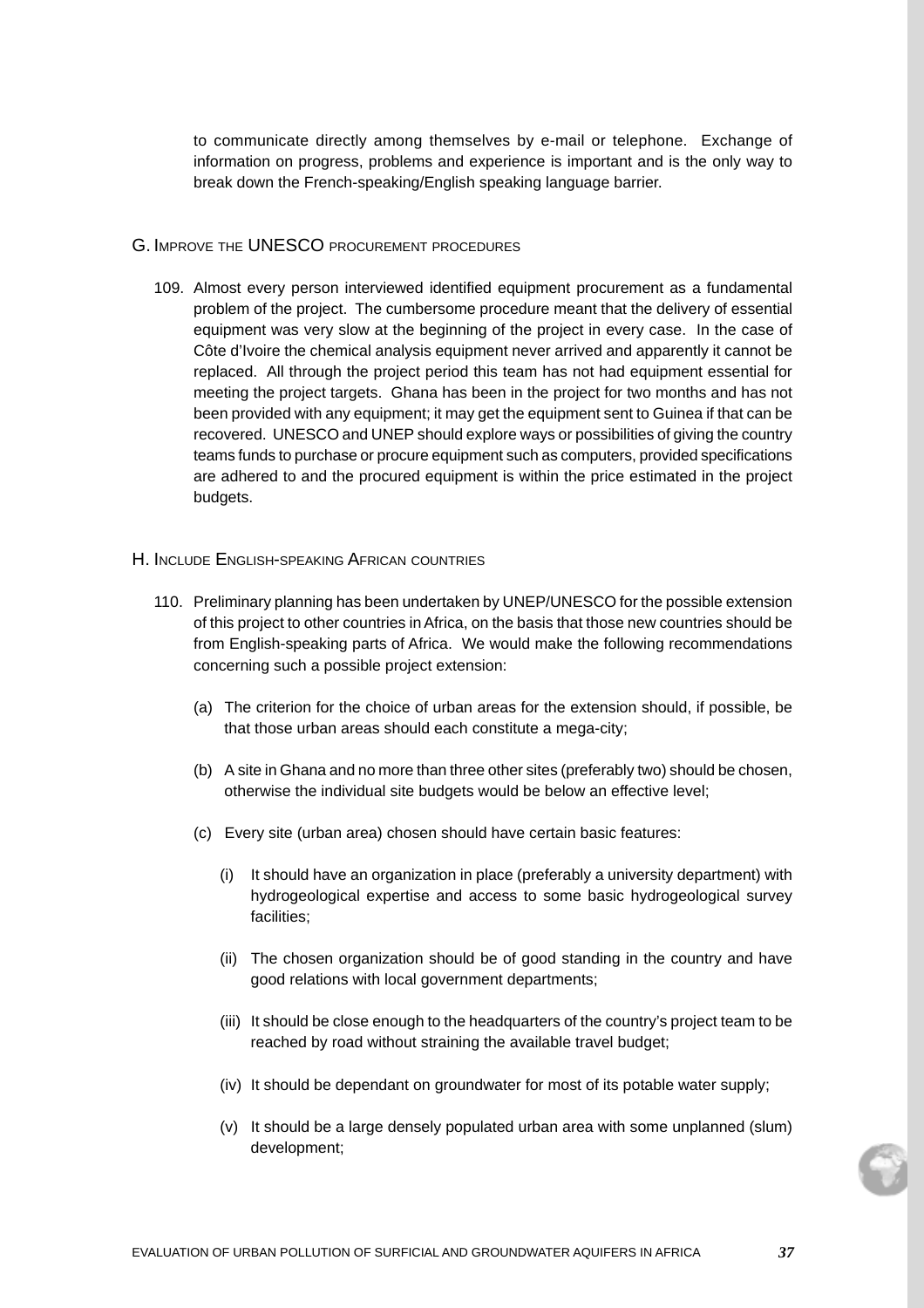- (vi) It should have in place boreholes or hand-dug wells used for potable supply, which can be used for water quality monitoring;
- (vii) It should have at least a basic water quality analytical laboratory within reach;
- (d) When staffing the project extension, every effort should be made to ensure a good gender balance on the team.
- I. BOLSTER DISSEMINATION OF INFORMATION
	- 111. A major aim of this project is to raise the awareness of the general public and of local and national government officials regarding the problems of groundwater pollution and aquifer vulnerability. The dissemination of the project aims, programmes and results is considered vital to raise this awareness at all levels. In the next stage of the project, now that output material is available, more emphasis should be placed on providing information to the people.
	- 112. We recommend that :
		- (a) The early warning bulletins for each country should be distributed widely in hard copy, as press releases to newspapers and to local television stations. They should be updated regularly to keep the project fresh in peoples' minds;
		- (b) The country summary reports and the annual summary reports giving project results should be distributed to libraries, local government departments and government ministries;
		- (c) Local seminars to provide information to the public and other stakeholders could be arranged through the UNESCO educational facilities. Particular attention should be paid to women's organizations in order to raise awareness of the significance of groundwater pollution in everyday life at a local level.
- J. REDESIGN AND UPDATE PROJECT WEB SITE
	- 113. The web site has been established successfully but most people interviewed agreed that it should be improved. The following steps are suggested:
		- (a) Define the major target group for the web site and customize the web site design to meet the needs of that group. Is the web site just for the use of the participating countries, for academic institutions, for other African countries interested in the project or for the international community? We suggest it should be aimed at the last two groups. The international community would include countries and agencies which, through aid, could have an impact on the long-term sustainability of the project (see chapter III. B, Information dissemination);
		- (b) Update the web site regularly, at least once a month;
		- (c) Make the home page more pictorial and attractive. People should want to enter the site;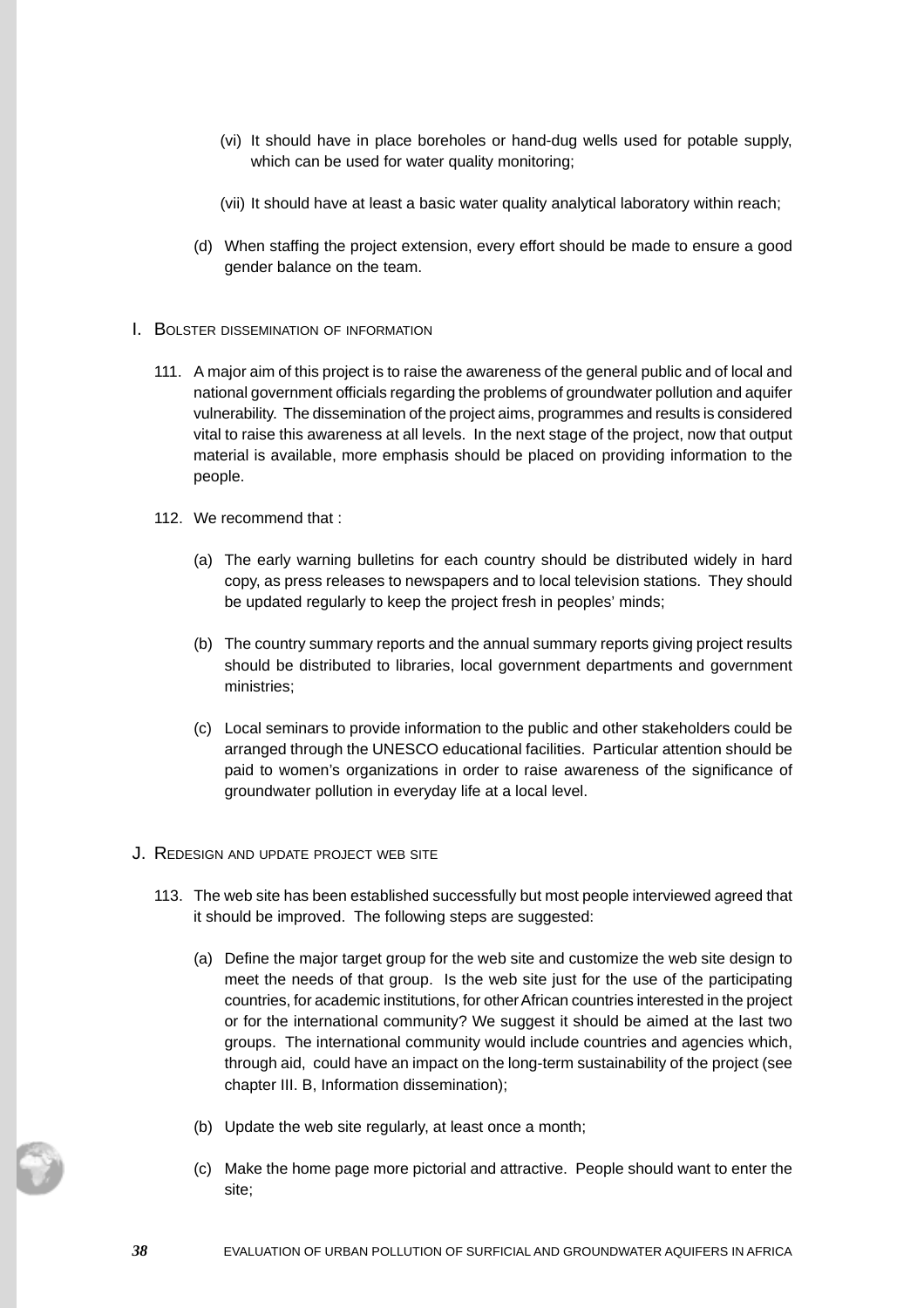- (d) Make sure the contents actually reflect the contents listed on the home page. At present they do not;
- (e) Limit the contents to items of interest, possibly only the early warning bulletins, illustrative photographs, the country summaries and the latest country progress reports.;
- (f) Put in links to the member countries and their data bases for more detailed information.
- K. ENFORCE METHODS AND METHODOLOGY OF PROJECT OUTPUTS
	- 114. The objectives, results and outputs stated in the project document should be attainable and tied to defined project outputs and activities. Wide ranging aspirations of a project can be stated but should be distinguished from objectives and not tied to any expected outputs. A planned output from the project should be identifiable in the project document as the result of a budgeted activity.
	- 115. The outputs from the project to date have been based on a limited data-collection exercise involving a few data collection points and analyses of groundwater for a limited number of determinands. The resulting country progress reports could be considered, scientifically, to be rather incomplete. Several countries already measure and report more determinands, particularly nitrate levels and bacteriology. It is recommended that this trend should be encouraged and steps taken to cover a wider range of determinands and more sites to raise the scientific quality of the reports from all countries.
	- 116. The number of sites to be monitored and the number of determinants analysed will be determined by the resources and facilities provided. It is recommended that the number of sites monitored should be sufficient for the measured quality of groundwater to be related to the vulnerability classes on the vulnerability maps and to the main known sources of pollution. At present this cannot be done with any certainty. We would suggest that about ten sites would be needed in each project area before the relationship could be demonstrated. Groundwater analyses are expensive but they provide the data on which an early warning system is based. The pollution to be measured is man-made, so the determinants to be measured should be indicative of human habitation. It is recommended that all analyses should include:
		- (a) On-site analyses: pH, electrical conductivity and temperature;
		- (b) Laboratory analyses: nutrients nitrate as a minimum microbiology - E. coli, total coliforms, faecal streptococci.
	- 117. Desirable extra determinants in laboratory analyses, provided as budgets permitted, would include: nutrients (nitrite, ammonium, phosphate), chlorinated solvents and mineral oils and petroleum hydrocarbons. Other determinants might be included as known contaminants of local significance, such as aluminium in the low-pH water of Abidjan.
	- 118. More stress could be placed in all project areas on understanding and explaining the underlying groundwater flow regime of the aquifers being monitored. Without this understanding the forecasting of the environmental impact of the groundwater pollution will be difficult. The recommended training in visual MODFLOW for Windows will reinforce the necessary basic hydrogeological understanding of the various national project teams.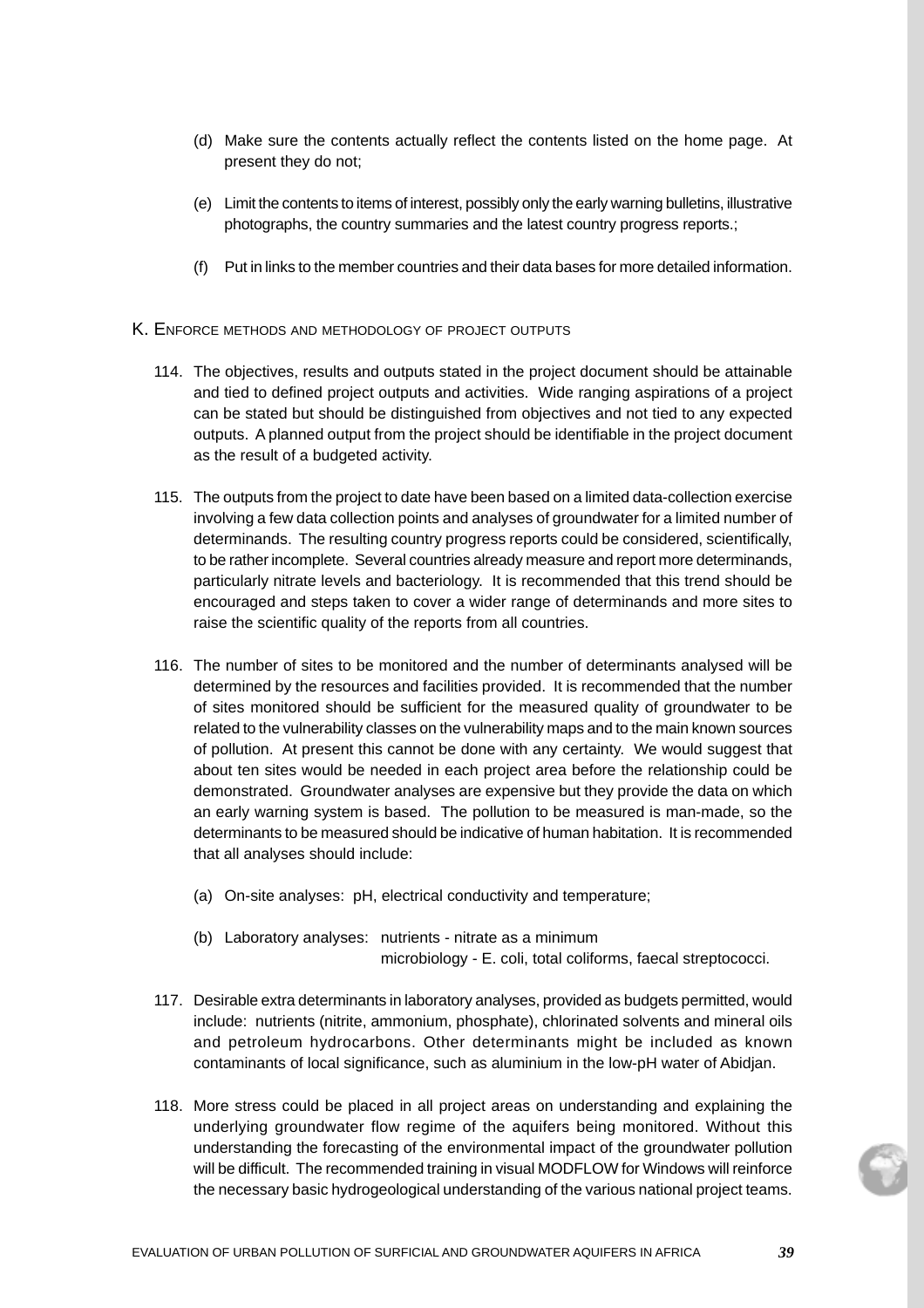- 119. A better quality of data collected and its analysis would provide material, not only for the project bulletins, country progress reports but also for peer-reviewed scientific publications. The production of a M.Sc. thesis in Abidjan is a demonstration that this is possible. The preparation of such scientific publications is an integral part of the mandate of UNEP and UNESCO. The publication of good quality papers in the scientific press would raise the profile and reputation of the project in the eyes of the international community and could be instrumental in ensuring the project's long-term sustainability.
- L. SECURE POLICY DEVELOPMENT IN GROUNDWATER MANAGEMENT AT UNEP PROGRAMME LEVEL
	- 120. This project has increased public awareness regarding the problem of groundwater contamination and, has the potential to serve as an effective early warning system in the project countries. In order to translate this initial success into a useful UNEP programme for the protection of usable aquifers, the programme should be institutionalized through the development of policies, legislation and capacity within relevant government agencies to manage groundwater pollution. We therefore recommend that future UNEP projects and extensions to existing ones should explicitly include components which will facilitate the ability of the participating countries to institutionalize groundwater protection policies and programmes in national development plans.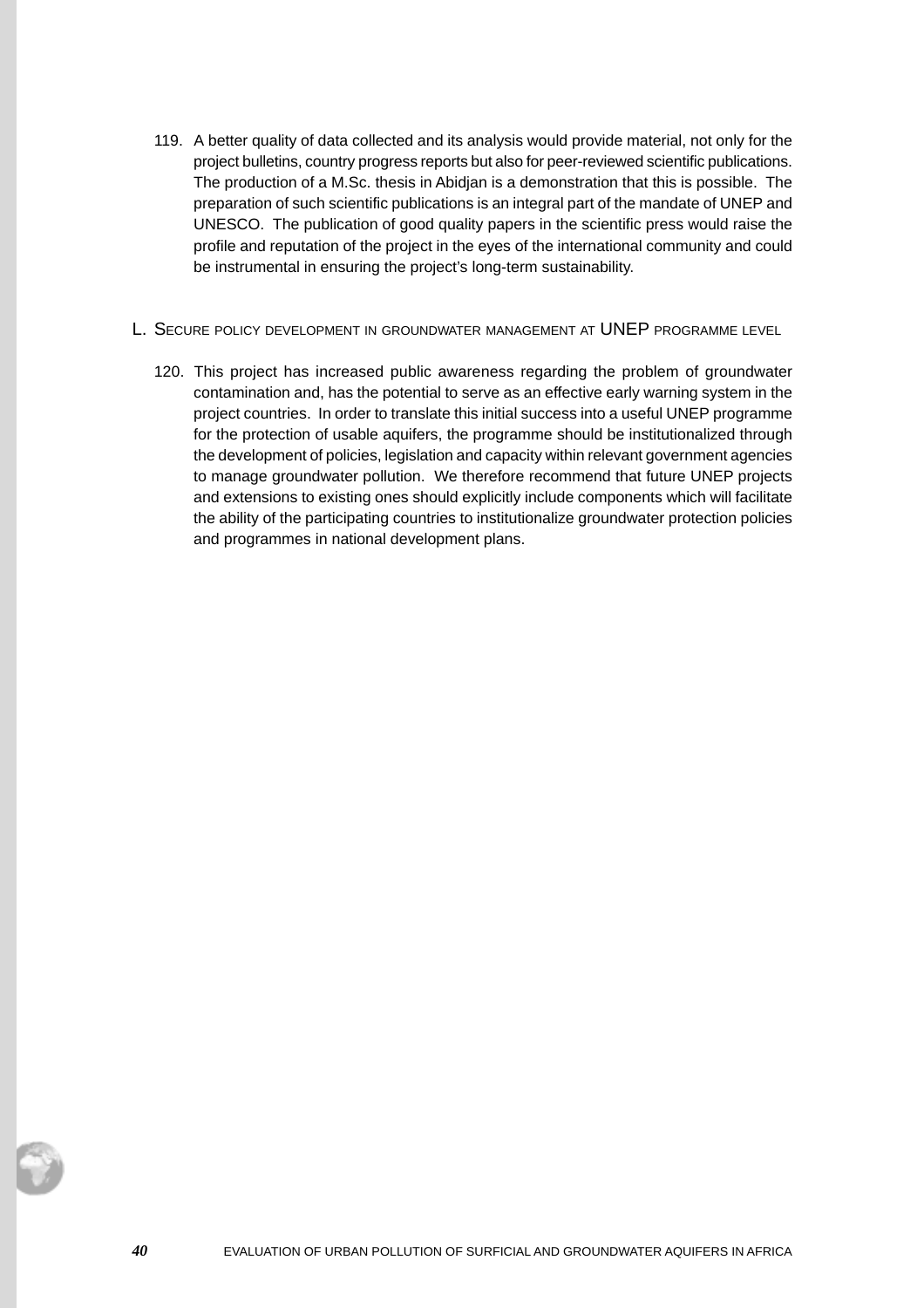## **ANNEX I**

### **People interviewed for the evaluation**

#### **United Nations Gigiri complex, Nairobi, Kenya**

Emmanuel Naah, Specialist in Hydrology, UNESCO Regional Office, Nairobi Office

E. Salif Diop, Senior Environmental Affairs Officer, DEWA, UNEP

Patrick Mmayi, Consultant, Water, DEWA, UNEP

Ivar Baste, Chief, Environmental Assessment Branch, DEWA, UNEP

Dr Sékou Touré, Director and Regional Representative, ROA, UNEP

Alex Alusa, Deputy Director and Deputy Regional Representative, ROA, UNEP

Kalyan Ray, Chief Infrastructure Section, Shelter Branch, UN HABITAT

Brygida Kubiak, Fund Management Officer, Project Coordination and Monitoring Unit. UNEP

Paul Akiwumi, Programme Officer, Policy Support and UNFIP, Programme Co-ordination and Management Unit, UNEP

Segbedzi Norgbey, Officer in Charge, Evaluation and Oversight Unit, UNEP

Susanne Bech, Junior Professional Officer, Evaluation and Oversight Unit, UNEP.

#### **Ghana**

Dr Bruce Banoeng-Yakubo, Project Coordinator for Ghana, Geology Department University of Ghana, Legon, Accra

### **Team:**

Jacob Tumbulto, Research Officer, Water Research Institute, CSIR (Not met on Visit)

Prof. S. K. Danso, Director, Ecological Laboratory, University of Ghana, Legon, Accra (Not met on Visit)

Assoc. Prof. Christopher Gordon Acting Director, Centre for African Wetlands, University of Ghana, Legon, Accra. (Not met on Visit)

#### **Assistants:**

Vincent Hotor, M. Phil Hydrogeology student

Emmanuel Teye-Mensah, M. Phil Hydrogeology student

Yvonne Anku, Final year Geology student Contact in Keta Fiels Area: Mr Edward Ahiabor (M.Phil. Soil Science)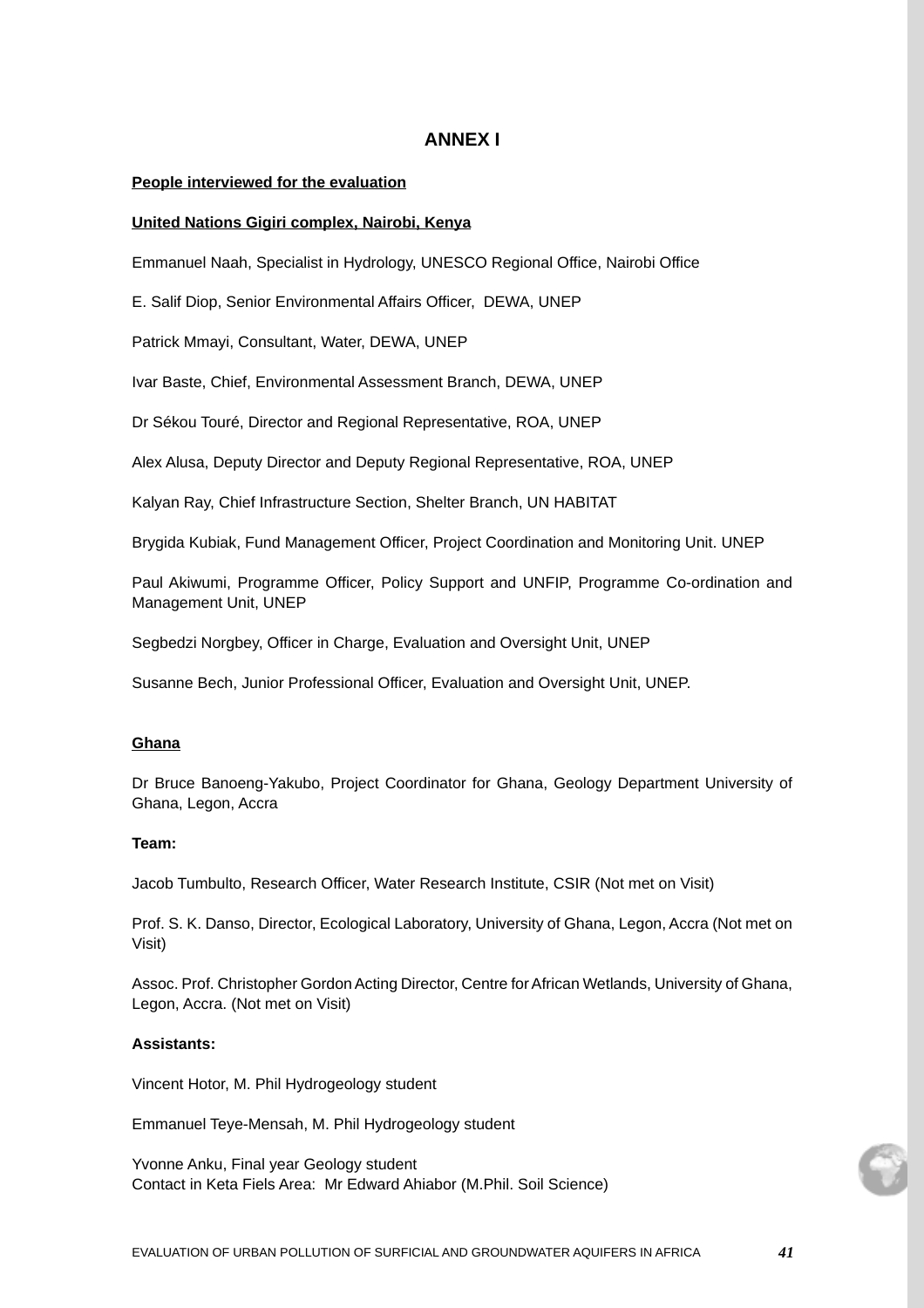## **Côte d'Ivoire**

Dr Jean Patrice R. Jourda, Project Coordinator for the Côte d' Ivoire, Director of the Laboratory of Science et Techniques for Water and the Environment, Geoscience and Mineral Resources Training Unit, University of Cocody, Abidjan.

### **Team members not met during visit:**

Nagnin Soro, University of Cocody, Abidjan

Mamadou Sako, University of Cocody, Abidjan

Germain Miessan Adja, University of Cocody, Abidjan

Gnanzou Bile, University of Cocody, Abidjan

### **Team members met during visit:**

Dr Fernand Koffi Kouame, University of Cocody, Abidjan

Kan Jean Kouame, University of Cocody, Abidjan

Ernest Ahoussi Kouassi, University of Cocody, Abidjan

Bachir Mahaman Saley, University of Cocody, Abidjan

Dr Adama Ouattare (Soil Scientist), University of Cocody, Abidjan

#### **Members of other organizations:**

M. Kopoin, Sous Directeur de la Production, SODECI, Abidjan.

Mamadou A. Sako, Directeur de Cabinet, Ministère des Infrastructures Economiques, Abidjan, Côte d'Ivoire

Professeur Oupoh Bruno Gnaoule, Directeur de Cabinet, Ministère de la Santé Publique, Abidjan, Côte d'Ivoire.

#### **By telephone and/or e-mail questionnaire:**

Loic Giorgi, Senior Consultant

Dr Brian Morris, Consultant, BGS, England

Alain Nindaoua Savadogo, Project Coordinator for Birkina Faso

Abdoul Aziz Tandia, Project Coordinator for Senegal

Amadou Zanga Traore, Project Coordinator for Mali

Felix Azonzi, Project Coordinator for Benin

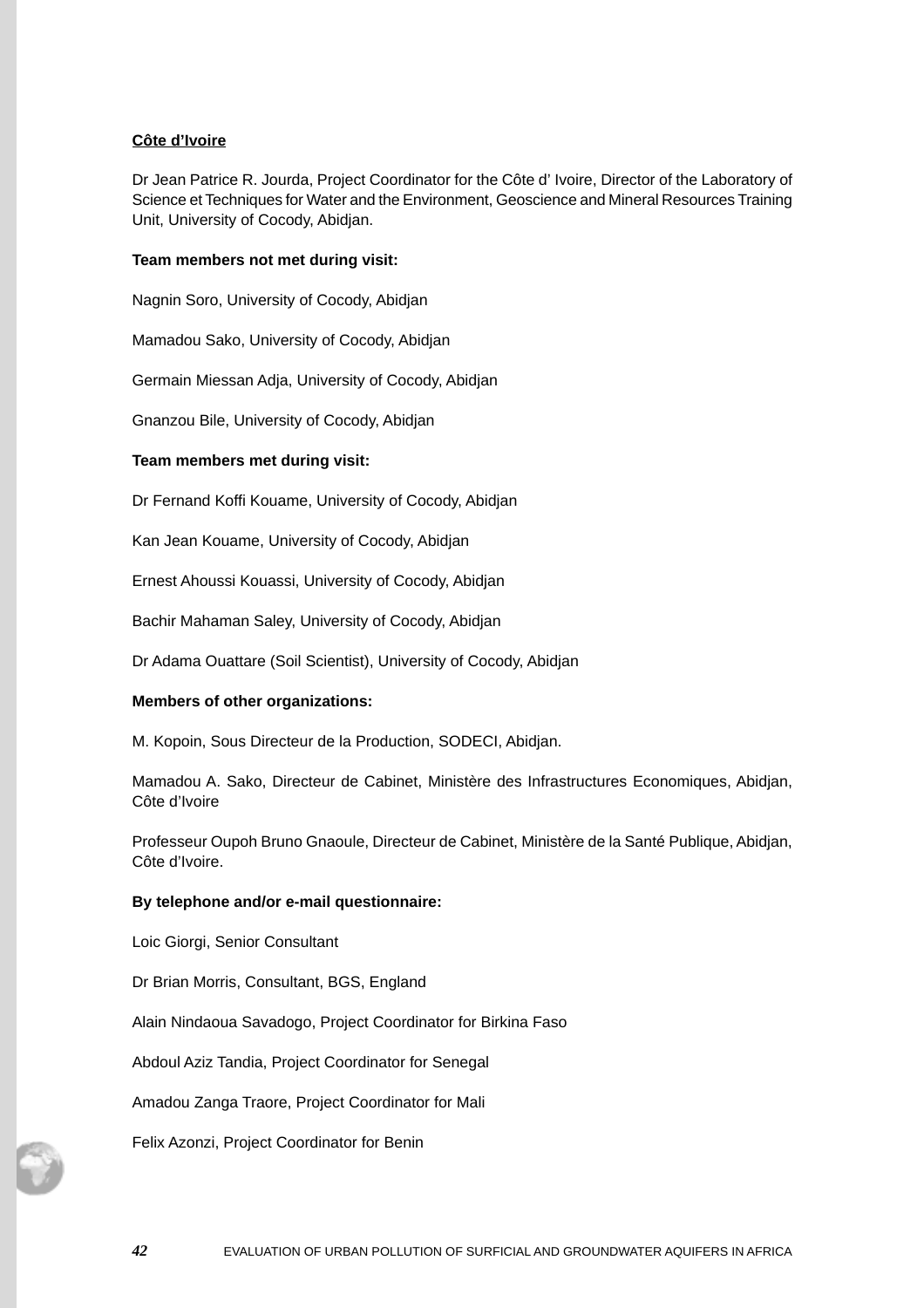## **ANNEX II**



**Project work plan up to September 2001 agreed at Bamako, Mali.**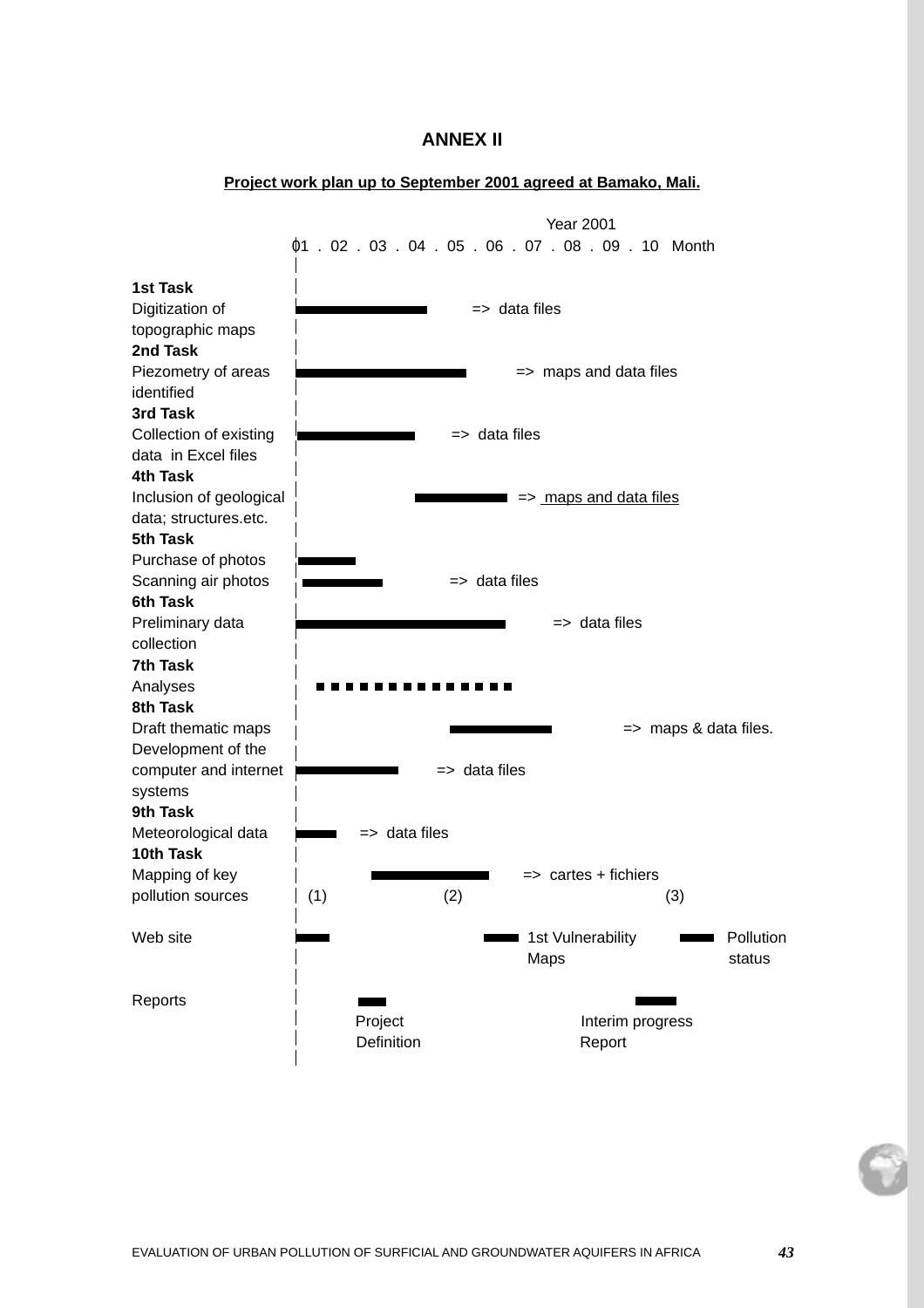# **ANNEX III**

Project work plan from September 2001 to end of project

|                                 | 2001         | 2002 |  |                                            |
|---------------------------------|--------------|------|--|--------------------------------------------|
| Month                           | 09.10.11.12. |      |  | 01 . 02 . 03 . 04 . 05 . 06 . 07 . 08 . 09 |
|                                 |              |      |  |                                            |
| <b>1st Task</b>                 |              |      |  |                                            |
| On-site conductivity, pH,       |              |      |  |                                            |
| temperature and rainfall        |              |      |  |                                            |
| 2nd Task                        |              |      |  |                                            |
| Site identification by          |              |      |  |                                            |
| chemical/bacteriological        |              |      |  |                                            |
| analysis                        |              |      |  |                                            |
| 3rd Task                        |              |      |  |                                            |
| Format data and transfer        |              |      |  |                                            |
| to web site as Excel            |              |      |  |                                            |
| tables                          |              |      |  |                                            |
| <b>4th Task</b>                 |              |      |  |                                            |
| UNESCO-UNEP to                  |              |      |  |                                            |
| produce web site<br>5th Task    |              |      |  |                                            |
|                                 |              |      |  |                                            |
| draft early warning<br>bulletin |              |      |  |                                            |
| 6th Task                        |              |      |  |                                            |
| <b>CD-ROM</b> standardize       |              |      |  |                                            |
| data inputs                     |              |      |  |                                            |
| 7th Task                        |              |      |  |                                            |
| Arc View training in            |              |      |  |                                            |
| Abidjan                         |              |      |  |                                            |
| 8th Task                        |              |      |  |                                            |
| Vulnerability maps              |              |      |  |                                            |
| 9th Task                        |              |      |  |                                            |
| Chemical/bacteriological        |              |      |  |                                            |
| analyses                        |              |      |  |                                            |
| 10th Task                       |              |      |  |                                            |
| Up dating of web site           |              |      |  |                                            |
| 11th Task                       |              |      |  |                                            |
| Final issue of the early        |              |      |  |                                            |
| warning bulletin                |              |      |  |                                            |
| 12th Task                       |              |      |  |                                            |
| Draft final report              |              |      |  |                                            |
| 13th Task                       |              |      |  |                                            |
| Finalize the web site           |              |      |  |                                            |
| 14th Task                       |              |      |  |                                            |
| Summary report                  |              |      |  |                                            |
| Final project report            |              |      |  |                                            |

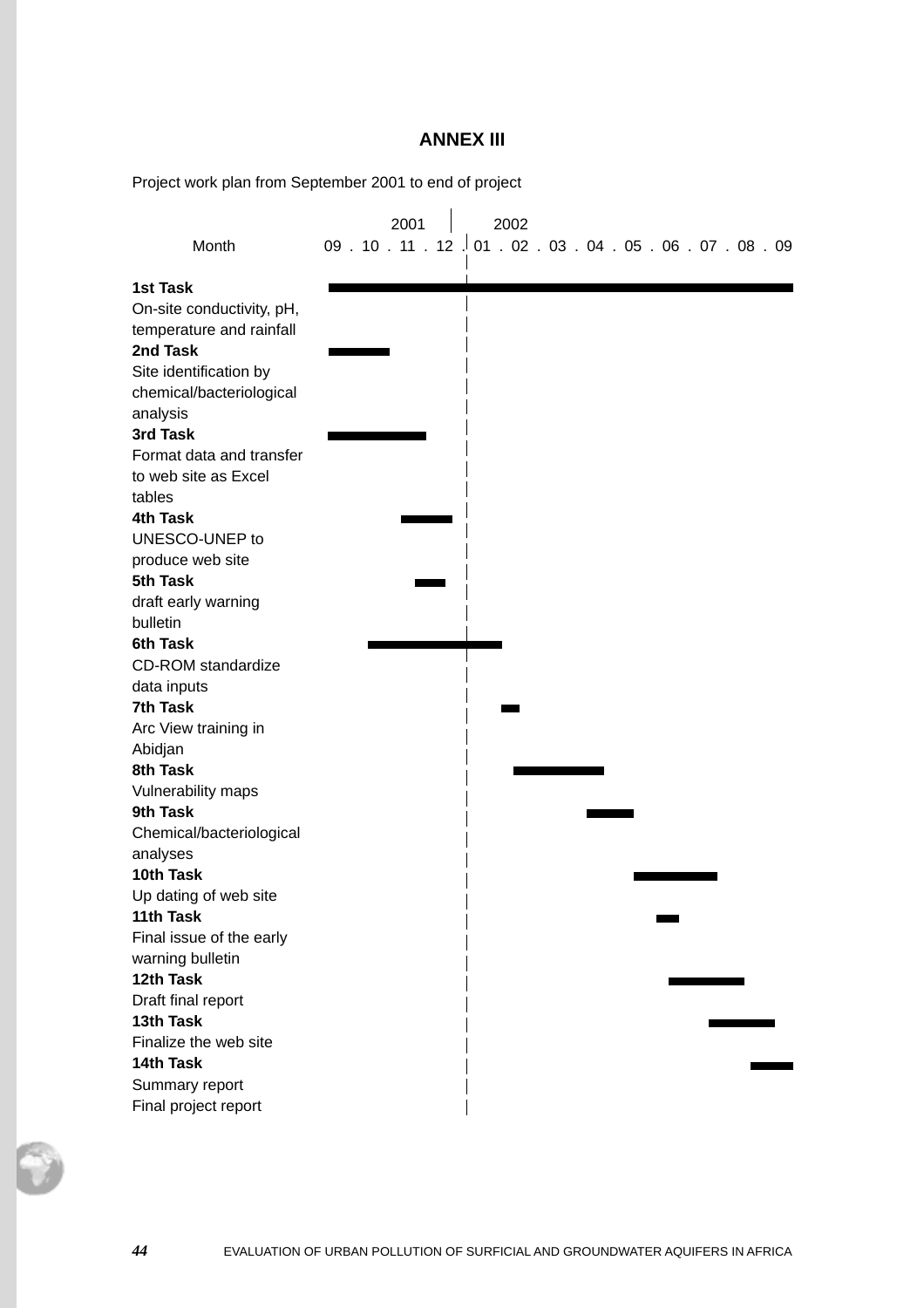# **ANNEX IV**

## **Plan of action for the biennium 2003-2004**

The plan of action recommended for the 2003-2004 biennium is to establish and fund the extension of the present project for a further two years. A draft project document for this extension based on projected funding by the Belgian Government has been prepared by UNEP. The draft project summary from this document is given below:

## **PROJECT EXTENSION SUMMARY**

| Title of subprogramme:                                 | <b>Environmental Assessment and Early Warning</b><br>1.                                                                                                   |
|--------------------------------------------------------|-----------------------------------------------------------------------------------------------------------------------------------------------------------|
| Title of subprogramme element:                         | 1.2 Environmental Assessment and Reporting                                                                                                                |
| Title of project:                                      | Assessment of Pollution Status and Vulnerability of Water<br>Supply aquifers in African Cities                                                            |
| Project number:                                        |                                                                                                                                                           |
| Geographic scope:                                      | 60 Africa                                                                                                                                                 |
| Implementation:                                        | UNESCO/IHP- Division of International Hydrological<br>Programme under leadership of UNEP Division of<br>Environmental Assessment and Early Warning (DEWA) |
| Duration of the project:<br>Commencing:<br>Completion: | 24 months<br>October 2002<br>September 2004                                                                                                               |

Cost of project (expressed in US\$)

|                                                         | <b>Total</b> | Percentage |
|---------------------------------------------------------|--------------|------------|
| External funds (contribution by the Belgian Government) | 400,000      | 80         |
| Cost to DEWA (in kind)                                  | 15.000       |            |
| Cost to UNESCO/IHP (in kind)                            | 15.000       | 3          |
| Cost to 10 Countries (in kind)                          | 70,000       | 14         |
| Grand total                                             | 500,000      | 100        |

We would recommend that this document be used as the basis of the plan of action for the next two years. The document requires some redrafting in the light of the recommendations (chapter VI) of this evaluation. We would recommend also that a hydrogeologist be used on the drafting team to ensure that the targets set out in the project document are pertinent to the aims of the project, attainable within the project and tied to outputs demanded by the project.

We would suggest that careful attention should be paid to the following features identified in this evaluation:

(a) The employment of a local liaison officer or equivalent for West Africa. We believe this to be a most important recommendation that would improve considerably the management of the project in this region;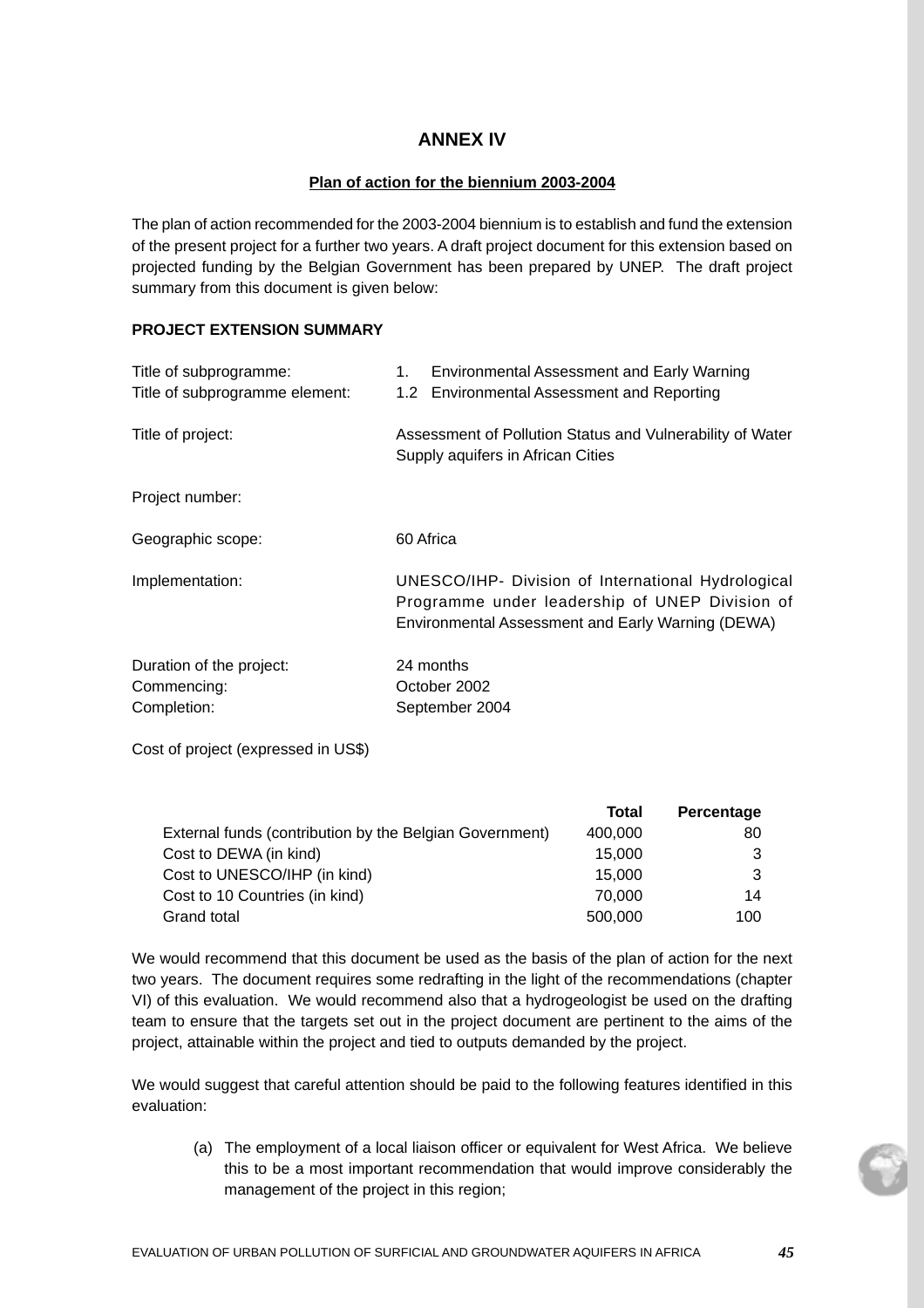- (b) GIS reinforcement training. Training will be needed for the staff of new countries entering the project, but on-going training is also considered important to maintain the skills in existing participating countries;
- (c) Groundwater pollution transport modeling. The purchase of visual MODFLOW for Windows and training in its use should be a priority for the first year of the project extension;
- (d) Information seminars. We recommend that information seminars be held to disseminate the information coming from the project to local people (as envisaged in the existing project but not undertaken). These would be extra to the technical seminars and would be part of the overall awareness-raising activities of the project;
- (e) New countries. The number of new countries should be severely restricted and, for logistical reasons, their geographic spread also should be limited. The introduction of Ghana to the existing network of countries should be prioritized so that this can act as a template for the introduction of other countries. The new countries or cities should be chosen from practical viewpoints; the chosen cities must be dependent on groundwater for their potable water supplies so that they have an incentive to join. In addition, there should be sufficiently advanced institutional and analytical facilities in place sufficiently advanced to allow the project to succeed;
- (e) Groundwater policy development at UNEP programme level. The initial success of this project should provide the impetus for a UNEP programme for the protection of useable aquifers, in which monitoring and early warning systems are tied to the development of policies, legislation and capacity in groundwater management. Future UNEP projects and extensions to existing ones should explicitly include components which will facilitate the ability of project countries to institutionalize groundwater protection policies and programmes in national development plans.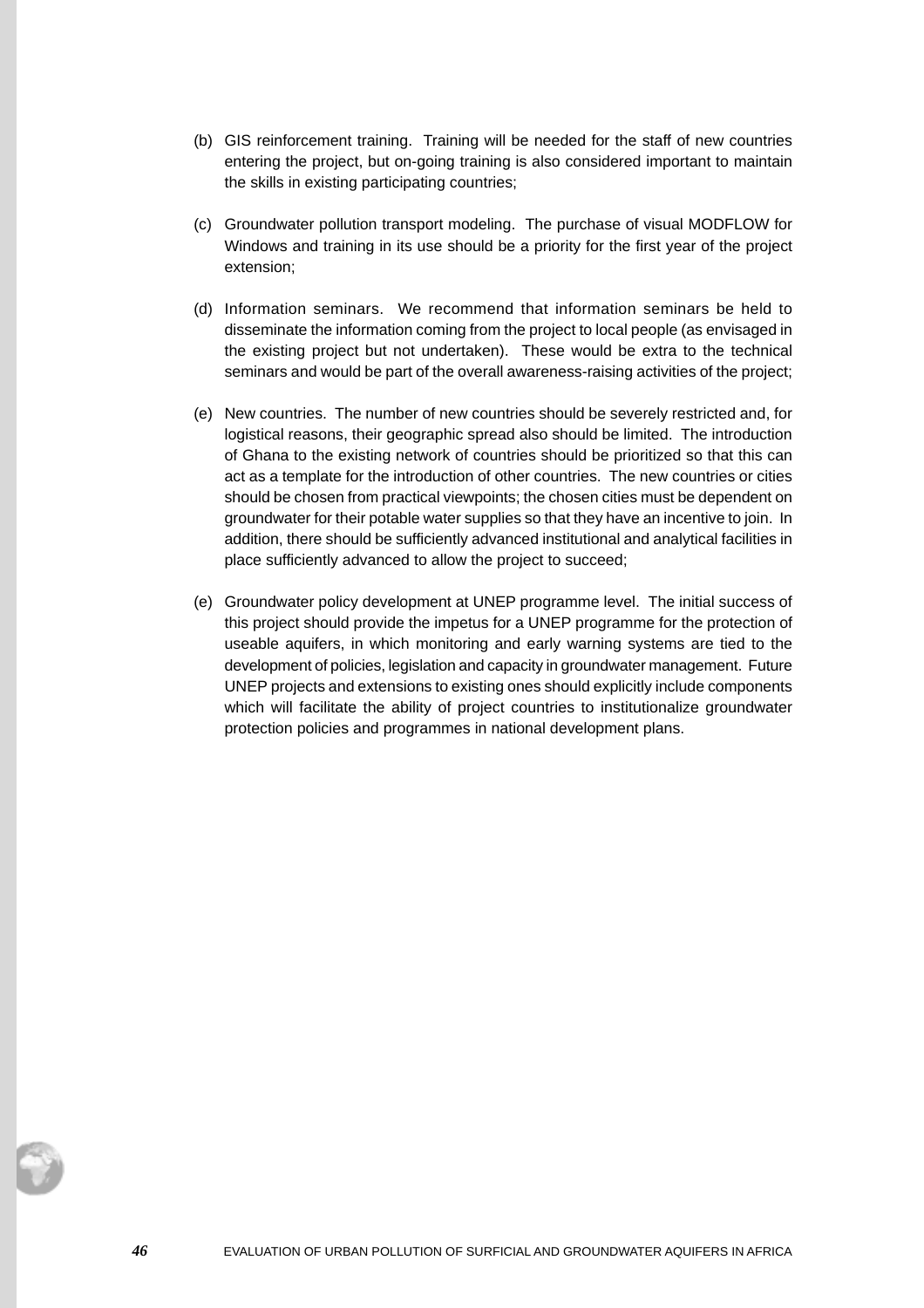## **ANNEX V**

### **Long-term strategy**

The purpose of the plan of action for the next biennium is to consolidate the excellent progress made in the present project. The long-term strategy is to carry this consolidated programme of groundwater pollution monitoring and early warning through the next decade.

The fundamental bases of the proposed long term strategy will be two-fold:

- (a) To increase the skill base of the participating countries ; and
- (b) To increase the impact and profile of the project to ensure an increase in awareness of the importance of groundwater pollution to water resources and public health.

These two bases will be used to make the public aware of the need for pollution prevention action and to give politicians supporting evidence to enact and enforce pollution prevention legislation. The long-term goal of the project must be to empower a population to enforce pollution prevention measures, otherwise the provision of monitoring and early warning systems will remain an academic exercise. Such monitoring and early warning systems must, therefore, be tied to project components, which facilite the institutionalization of groundwater policies and programmes in national development plans.

In order to fulfill this long-term aim the strategy action plan would cover three main sectors:

- (a) Improving facilities. The strategy should ensure that all countries have access to the necessary facilities to undertake the work. These could include computing facilities, scanners, digitizers or software packages. They must include access to the internet and e-mail. Emphasis also should be placed on improving access to analytical facilities. At present these are limited in some countries but, as the project expands, the analytical facilities will need to improve. Access to a wider range of determinants including nutrients, organic compounds and microbiology will be needed at reasonable costs. New laboratories may be required to meet this need;
- (b) Training. The cost-effective way of improving the skill base in a country is through training. In the long term this could be provided in many ways:
	- (i) Training seminars aimed at specific skills such as computer skills (word processing, data processing, graphics);
	- (ii) Training seminars aimed at specific software (ARCVIEW or MODFLOW);
	- (iii) Training in hydrogeology, groundwater contamination or water resource management;
	- (iv) Training in management skills;
	- (v) Training in techniques for water sampling and laboratory analyses.

This focused training could be given in single seminars by a central training agency but would be more useful as part of an overall training strategy involving a mix of centralized and local, internal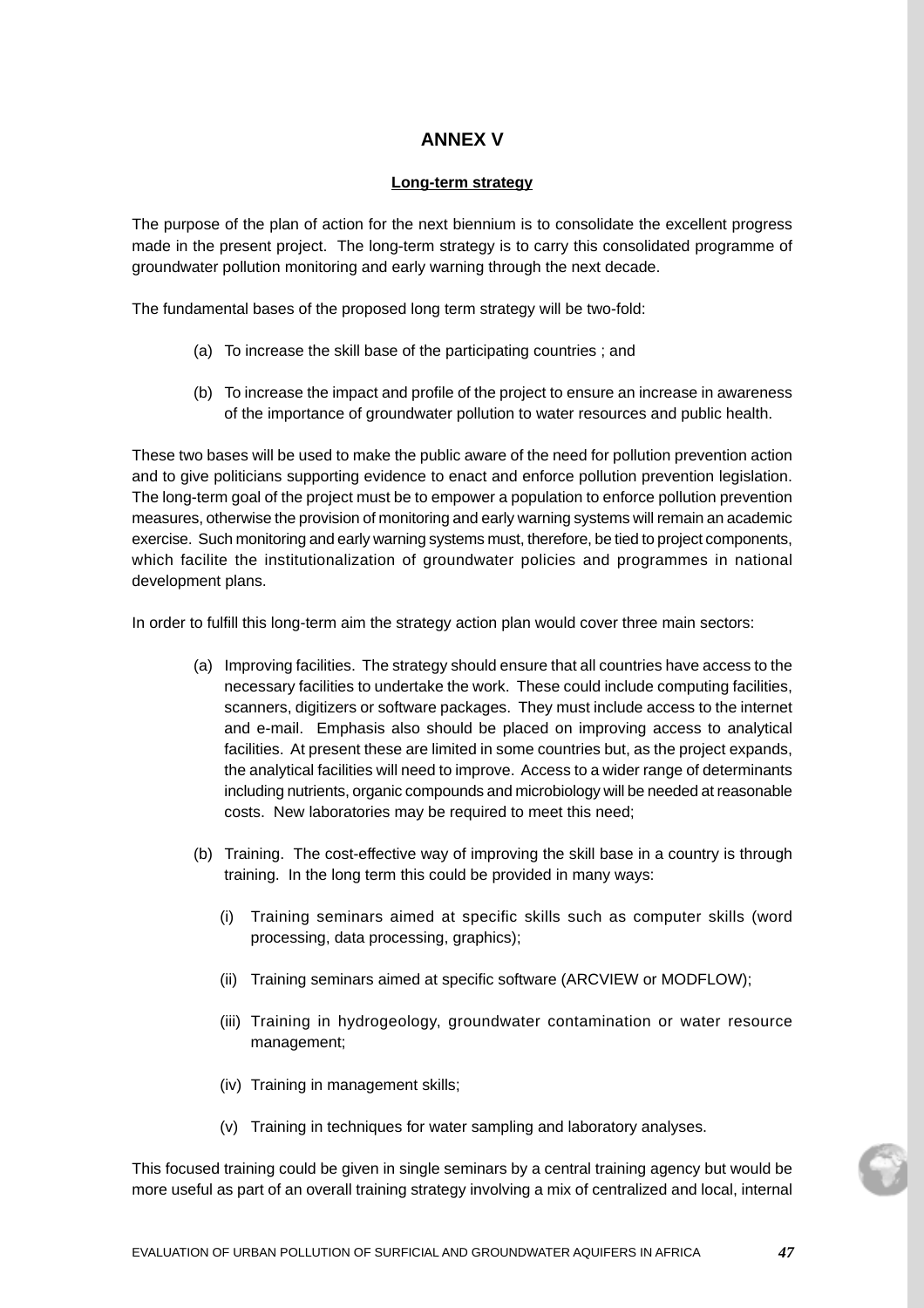training, new training and reinforcement training. The national skill base also would be improved if the members of the task forces were able to use the experience and data from the project as material for post graduate work. This academic aspect could be enhanced by granting bursaries to selected members of staff;

(c) Publicity. The long-term sustainability of the programme will depend on the ability to attract long-term funding. This will to a large extent depend on the ability to raise the profile of the project so as to make an impact on the international aid scene. This, in turn, will depend on the generation of high quality publicity for the project. The project outputs or publicity must not be seen as unimportant parts of the programme; they are critical to the long-term survival of the work. The long-term programme of publicity is of sufficient importance for us to suggest it be planned by professional publicists. The series of project outputs (i.e., bulletins or reports), press releases, television appearances or academic papers should be planned. Their quality should be high and designed to make an impact on the audience.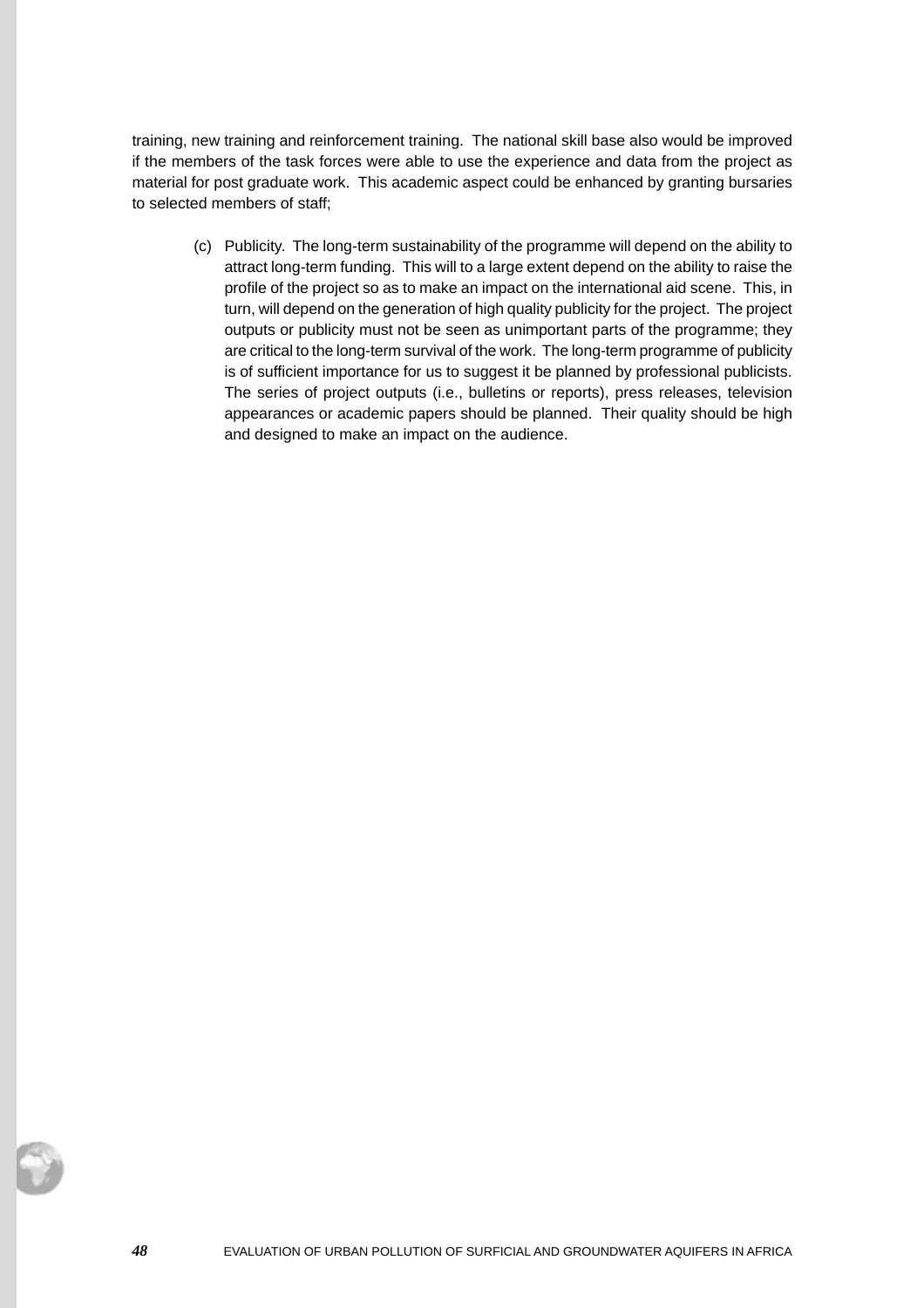# **ANNEX VI**

## **Terms of reference**

## **TERMS OF REFERENCE FOR EVALUATION OF Urban Pollution of Surficial and Groundwater Aquifers in Africa Project DA/9999-00-01**

Under the guidance of the Officer-in-charge of the Evaluation and Oversight Unit (EOU) and in close collaboration with the Water Unit in UNEP's Division of Early Warning and Assessment (DEWA) and the UNESCO Division of International Hydrological Programme (IHP), UNESCO Regional Office, Nairobi, the Evaluator(s) shall undertake a detailed review and evaluation of the Urban Pollution of Surficial and Groundwater Aquifers in Africa Project DA/9999-00-01. The evaluation shall be conducted by a consultant and the Evaluation and Oversight Unit (EOU) during the period of July-September 2002.

## **BACKGROUND**

The Urban Pollution of Surficial and Groundwater Aquifers in Africa project was developed and jointly implemented by the Water Unit, DEWA (as the lead agency) and IHP, UNESCO Regional Office, Nairobi.

The project was funded by United Nations Development Account Funds with in kind contributions from DEWA, UNEP and IHP, UNESCO.

The overall expected result of the project is to develop a variety of approaches to groundwater protection such as enactment of protective legislation at the national level and protection of public supply wells at the local level mainly by targeting the development and strengthening of national government capacity.

The project addresses the need to develop appropriate monitoring strategies and data and define cost-effective management alternatives, new technology and education programme in the area of protecting groundwater quality in African mega-cities through clusters of inter-linked activities of:

- Assessment of groundwater vulnerability
- Identification of hot spots and major threats on surficial and groundwater aquifers in African urban areas
- Policy options for better safeguarding surficial and groundwater aquifers in urban areas
- Establishment of an early warning network for possible water supply contamination
- Hydrogeological modeling on groundwater vulnerability in Africa Urban areas

For the implementation of the project seven cities and countries of West Africa were selected: Dakar, Senegal; Kamsar, Guinea; Abidjan, Côte d'Ivoire; Cotonou, Benin; Bamako, Mali; Ouagadougou, Burkina Faso; Niamey, Niger. As of October 2001, Guinea left the project and Accra/Ghana joined in May 2002.

## **LEGISLATIVE MANDATE**

The project supports UNEP subprogramme 1: Environmental Assessment and Early Warning and in particular programme element 1.1: Environmental Assessment and Reporting and programme component 1.3.3: Freshwater assessment activities of the UNEP Programme of work for the 2000-2001 biennium.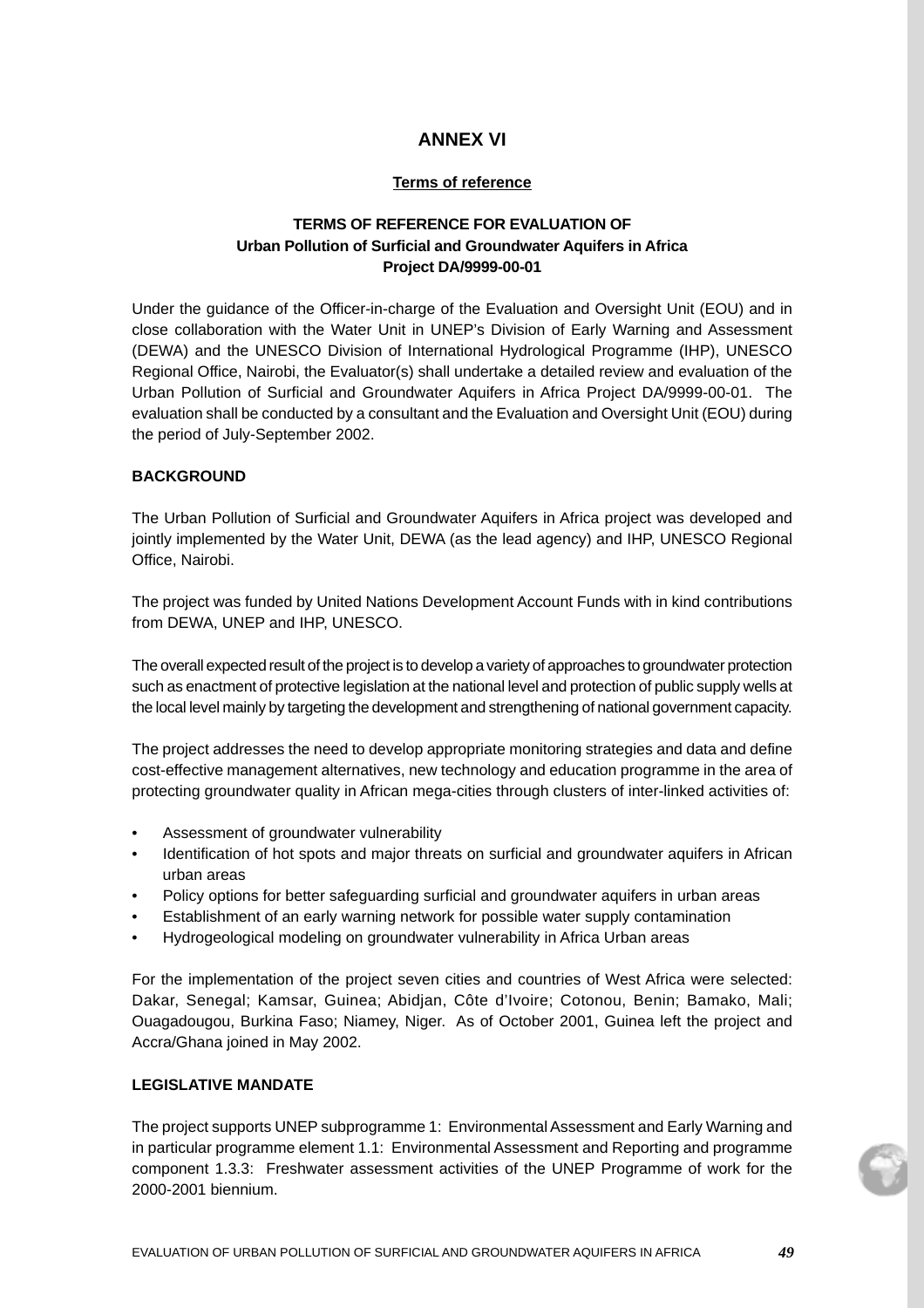The project also supports UNESCO's International Hydrological Programme (IHV-P: 1996-2001), project 3.2: Monitoring strategies for detecting groundwater quality problems.

Furthermore, the project is complementary to the scope and priorities of the United Nations mediumterm plan 1998-2001, programme 14: Economic and Social Development in Africa and programme 11: Human Settlements.

## **SCOPE OF THE EVALUATION**

The evaluation shall be conducted as an in-depth evaluation. The evaluation will review and evaluate the implementation of project activities against the actual results, outputs and activities of the project, covering the time span from project start October 2000 to June 2002, three months short of project completion. Further, the evaluation will comprise proposals for a long-term strategy and action plan for the biennium 2003-2004.

Relevant documents will be reviewed at UNEP headquarters including project documents, financial reports, progress reports, review reports, guidelines, publications, bulletins, databases and web site.

Field visits will be undertaken to one or two project countries in West Africa and interviews will be conducted with relevant UNEP and UNESCO staff, project personnel and consultants in project countries, including government and city officials and other stakeholders.

## **TERMS OF REFERENCE**

The Evaluator(s) shall:

- (a) Assess the overall appropriateness of the objectives of the project to the pertinent UNEP mission, mandate and subprogrammes objectives, UNESCO programme and United Nations medium-term plan;
- (b) Assess the extent to which the project has been successful in fulfilling its immediate objectives and obtaining the expected results and whether it has been a cost-effective way of obtaining these results;
- (c) Compare the planned outputs of the project to the actual outputs and assess the result to determine the impact of the project both in term of positive and negative effects. In particular the Evaluator(s):
	- (i) Assess the technical/scientific quality and relevance of the vulnerability maps and data files produced and identify strengths and weaknesses in the data collection and processing;
	- (ii) Determine the effectiveness, level and soundness of the training provided to national project members and technical/scientific training approach;
	- (iii) Determine how effective the dissemination of information and related activities have been in addressing city management and decision-makers;
	- (iv) Establish the usefulness of the project web site (www.unep.org/groundwater);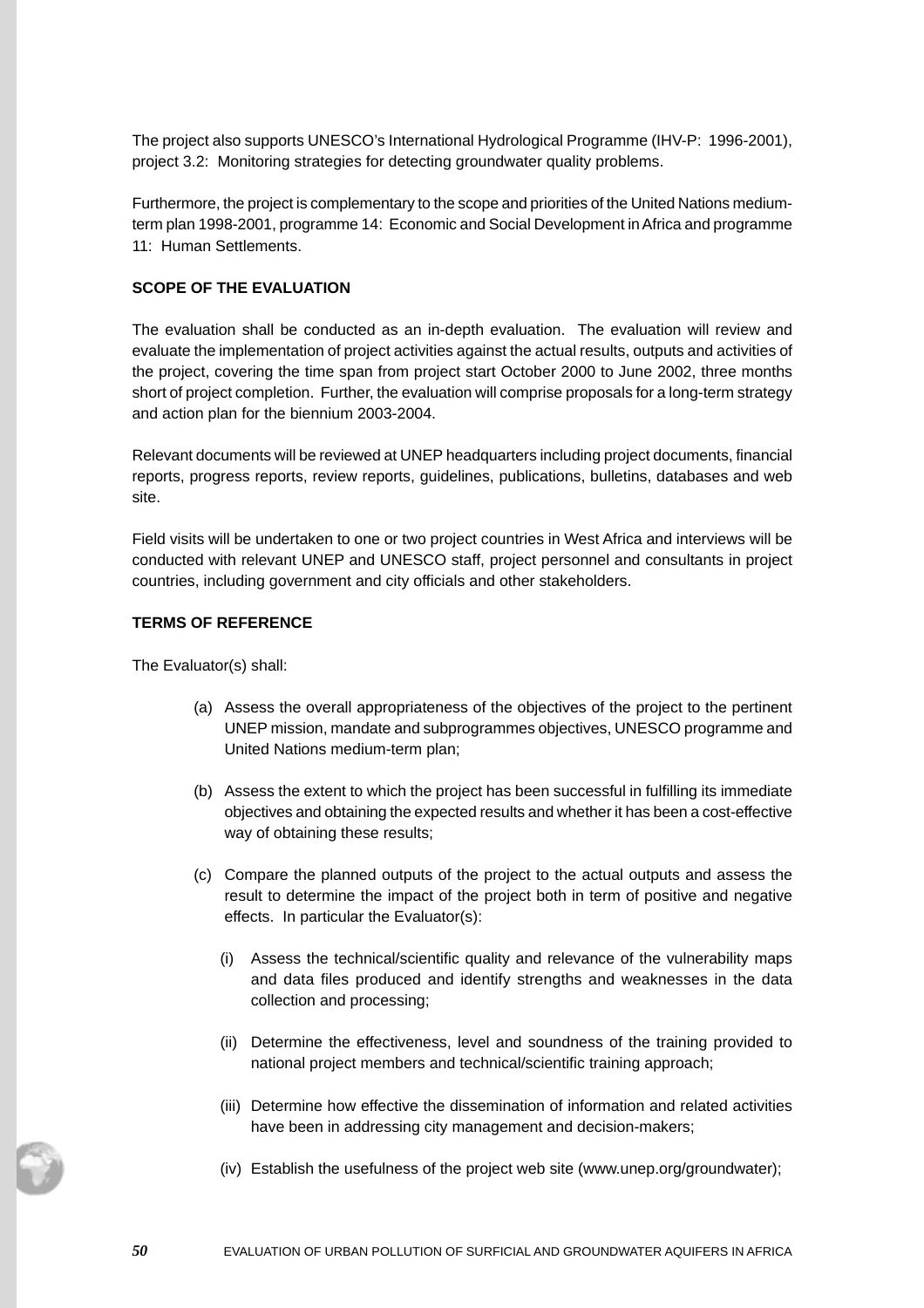- (d) Determine the effectiveness and efficiency of project design, outputs and results in relation to funding and their contribution to the objectives of the project;
- (e) Assess the effectiveness of the institutional arrangements made between the implementing agencies and country teams;
- (f) Determine how the project has contributed to increased public involvement and awareness of urban water pollution in project countries;
- (g) Review the monitoring and management system developed to implement activities, and assess the effectiveness of the assistance provided by UNEP;
- (h) Identify problems encountered in the process of implementing project activities in the institutional arrangement employed, fund-raising, dissemination and internalization of project outputs and result;
	- (i) Identify lessons learned and provide recommendations on how to improve future project delivery;
	- (j) Determine the viability for demonstration and replicability of the project to other countries and of linking activities in assessment with policy regulation.

### **EVALUATION REPORT FORMAT AND PROCEDURES**

The evaluation report shall be a detailed report, written in English, of no more than 35 pages and include:

- A concise summary (no more than 2 pages);
- Separate chapter on lessons learned;
- Separate chapter on findings and recommendations;
- Separate annex on long-term strategy;
- Separate annex on plan of action for the biennium 2003-2004;
- All annexes should be typed.

The success of project implementation will be rated on a scale of 1 to 5 with 1 being the highest rating and 5 being the lowest. The following items should be considered for rating purposes:

- Attainment of outputs
- Completion of activities
- Project executed within budget
- Impact created by the project
- **Sustainability**

Each of the items should be rated separately and then an overall rating given. The following rating system is to be applied:

- $1 =$  Excellent (90% 100% achievement)
- $2 = \text{Very good}$  (75% 89%)
- $3 = Good$  (60% 74%)
- 4 = Satisfactory (50% 59%)
- 5 = Unsatisfactory (49% and below)